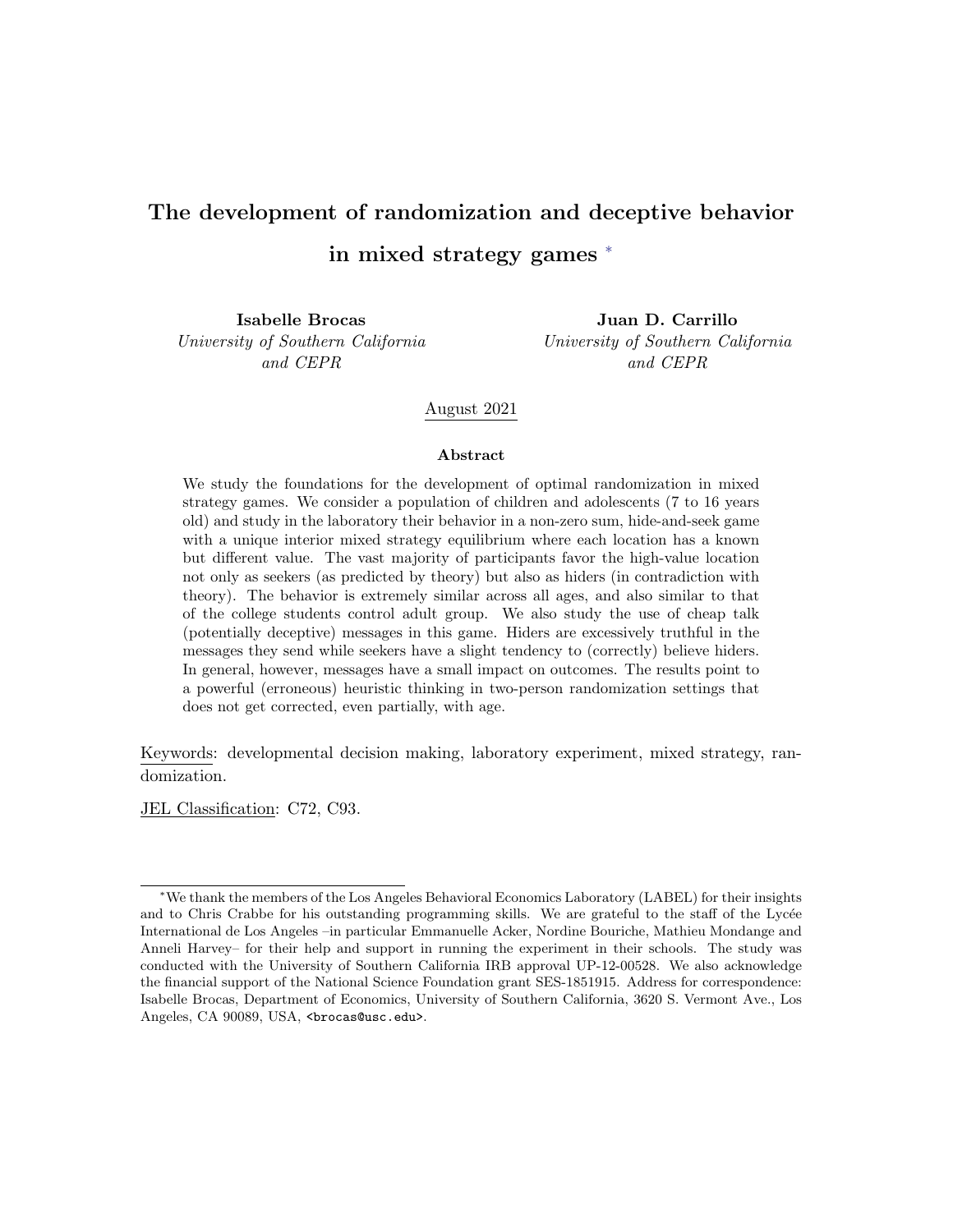### 1 Introduction

The ability to make choices that are unpredictable to other people is an essential component of optimal decision making in a myriad of strategic contexts where players have conflicting interests (sports, politics, corporations, etc.). Von Newman's minimax theorem for zero-sum games and, more generally, the mixed strategy Nash equilibrium are cornerstones of game theory. The two pillars of the theory state that payoffs should be equal across strategies and choices should be serially uncorrelated. Unfortunately, the beauty and crispness of these theoretical predictions contrasts with the empirical behavior. As demonstrated in the early experimental literature, departures are frequent and with no obvious systematic patterns across games (see e.g. [Rapoport and Boebel](#page-34-0) [\(1992\)](#page-34-0); [Mookher](#page-33-0)[jee and Sopher](#page-33-0) [\(1994\)](#page-33-0); [Ochs](#page-33-1) [\(1995\)](#page-33-1) and the review in [Camerer](#page-31-0) [\(2003\)](#page-31-0) chapter 3).<sup>[1](#page-1-0)</sup> The subsequent literature has taken two main routes. Some researchers have used existing behavioral models, such as quantal response equilibrium and cognitive hierarchy, to explain the observed deviations [\(McKelvey and Palfrey,](#page-33-2) [1995;](#page-33-2) [Goeree et al.,](#page-32-0) [2003;](#page-32-0) [Crawford and](#page-32-1) [Iriberri,](#page-32-1) [2007\)](#page-32-1). A second strand has investigated differences in behavior between regular subjects and expert randomizers [\(Walker and Wooders,](#page-34-1) [2001;](#page-34-1) [Chiappori et al.,](#page-32-2) [2002;](#page-32-2) [Palacios-Huerta,](#page-34-2) [2003\)](#page-34-2).

In this paper, we follow a third avenue. We provide a foundational study of the ability of individuals to play mixed strategies by investigating the evolution of behavior from a very young age into adulthood. Indeed, while the literature has analyzed unpredictability and optimal alternation of actions by children in individual decision making contexts [\(Rabinowitz et al.,](#page-34-3) [1989;](#page-34-3) [Towse and Mclachlan,](#page-34-4) [1999\)](#page-34-4), randomization by children in a game of strategy has not been studied.<sup>[2](#page-1-1)</sup>

A mixed strategy game is an interesting candidate for a developmental study. The game is easy to understand. Optimal play is neither trivial nor extraordinarily difficult. Also, deviations by adults are frequent–yet not omnipresent–and follow systematic patterns. Finally, and despite some advancements [\(Goeree and Holt,](#page-32-3) [2001\)](#page-32-3), the fundamental reasons for the difficulty to play optimally are still imperfectly understood. Studying the evolution with age can help determine what makes these apparently simple situations so elusive.<sup>[3](#page-1-2)</sup>

<span id="page-1-0"></span><sup>&</sup>lt;sup>1</sup>In one of the earliest experiments, [O'Neill](#page-33-3) [\(1987\)](#page-33-3) concludes that mixed strategy Nash equilibrium cannot be rejected, but [Brown and Rosenthal](#page-31-1) [\(1990\)](#page-31-1) challenged the conclusion. [McCabe et al.](#page-33-4) [\(2000\)](#page-33-4) also finds support for the theory in their experiment.

<span id="page-1-1"></span><sup>2</sup>Despite some recent interest in experimental economics to study decision making by children and adolescents, the literature has predominantly focused on individual decision making (see the recent surveys by [Sutter et al.](#page-34-5) [\(2019\)](#page-34-5) and [List et al.](#page-33-5) [\(2018\)](#page-33-5)). Some notable exceptions of game theoretic experiments with children include [Murnighan and Saxon](#page-33-6) [\(1998\)](#page-33-6); [Harbaugh and Krause](#page-33-7) [\(2000\)](#page-33-7); [Sher et al.](#page-34-6) [\(2014\)](#page-34-6); [Czermak](#page-32-4) [et al.](#page-32-4) [\(2016\)](#page-32-4); [Chen et al.](#page-31-2) [\(2016\)](#page-31-2); [Fe et al.](#page-32-5) [\(2020\)](#page-32-5); [Brocas and Carrillo](#page-31-3) [\(2020b,](#page-31-3) [2021\)](#page-31-4).

<span id="page-1-2"></span><sup>&</sup>lt;sup>3</sup>We also modified the game to facilitate understanding and learning, which we thought would increase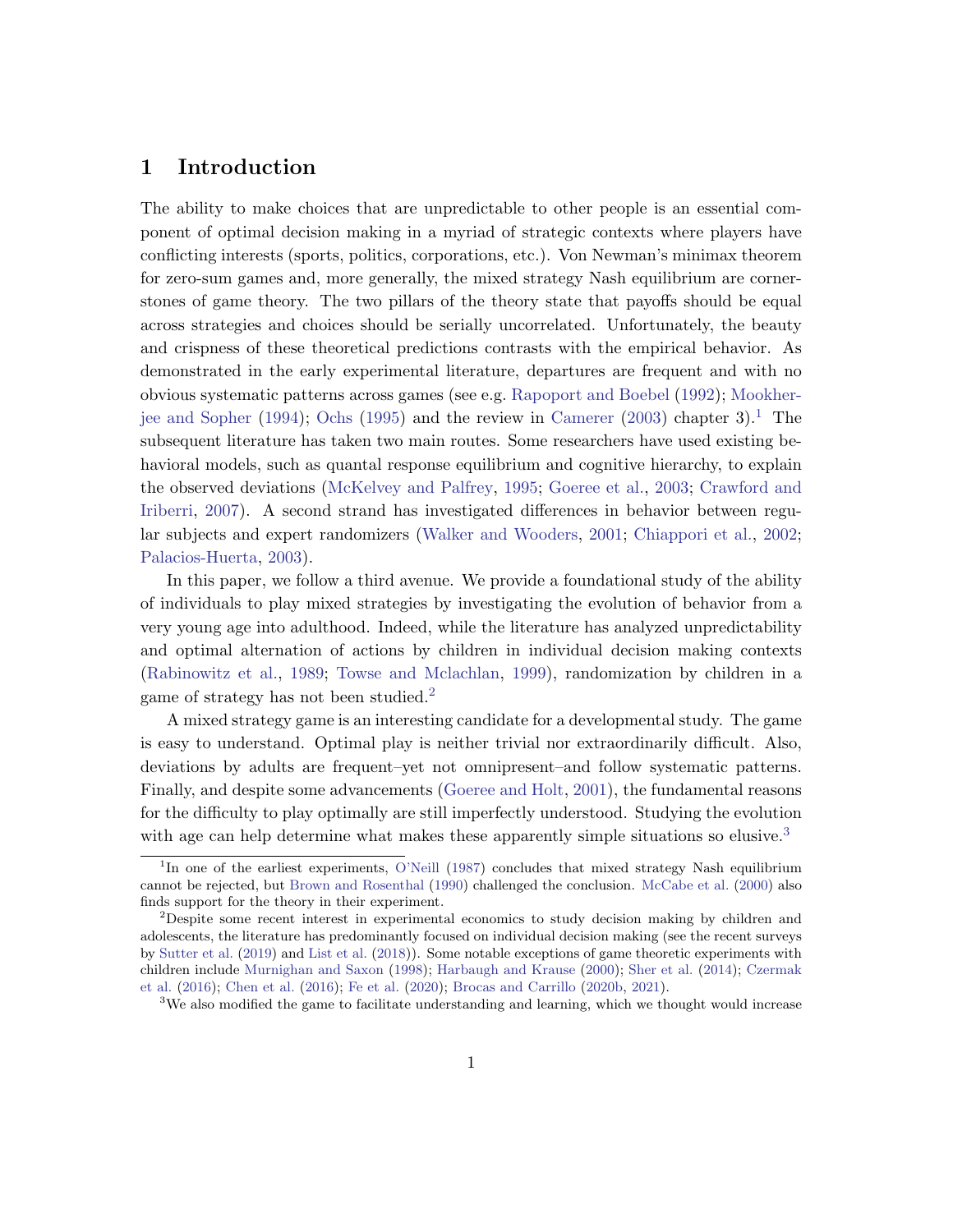There are competing hypotheses regarding the developmental trajectory. First, the ability to randomize optimally may be acquired, but only slowly and imperfectly with age. This would mean that young children perform worse than adults, and that the proportion of equilibrium behavior has a positive trend. Alternatively, randomization may be equally difficult at all developmental stages, with no significant improvement with age. Finally, randomization could be an innate ability lost during childhood or adolescence. While the last hypothesis is the least natural, it is worth noting that changes occurring in the brain during adolescence involve losing neural connections deemed non-essential [\(Giedd,](#page-32-6) [2008\)](#page-32-6). During this pruning period, adolescents lose skills that have not been used frequently as well as the ability to develop new skills (e.g., speaking a language without an accent). It is therefore possible that abilities that have not been reinforced fade during pruning episodes. Finally, we also incorporate a message game and analyze if the possibility to "trick" the opponent has a significant effect on outcomes.

To study these questions, we propose a novel setting that combines and extends properties from previous games. We also propose a novel experimental design, accessible to young individuals (7- to 16-year-old in our main population and as young as 5-year-old in our shortened version). We develop a non-constant sum, three-action, hide-and-seek game, where locations have known but  $differential$  values.<sup>[4](#page-2-0)</sup> This small modification has important implications. Since action probabilities are determined in a way that the opponent is indifferent between their actions, in equilibrium the seeker should choose more frequently the high-payoff location whereas the hider should choose less frequently the high-payoff location. This means that, the high-payoff location–presumably focal for both roles–coincides with the equilibrium prediction in one role (seekers) but not in the other (hiders). Focality, however, is purely based on payoffs rather than on psychological considerations as in [Rubinstein et al.](#page-34-7) [\(1997\)](#page-34-7) for example. Notice that a similar property of intuitive vs. counterintuitive randomization was pointed out in [Goeree and Holt](#page-32-3) [\(2001\)](#page-32-3)'s abstract mixed strategy game. We study if a similar tendency towards the intuitive randomization is also present in our game for some (or all) of our age groups. Importantly, since our participants play in both roles and obtain feedback, we determine whether practical experience affects their dynamic behavior. For the design, we propose a story-based narrative with a graphical presentation of choices and feedback.

The experiment consists of three tasks. In the basic hide-and-seek game (task 1), participants play 12 rounds with the same partner alternating roles and without feedback.

equilibrium compliance by adults. In particular, the presentation was dramatically simplified, participants gained experience in both roles, and they obtained feedback either between or within tasks.

<span id="page-2-0"></span><sup>&</sup>lt;sup>4</sup>Otherwise, standard hide-and-seek rules apply: when the hider chooses the location of value n, the payoffs of hider and seeker are 0 and  $n$  if the seekers finds the location and  $n$  and 0 otherwise.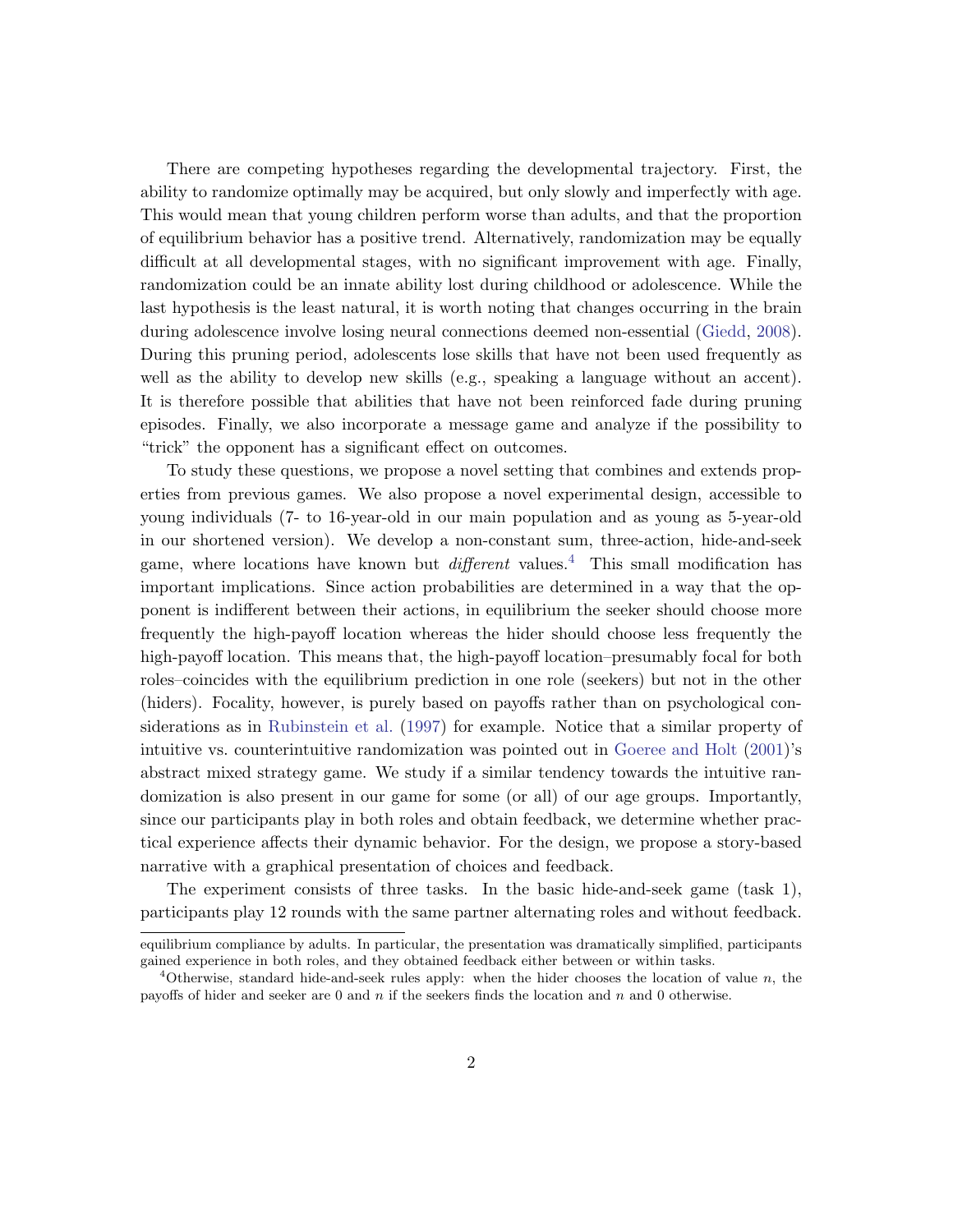This allows us to infer the frequency of each action for each individual and contrast the empirical choices with the theoretical predictions. In the first extension (task 2), participants play the very same game with a new opponent, except that hiders send a cheap talk message regarding the location chosen. Seekers observe the message before making their choice. Given the opposing interests, the hider's message should be uninformative, and therefore ignored by the seeker. In the second extension (task 3), participants play 12 rounds in one role, then switch and play 12 rounds in the other role, always with the same partner. Participants receive feedback after each round, so we can determine if the dynamics of choices exhibit some trends.

We obtain the following results. With respect to choices (tasks 1, 2 and 3), we notice that every participant consistently randomizes between the alternatives. Almost no subject chooses the high-value option less than 25% or more than 75% of the time in any role. While randomization may seem obvious for educated adults, it could, in principle, elude young children. We show that this is not the case. At the same time, the vast majority of individuals favor the high-value location not only as seekers (as predicted by theory) but also as hiders (in contradiction with theory). The behavior is extremely similar across all age groups, from 2nd graders to 10th graders (and even kindergartners in our shortened version). It is also similar across the three tasks. Adults play somewhat closer to theory as seekers but their behavior is equally opposite to equilibrium as hiders. Overall, there is a powerful tendency to randomize, with an added extra weight on the high-value location.

Regarding the message game (task 2), all our participants also realize the importance of alternating between truthful and deceptive messages. Hiders are excessively truthful, especially in the younger age groups while seekers have a slight tendency to (correctly) believe hiders. In general, messages have a very minor impact on payoffs. Indeed, seekers are somewhat gullible but hiders fail to exploit this bias. On the other hand, hiders are mostly truthful but so incorrect in their hiding patterns that their bias in messages is, in comparison, of very little importance.

Finally, the dynamic choice with feedback (task 3) reveals that choices are serially correlated. More precisely, we observe an excessive tendency to alternate between locations in both roles, especially by participants in 7th grade and below. Again, this violation has a very limited effect on payoffs.

To sum up, we observe some minor differences across ages in the provision and interpretation of messages as well as in the reaction to feedback. As for choices, individuals in all age groups show intent but also inability to be unpredictable. They all randomize but they do so in a suboptimal way: seekers favor the high-value location less than they should and hiders favor the high-value location even though they should not. These deviations have very significant payoff consequences. The similarity in behavior at all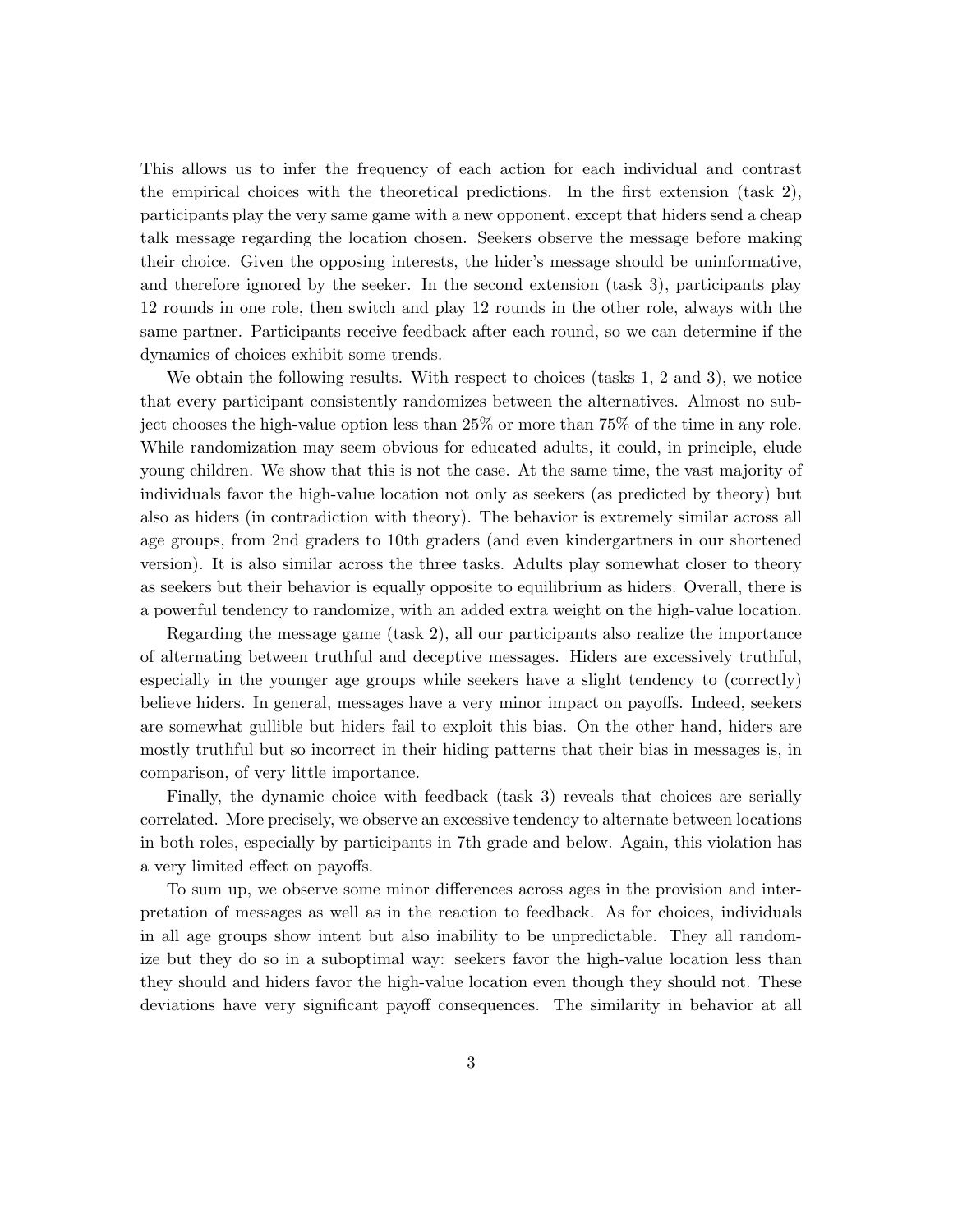ages is striking. We are not aware of other developmental game theoretic studies where the mistakes committed are so remarkably similar in direction and magnitude from early childhood all the way to the peak cognitive performance age. Indeed, with experience and the development of cognitive faculties, individuals typically improve performance in strategic situations involving high-order reasoning (even though they sometimes reach a ceiling during adolescence, as for example in [Brocas and Carrillo](#page-31-4) [\(2021\)](#page-31-4)). Our results point to a fundamental impediment (perhaps biological) to randomize optimally. It also suggests the existence of a powerful erroneous heuristic that governs behavior. This default choice is ingrained from a very young age. According to our results, it is difficult to overcome even after experiencing both roles, obtaining feedback, encountering different partners and, more generally, becoming older and therefore more cognitively mature individuals. The behavioral models we discuss (social efficiency and noisy introspection) offer some partial but not fully satisfactory explanations for the observed departures.

The paper is organized as follows. In section [2,](#page-4-0) we lay out the experimental design and procedures, with special emphasis on how we adapt it to our population. In section [3,](#page-10-0) we present the basic theory and predictions. In section [4,](#page-14-0) we analyze randomization strategies and payoffs by age. In section [5,](#page-23-0) we discuss the use and interpretation of deceptive messages. In section [6,](#page-25-0) we investigate dynamic trends and serial correlation. In section [7,](#page-29-0) we offer some remarks and directions for future research. Additional analyses and the choices of children from kindergarten and first grade can be found in the Appendix.

# <span id="page-4-0"></span>2 Experimental design

We conduct a variant of a two-person, hide-and-seek game with children and adolescents. Working with young participants poses a number of methodological challenges. In [Brocas](#page-31-5) [and Carrillo](#page-31-5) [\(2020a\)](#page-31-5), we provide a review of the main difficulties as well as some general guidelines to address them. We closely follow these principles in this paper.<sup>[5](#page-4-1)</sup>

Participants. We recruited 228 children and adolescents from 2nd to 10th grade (7 to 16 years old) studying at the Lycée International de Los Angeles (LILA), a French-English bilingual private school in Los Angeles. For comparison, we ran the same experiment with 34 young adult students (A) at the University of Southern California. Table [1](#page-5-0) reports the distribution of our 262 participants by grade and age. We also ran a shortened version of the experiment with 42 Kindergartners and 34 first graders from the same school.

<span id="page-4-1"></span> ${}^{5}$ In short, it is important (i) to adapt the length and procedures to a population with limited attention, (ii) to offer age-appropriate incentives, (iii) to present the task in a way that subjects are not required to possess strong analytical skills to participate, and (iv) to describe the characteristics of the children population and include a benchmark adult comparison whenever possible.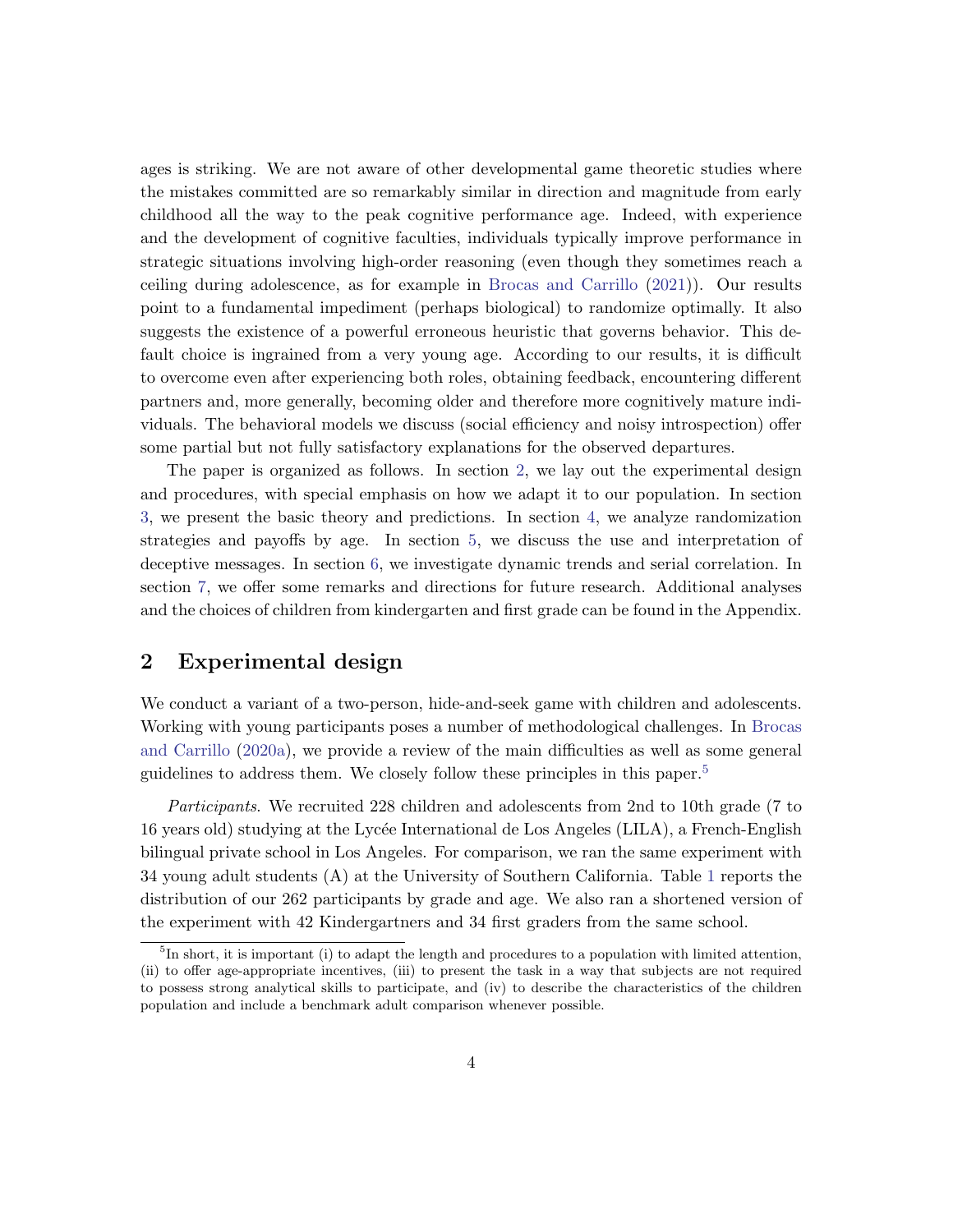<span id="page-5-0"></span>

|               | LH.A |    |  |       |                                            |    |      |    |       |
|---------------|------|----|--|-------|--------------------------------------------|----|------|----|-------|
| Grade         |      |    |  |       | 2 3 4 5 6 7 8                              |    |      | 10 |       |
| Age           |      |    |  |       | 7-8 8-9 9-10 10-11 11-12 12-13 13-14 15-16 |    |      |    | $18+$ |
| $\#$ subjects | 23   | 26 |  | 30 27 | -20                                        | 40 | - 34 | 28 | 34    |

Table 1: Participants by grade and location.

Most experiments with children do not include an adult population. We believe it is important to include an adult control group using identical procedures to establish a behavioral benchmark [\(Brocas and Carrillo,](#page-31-5) [2020a\)](#page-31-5). However, it is also key to recognize its limitations. In our case, most students at LILA are from caucasian families of upper-middle socioeconomic status. After high school, they go to well-ranked colleges in Europe and North America (including USC and schools in the UC system). It is therefore an imperfect but reasonable match for the adult population, despite some differences in individual characteristics, such as nationality, family background or peer group size.

Notice also that our population is homogenous. As shown in previous research [\(Brocas](#page-31-4) [and Carrillo,](#page-31-4) [2021;](#page-31-4) [Charness et al.,](#page-31-6) [2019\)](#page-31-6), demographic and socioeconomic factors have a strong influence on the behavior of children. Pooling participants of different ages from different schools is likely to introduce confounds that mask any developmental trajectory. We avoid this problem by recruiting children from the same school, with similar social and economic backgrounds, and who follow the same curriculum.

Games. The experiment consisted of two games always performed in the same order. We started with two rounds of a graphical version of the two-person beauty contest, a game with a strictly dominant strategy which we called the "Army game". After a short break, we ran the hide-and-seek game, which we called "Farmers and Pirates". In this paper we focus exclusively on the second game and relegate the analysis of the first game to [Brocas](#page-31-3) [and Carrillo](#page-31-3) [\(2020b\)](#page-31-3). Given that the two games focus on very different paradigms, we have no reason to expect that outcomes in one game could affect choices in the other. In any case, and to avoid any possible cross-contamination, we randomly and anonymously rematched subjects between the two games.

General procedures. We ran 28 sessions at LILA and 3 sessions at USC, each with 8 to 12 subjects. Interactions were computerized through touchscreen PC tablets. Tasks were programmed with the open source software 'Multistage Games.'[6](#page-5-1) Sessions with school-age students were run in a classroom at the school whereas adult sessions were run at the Los Angeles Behavioral Economics Laboratory at USC. Procedures were identical, except for

<span id="page-5-1"></span> $6Downloading instruction can be found at <http://multistage.ssel.caltech.edu>.$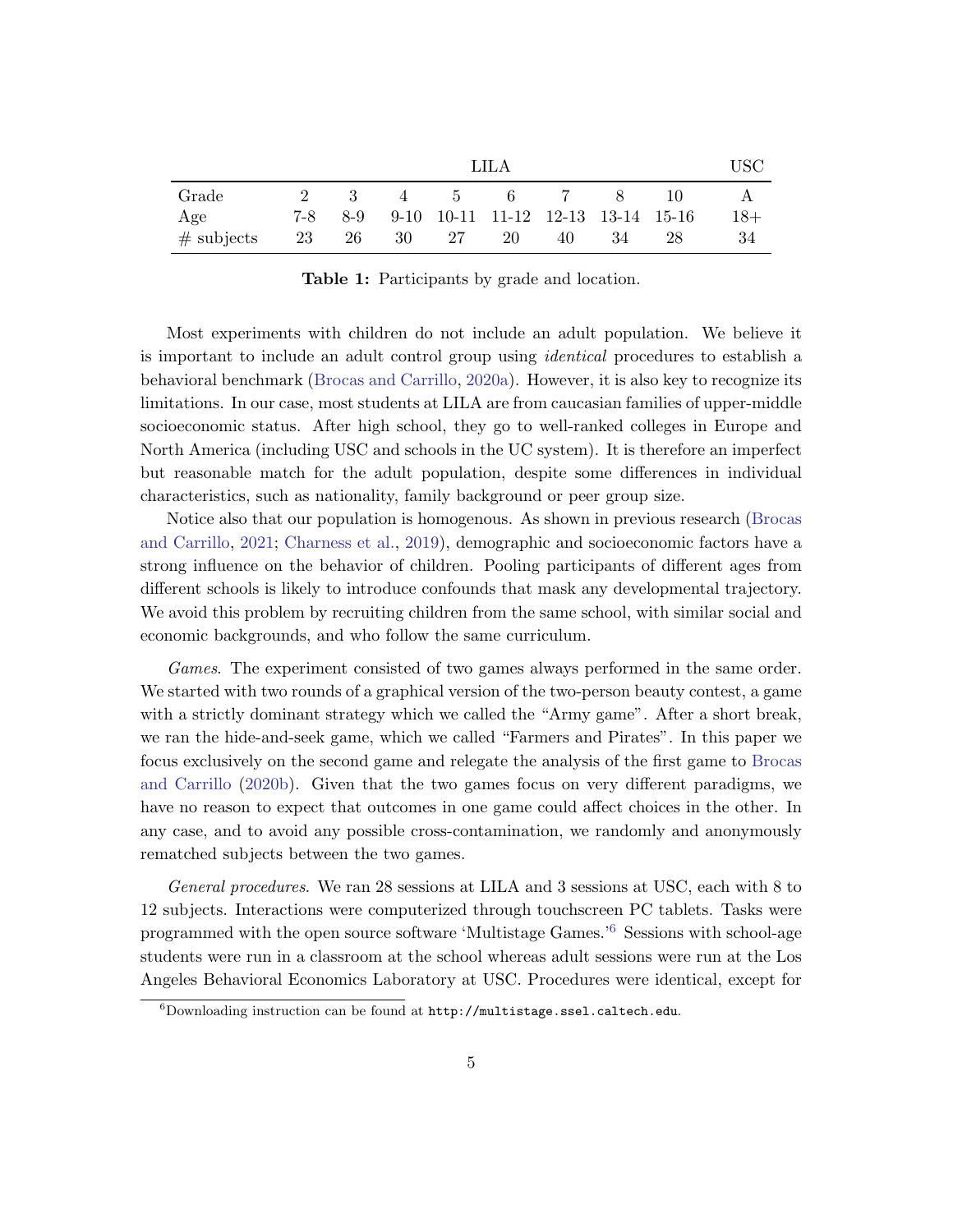payments, as explained below. For school-age sessions, we tried to have males and females from the same grade, but for logistic reasons sometimes had to mix participants of two consecutive grades. Students from grades 9, 11 and 12 did not participate in the study because they were taking or preparing for French or US national exams.

<span id="page-6-0"></span>Farmers and Pirates. Participants played a three-action ( $n \in \{3, 4, 8\}$ ), non-zero sum, hide-and-seek game. Table [2](#page-6-0) provides its normal-form representation.

|       |                                                                                                                               | Seeker |  |
|-------|-------------------------------------------------------------------------------------------------------------------------------|--------|--|
|       | $\mathbf{3}$                                                                                                                  |        |  |
|       |                                                                                                                               |        |  |
| Hider |                                                                                                                               |        |  |
|       | $\begin{tabular}{c ccc} 3 & (0,3) & (3,0) & (3,0) \\ 4 & (4,0) & (0,4) & (4,0) \\ 8 & (8,0) & (8,0) & (0,8) \\ \end{tabular}$ |        |  |

Table 2: Normal form representation of the hide-and-seek game

In studies with children and adolescents, it is crucial that differences in behavior reflect as much as possible developmental differences in strategic thinking as opposed to developmental differences in attention, numerical skills, mathematical skills, or capacity to understand rules [\(Brocas and Carrillo,](#page-31-5) [2020a\)](#page-31-5). As a result, it is imperative to avoid the abstract, formal presentations typical in experiments with adults such as, for example, the normal form representation described in Table [2.](#page-6-0) We therefore developed for our experiment a simple, graphical interface with an engaging story, which is accessible and appealing to children as young as 5 years of age. We call it the "Farmers and Pirates" game. Participants played three variants of that game, called Tasks 1, 2 and 3.

Task 1. Participants were randomly and anonymously matched in pairs. Each individual in a pair was assigned the role of "Farmer" or "Pirate". The Farmer secretly chose one of 3 islands to grow a flower. The three islands differed in  $n$ , the number of flowers that would grow in that island, with  $n \in \{3, 4, 8\}$ . After the Farmer had made his choice, the Pirate had to decide which island to raid. Whenever the Pirate chose the island where the Farmer planted the flower, he would steal the  $n$  flowers. Otherwise, the Farmer would keep the  $n$  flowers. The number of flowers that each island could grow was common knowledge and displayed on the screen at all times. Participants played 12 rounds of Task 1 with the same partner, *alternating roles and without feedback* between rounds. At the end of Task 1, participants obtained a summary of information with the number of times they had won as a Farmer and as a Pirate and the total number of points (flowers) accumulated.<sup>[7](#page-6-1)</sup> Figures [1a](#page-7-0) and [1b](#page-7-0) present screenshots of Task 1 from the perspective of the Farmer and

<span id="page-6-1"></span> $7W$ e cannot overemphasize the importance of an interactive interface with an intuitive design and an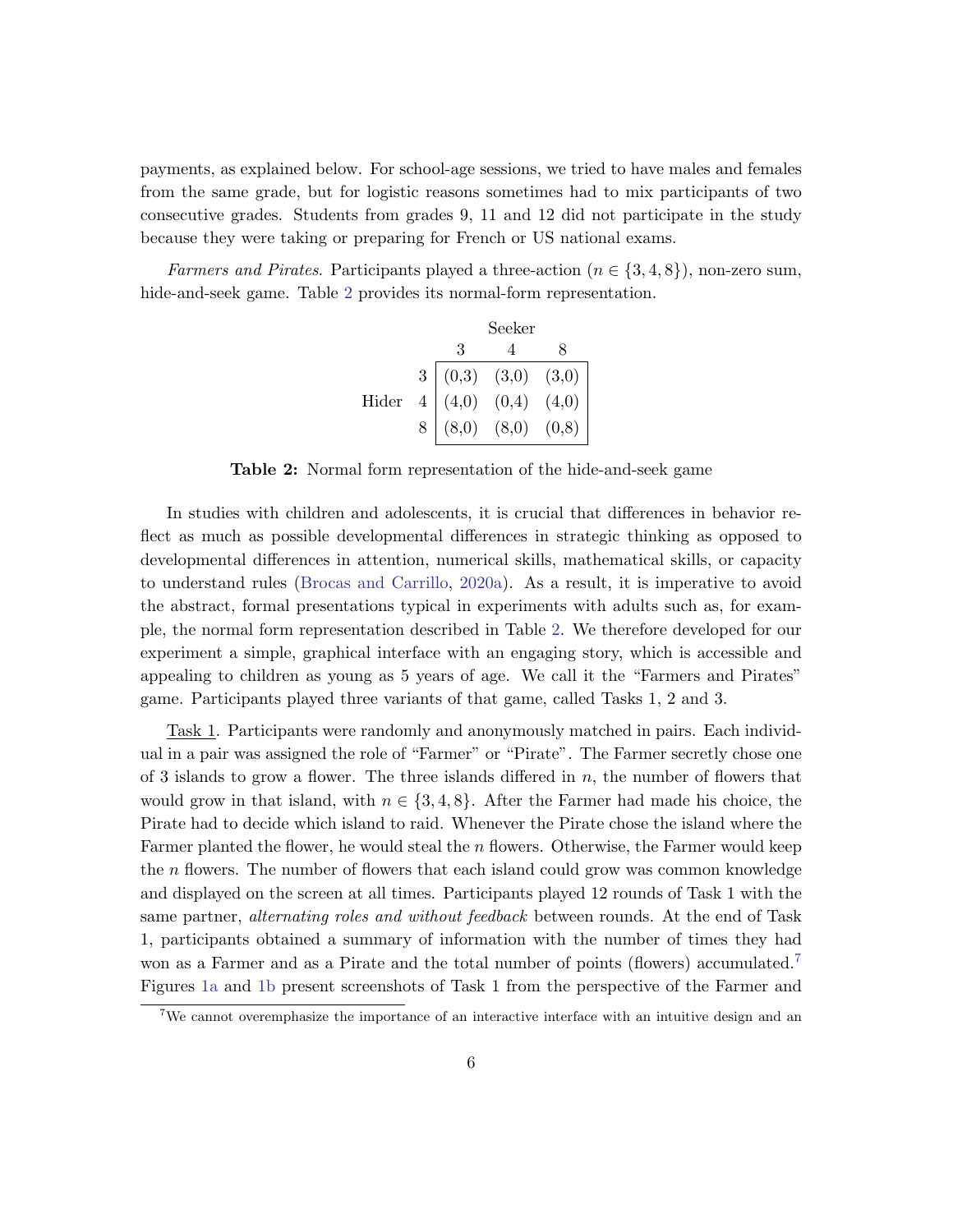the Pirate, respectively.<sup>[8](#page-7-1)</sup> In this example, the Farmer planted the flower in island 4 (flower image) and the Pirate incorrectly raided island  $3$  (red circle).<sup>[9](#page-7-2)</sup> Figure [1c](#page-7-0) describes the feedback at the end of Task 1.[10](#page-7-3)

<span id="page-7-0"></span>

Figure 1: Screenshots of Task 1 in the Farmers and Pirates game

Task 2. After receiving the summary feedback, we randomly formed new groups and each participant in a pair was again assigned the role of Farmer or Pirate. Participants would then play Task 2, which was identical to Task 1 with one exception: after choosing the island where the flower was grown, the Farmer had to send a cheap talk message to the Pirate, which consisted in highlighting one island. This message was displayed on the screen of the Pirate, who could decide to look for the flowers in the island pointed by the Farmer or anywhere else. Since we did not want to attach any negative connotation to a misrepresentation of the choice, we explicitly told participants that, as Farmers, they could highlight the island where they actually grew the flowers or any other island. Similarly, as Pirates, they could look for the flowers in the island highlighted by the Farmer or in any other one.<sup>[11](#page-7-4)</sup> Figures [2a](#page-8-0) and [2b](#page-8-0) present screenshots of Task 2 from the perspective

attractive story both to facilitate comprehension and maximize attention. In the instructions (online appendix), we included two practice rounds (called "pretend matches") to familiarize the participants with the rules. We believe that most subjects understood the rules from the outset and virtually everyone figured them out after a few rounds of Task 1. In our informal conversations after the experiment, no children seemed confused. This is rather expected given that we framed the interaction literally as a hide-and-seek game, a recreational activity that most participants have played since toddlerhood.

<span id="page-7-1"></span><sup>8</sup>Unlike [Rubinstein et al.](#page-34-7) [\(1997\)](#page-34-7), we were not interested in psychological considerations for the hiding and seeking strategies. We avoided focal locations using a circular display with islands located equidistantly. We randomly switched the locations of islands (e.g., at 1, 5 and 9 o'clock vs. at 2, 6 and 10 o'clock, etc.) as well as the location of the high- and low-value islands.

<span id="page-7-2"></span><sup>9</sup>To implement their choice, participants had to tap with their finger on the desired island. They could (and often would) change their mind and switch islands as many times as they wanted. A decision was final only after pressing the "OK" button.

<span id="page-7-3"></span> $10$ It corresponds to a test session with 16 instead of 12 rounds. Success is captured with a green smiling face and failure with a red frowning face.

<span id="page-7-4"></span><sup>&</sup>lt;sup>11</sup>In fact, the Farmer's decision was framed as "TRICK the pirate" to make clear that the message could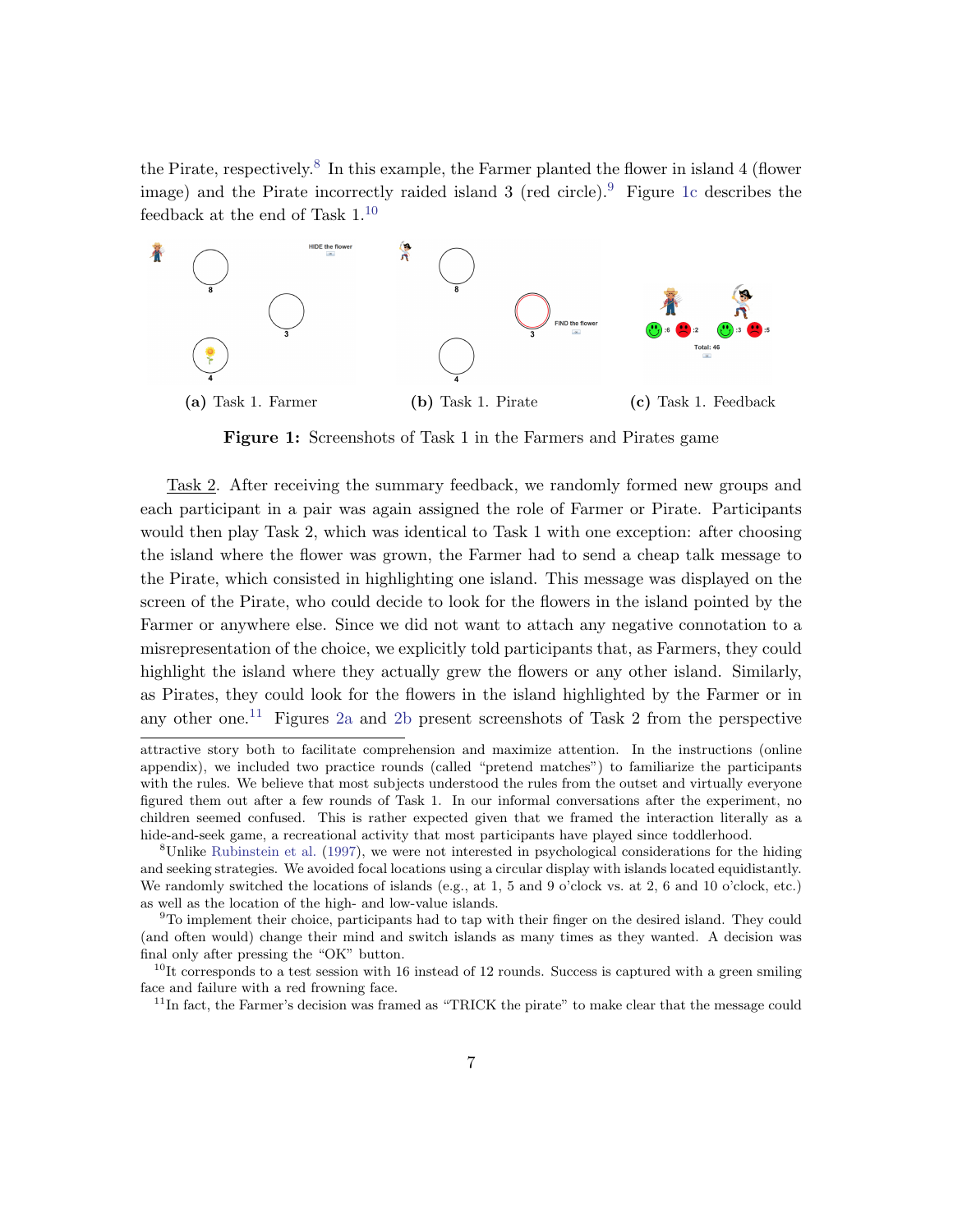of the Farmer and the Pirate. In this example, the Farmer planted the flower in island 3 (flower image) and highlighted island 4 (blue circle). The Pirate observed that island 4 was highlighted (blue circle) but correctly raided island 3 instead (red circle).

<span id="page-8-0"></span>

Figure 2: Screenshots of Task 2 in the Farmers and Pirates game

Task 3. After receiving the summary feedback from Task 2 (which took the same form as the feedback in Task 1), participants moved to Task 3, where new groups were randomly formed and each participant in a pair was again assigned the role of Farmer or Pirate. Task 3 was identical to Task 1 with three exceptions. First, participants played 24 rounds instead of 12. Second, instead of alternating roles, they played 12 rounds in one role then switched and played 12 rounds in the other role, always with the same partner. Third, they received feedback after each round instead of only at the end of the task: their choice of island and whether they won or not.<sup>[12](#page-8-1)</sup> This information would fill up as rounds progressed. Figures [3a](#page-9-0) and [3b](#page-9-0) present screenshots of Task 3 from the perspective of the Farmer and the Pirate. In this example, participants are currently in the fourth round. The Farmer has successfully hidden the plants in islands 8 and 3 in the first two rounds whereas the Pirate has successfully raided island 4 in the third round.<sup>[13](#page-8-2)</sup>

Summing up, Task 1 studies the basic problem of randomization in asymmetric hideand-seek games, Task 2 adds the effect of cheap talk messages, whereas Task 3 incorporates feedback. A sample of instructions is included in the online appendix.

Notice that our set up does not provide as much data as some traditional experiments (e.g., [Ochs](#page-33-1) [\(1995\)](#page-33-1)) where mixed strategies are elicited in each round (instead of inferred from the behavior across rounds) and participants play significantly more times. This loss

but did not have to be truthful.

<span id="page-8-1"></span><sup>&</sup>lt;sup>12</sup>While it is typically preferable to introduce only one change at a time, we believed that feedback in Task 3 would be more salient if participants did not alternate roles.

<span id="page-8-2"></span><sup>&</sup>lt;sup>13</sup>To avoid overwhelming participants with information, we decided not to present the choice of the other person, and only reported success (green smiling face) or failure (red frowning face).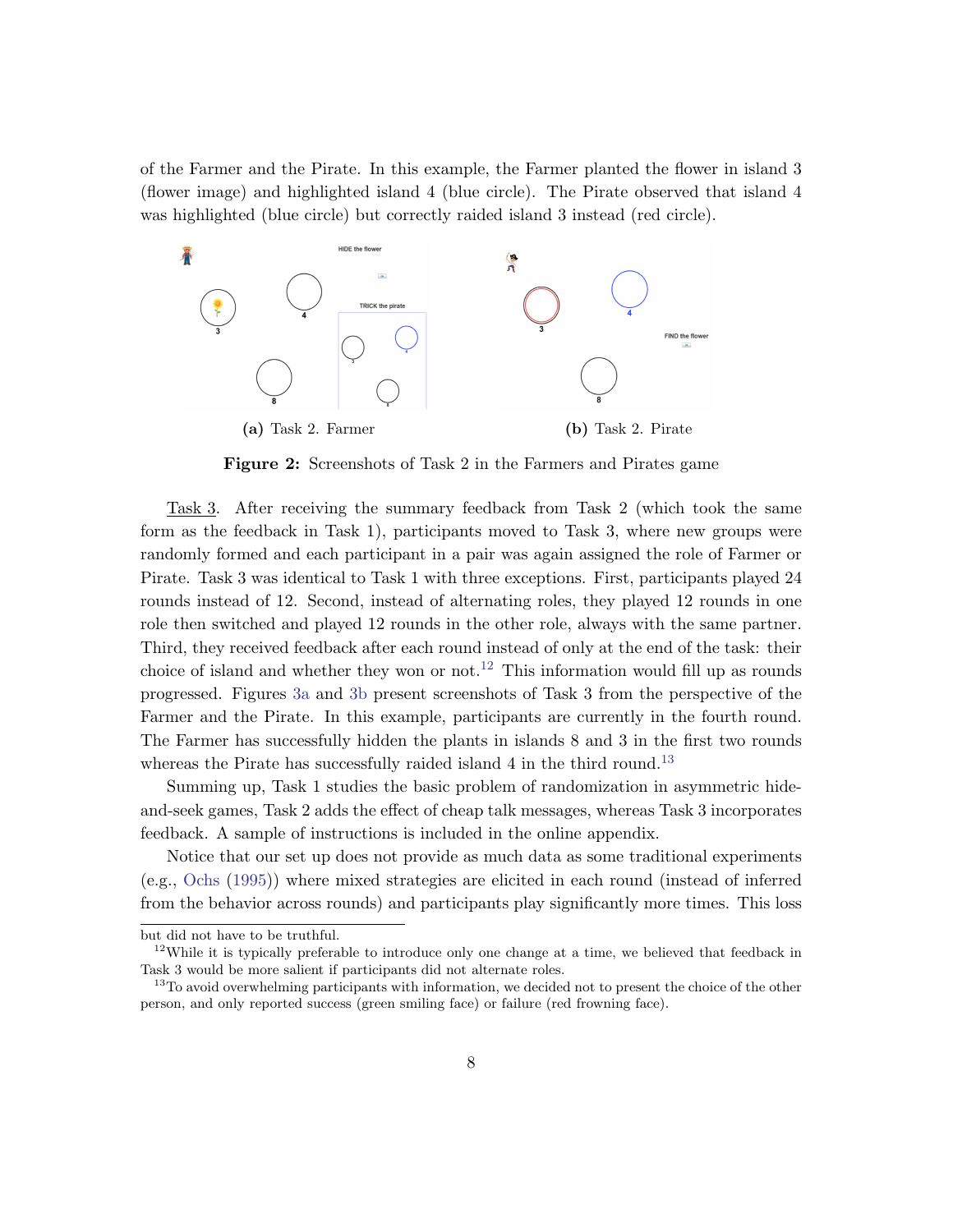<span id="page-9-0"></span>

Figure 3: Screenshots of Task 3 in the Farmers and Pirates game

of valuable information decreases the statistical power of our analysis but it is a necessary compromise given the characteristics of our population.<sup>[14](#page-9-1)</sup>

Payments. During the experiment, subjects accumulated one point per flower. Rather than equalizing payment across ages, we calibrated the incentives to account for differences in marginal value of money (see [Brocas and Carrillo](#page-31-5) [\(2020a\)](#page-31-5)). To this purpose, we implemented three different payment rules. USC and LILA students from grade 6 and above had points converted into money at the rate of \$0.08 and \$0.06 per point respectively, paid immediately at the end of the experiment with an amazon e-giftcard. USC students also received a \$5 show-up fee. For elementary school participants (grades 2 to 5 as well as K and 1 in the shortened version), we set up a shop with 20 to 25 pre-screened, age appropriate toys and stationary.<sup>[15](#page-9-2)</sup> Different toys had different point prices. Before the experiment, children were taken to the shop and showed the toys they were playing for. They were instructed about the point price of each toy and, for the youngest subjects, we explicitly stated that more points would result in more toys. At the end of the experiment, subjects learned their point earnings and were accompanied to the shop to exchange points for toys. We made sure that every child earned enough points to obtain at least three toys.<sup>[16](#page-9-3)</sup> Changing the medium of payment is unusual in economics. However, we think it is key in order to try and homogenize within our population the value of the rewards instead of the rewards themselves.

<span id="page-9-1"></span><sup>&</sup>lt;sup>14</sup>Despite the new, highly creative approaches to elicit probabilistic choices [\(Fragiadakis et al.,](#page-32-7) [2019\)](#page-32-7), we believe they are still excessively hard to grasp for young participants.

<span id="page-9-2"></span><sup>&</sup>lt;sup>15</sup>These included gel pens, bracelets, erasers, figurines, die-cast cars, trading cards, fidget spinners, apps, calculators and earbuds among others.

<span id="page-9-3"></span><sup>&</sup>lt;sup>16</sup>The procedure emphasizes the importance of accumulating points while making the experience enjoyable. Children are familiar with the method of accumulating points that are subsequently exchanged for rewards since it is commonly employed in fairs and arcade rooms. We spent an average of \$4 in toys per child, which is arguably more than usual in economic experiments with elementary school children.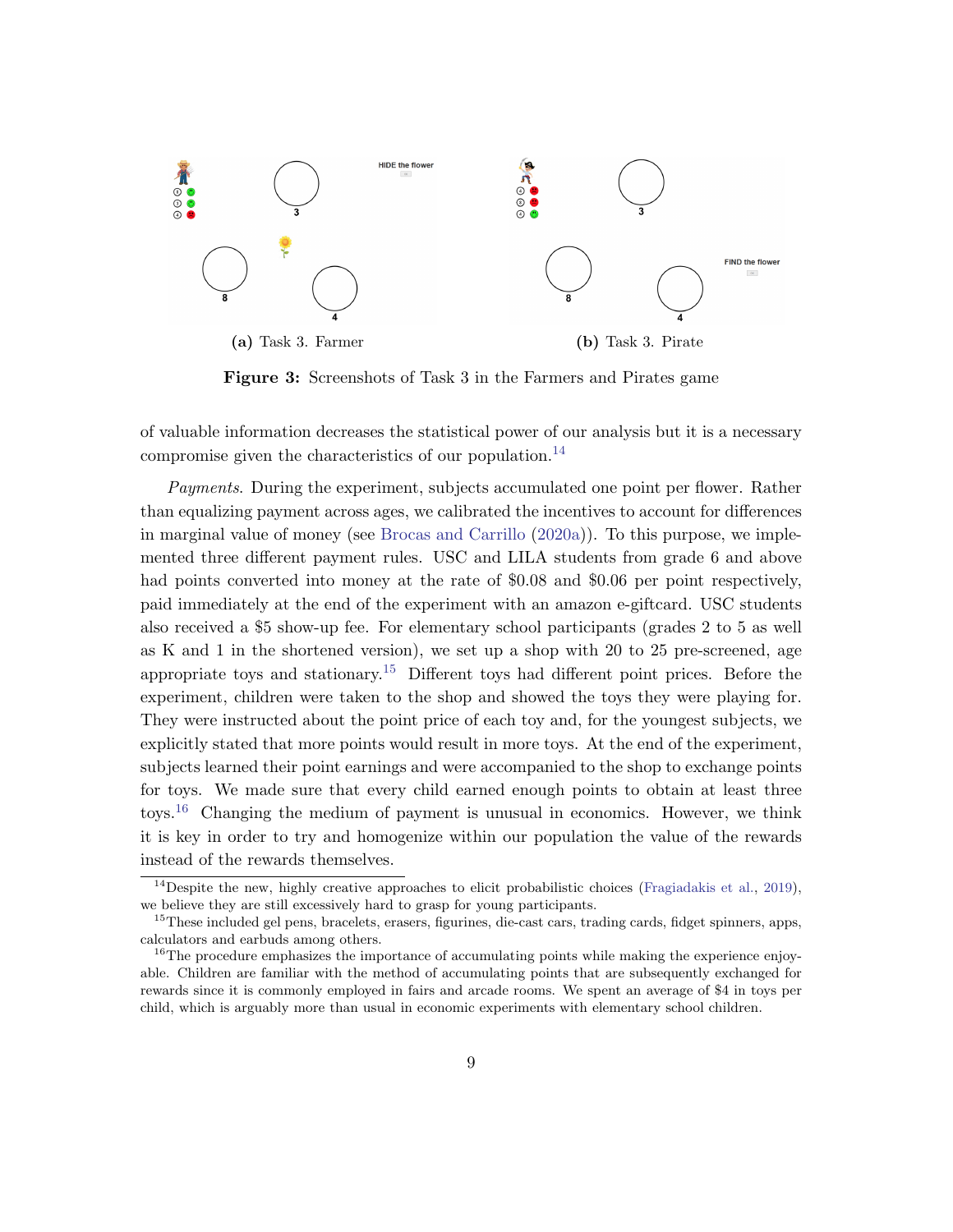Other information. The Farmers and Pirates game lasted around 60 minutes and the entire experiment around 75 minutes. Average earnings for the Farmers and Pirates game were \$8.1 (LILA) and \$10.5 (USC), given the 33% increase in conversion rate. Total earnings averaged \$11.3 (LILA) and \$16.2 (USC), without counting the \$5 show-up fee at USC. At the end of the experiment, we asked participants to report their gender. For the data analysis, we will group the school-age students in 4 grade categories, 2-3 (ages 7 to 9, 49 subjects), 4-5 (ages 9 to 11, 57 subjects), 6-7 (ages 11 to 13, 60 subjects), 8-10 (ages 13 to 16, 62 subjects), and denote by A (34 subjects) our young adult control group. For the statistical analysis, we perform t-tests for comparisons across age groups and tasks, as well as tests of comparisons of proportions. Unless otherwise noted, tests are implemented with False Discovery Rate (FDR) correction for multiple comparisons whenever appropriate. Last, in the regression analysis, we compute clustered bootstrap standard errors to correct for within subject correlations.

## <span id="page-10-0"></span>3 Theory and predictions

Farmers and Pirates is a  $3 \times 3$  asymmetric, hide-and-seek game, in which the action h of the hider (Farmer) is to hide the prize in one of 3 possible locations  $h = n \in \{a, b, c\}$ and the action s of the seeker (Pirate) is to seek the prize in one of these 3 locations  $s = n' \in \{a, b, c\}$ . The payoff of hider and seeker are  $(n, 0)$  if  $n \neq n'$  and  $(0, n)$  if  $n = n'$ .

Let  $h_n \equiv \Pr[h = n]$  and  $s_n \equiv \Pr[s = n]$  be the probabilities of hiding in n and seeking in  $n$ , respectively. Given the conflict of interests, there is a unique Nash equilibrium  $(h_a^*, h_b^*, k_c^*, s_a^*, s_b^*, s_c^*)$  in mixed strategies. In an equilibrium, the hider chooses  $h_n^*$  so that the seeker is indifferent between looking in any of the three locations and the seeker chooses  $s_n^*$  so that the hider is indifferent between hiding in any of the three locations. Since seeking in n has an expected payoff of  $n h_n$  for the seeker and hiding in n has an expected payoff of  $n(1 - s_n)$  for the hider, an interior mixed strategy Nash equilibrium satisfies the following system of equations: $17$ 

$$
a h_a^* = b h_b^*; \quad a h_a^* = c h_c^*; \quad h_a^* + h_b^* + h_c^* = 1; \quad h_n^* > 0 \quad \forall n
$$
  

$$
a(1 - s_a^*) = b(1 - s_b^*); \quad a(1 - s_a^*) = c(1 - s_c^*); \quad s_a^* + s_b^* + s_c^* = 1; \quad s_n^* > 0 \quad \forall n
$$

The solution has the following immediate general consequence:

<span id="page-10-2"></span>
$$
\text{if } a > b > c \quad \text{then } h_a^* < h_b^* < h_c^* \quad \text{and } s_a^* > s_b^* > s_c^* \tag{1}
$$

<span id="page-10-1"></span><sup>&</sup>lt;sup>17</sup>Under certain conditions, we can obtain corner solutions. We choose the parameters in our experiment to ensure that the theoretical solution is interior for all three locations. This ensures that deviations from equilibrium can go in either direction.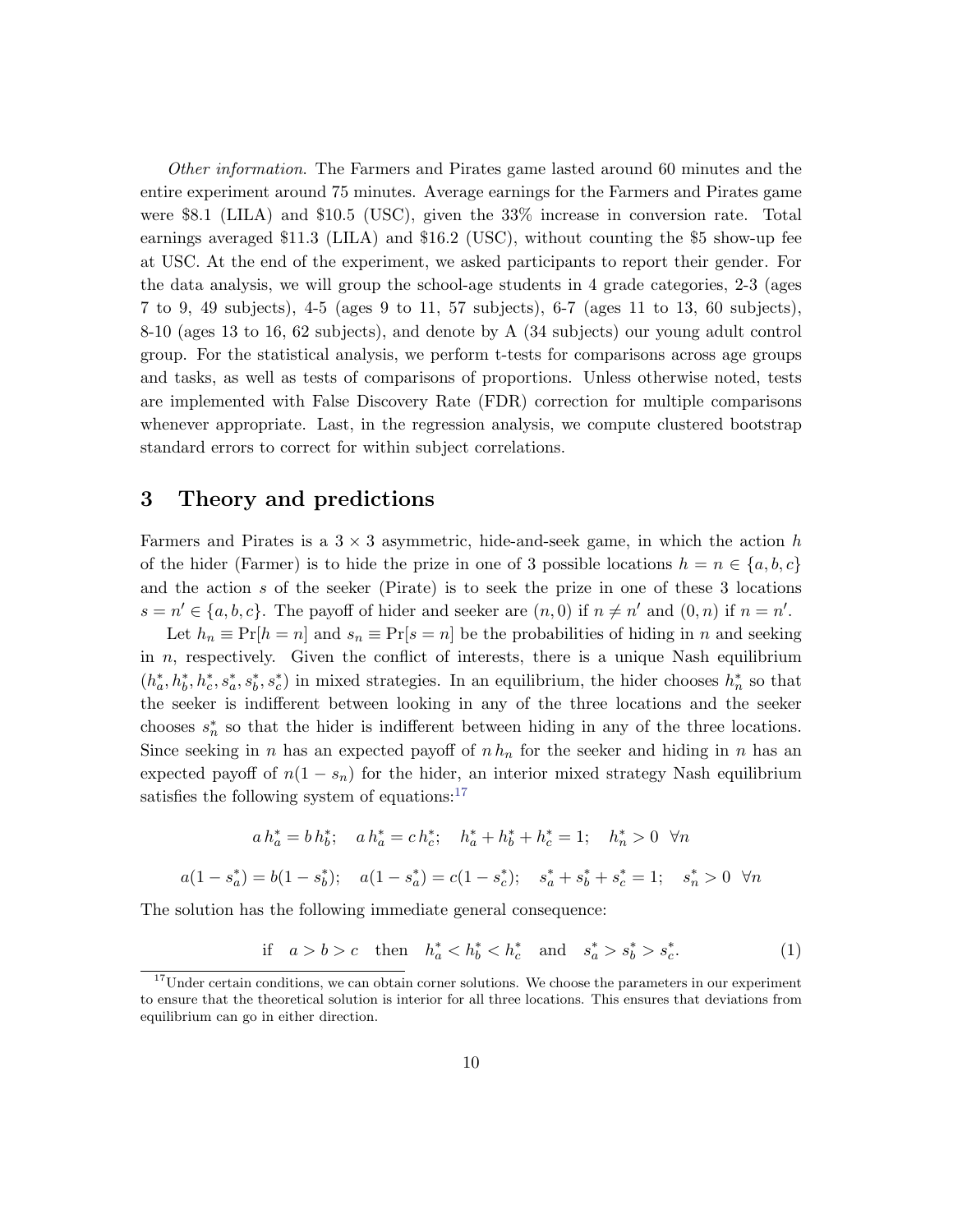Solving the system, we get as the interior solution:

<span id="page-11-1"></span>
$$
h_a^* = \frac{\frac{1}{a}}{\frac{1}{a} + \frac{1}{b} + \frac{1}{c}}; \t h_b^* = \frac{\frac{1}{b}}{\frac{1}{a} + \frac{1}{b} + \frac{1}{c}}; \t h_c^* = \frac{\frac{1}{c}}{\frac{1}{a} + \frac{1}{b} + \frac{1}{c}}s_a^* = \frac{\frac{1}{b} + \frac{1}{c} - \frac{1}{a}}{\frac{1}{a} + \frac{1}{b} + \frac{1}{c}}; \t s_b^* = \frac{\frac{1}{a} + \frac{1}{c} - \frac{1}{b}}{\frac{1}{a} + \frac{1}{b} + \frac{1}{c}}; \t s_c^* = \frac{\frac{1}{a} + \frac{1}{b} - \frac{1}{c}}{\frac{1}{a} + \frac{1}{b} + \frac{1}{c}} \t (2)
$$

Expected payoffs of hider and seeker are  $E_h^* = \frac{2}{1+1}$  $\frac{1}{a} + \frac{1}{b} + \frac{1}{c}$ c and  $E_s^* = \frac{1}{1+1}$  $\frac{1}{a} + \frac{1}{b} + \frac{1}{c}$ c .

As in every game with a full support unique mixed strategy Nash equilibrium, players randomize between actions so as to make the opponent indifferent between alternatives. In our setting, it implies that the seeker must look more frequently in the high value location whereas the hider must (perhaps counterintuitively) select more frequently the low value location (see Eq. [1\)](#page-10-2). With three locations, the hider has twice as many winning locations as the seeker. Since equilibrium payoffs are identical across locations, the payoff of hiders should, in equilibrium, be twice as a high as the payoff of seekers. Finally, our problem is built in a way that the strategy of the hider determines the size of the prize whereas the strategy of the seeker determines the sharing of the prize. Therefore, if individuals do not follow the theoretical probability mixture, aggregate payoffs may be increased or decreased depending on whether the person who deviates is the hider or the seeker.<sup>[18](#page-11-0)</sup>

Our experimental treatment corresponds to  $a = 8$ ,  $b = 4$ ,  $c = 3$ . Using Eq. [2,](#page-11-1) the mixed-strategy Nash equilibrium is interior and given by:

$$
s_8^* = \frac{11}{17}, \ s_4^* = \frac{5}{17}, \ s_3^* = \frac{1}{17}, \text{ and } h_8^* = \frac{3}{17}, \ h_4^* = \frac{6}{17}, \ h_3^* = \frac{8}{17}, \text{ with } E_s^* = \frac{24}{17}, \ E_h^* = \frac{48}{17}
$$

Under choice independence, the expected equilibrium probabilities of obtaining a positive payoff are:

$$
p_s^* = \sum_n s_n^* h_n^* = \frac{71}{289} \simeq 0.246 \quad \text{and} \quad p_h^* = 1 - \sum_n s_n^* h_n^* = \frac{218}{289} \simeq 0.754
$$

These are point estimates based on the parameters of our design. We do not expect participants to play exactly at equilibrium. In fact, given previous knowledge of experimental results on mixed strategies games, we anticipate that deviations will occur. Instead of testing the theory strictly speaking, we test two types of properties. First, we consider general qualitative properties implied by theory which we expect participants to follow, at

<span id="page-11-0"></span><sup>&</sup>lt;sup>18</sup>For example, if the hider chooses the high (low) location excessively often, the sum of both players' payoffs will be higher (lower) than in equilibrium.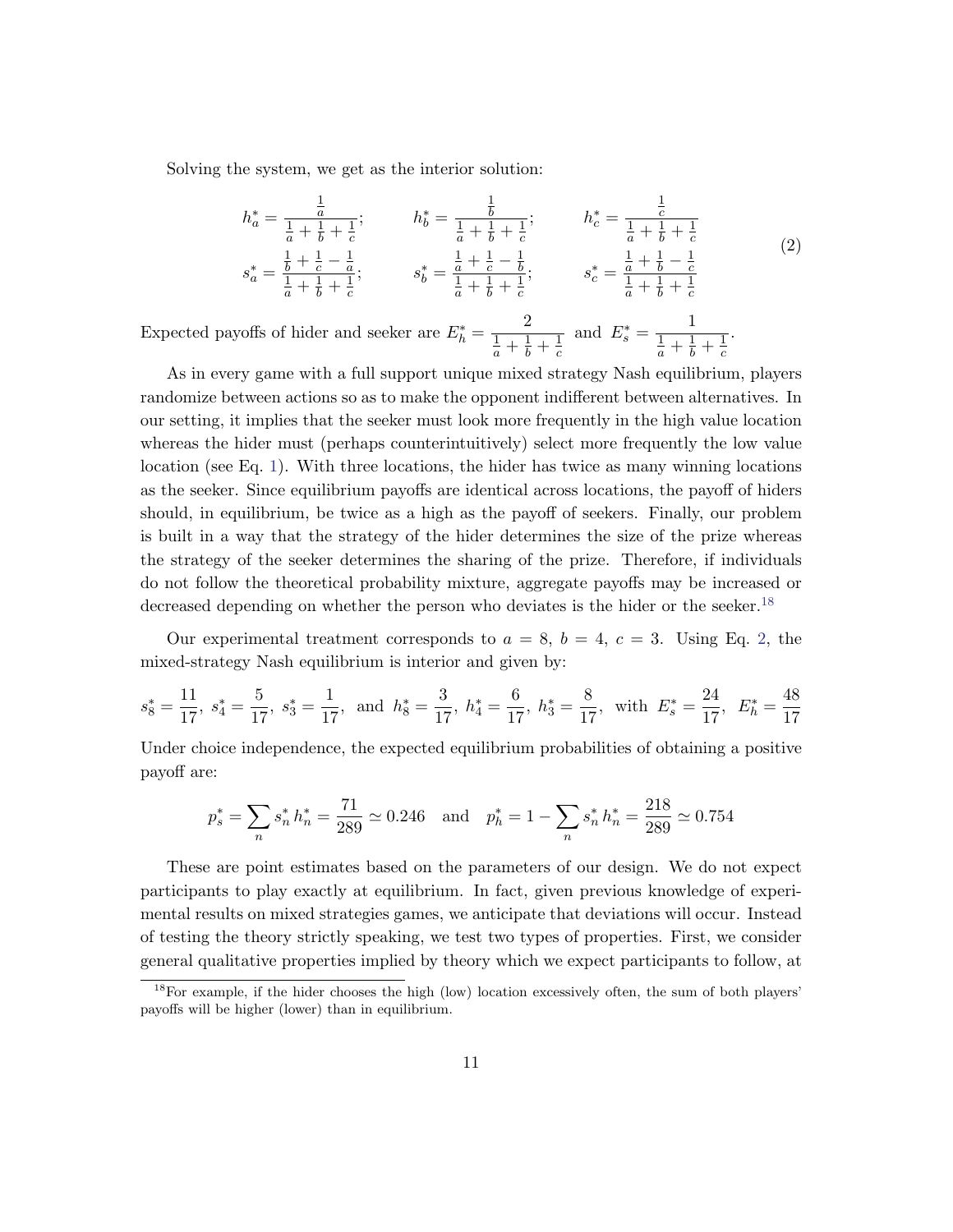least in some age groups. Second, we formulate hypothesis on the expected deviations from theory. We summarize below our predictions regarding choices, messages and feedback.

Prediction P1. Choices. In Tasks 1, 2 and 3:

- (i)  $h_8 < h_4 < h_3$ ,  $s_8 > s_4 > s_3$ ,  $E_h \simeq 2 E_s$  and  $p_h \simeq 3 p_s$ .
- (ii) Choices in each role are positively correlated across tasks.
- (iii) Choices in each task are negatively correlated across roles.

According to  $P1(i)$ , participants should hide most often in the low-value location and seek most often in the high-value location. Also, payoffs should be significantly higher (by a factor of two) for hiders than for seekers. Finally, since participants seek more frequently but hide less frequently in the high-value location, the probability of success for seekers must, in equilibrium, be lower than under uniform choice  $(p_s^* < 1/3$  and  $p_h^* > 2/3)$ . In our case, an unsuccessful raid should be around three times as likely as a successful one.  $P1(ii)$ states that while adding messages (Task 2) and feedback (Task 3) may have some effect on the choices of individuals, it should not fundamentally change their randomization patterns (that is, each individual will follow similar principles in all three tasks). Finally, **P1**(iii) implies that while we expect many participants to play as predicted by theory (low  $h_8$  and high  $s_8$ ), we also anticipate that individuals who deviate will play the opposite (high  $h_8$  and low  $s_8$ ), both of which would result in a negative correlation of choices by hiders and seekers.

Next, for Task 2, let us call  $m = n \in \{a, b, c\}$  the hider's (truthful or untruthful) message m stating that the chosen location is n, and  $m_n \equiv \Pr[m = n]$  the probability that the hider sends message n. We denote by  $h_n^{n'} \equiv Pr[h = n | m = n']$  the conditional probability that the hider chooses location n after sending message  $n'$  and by  $s_n^{n'} \equiv Pr[s]$  $n | m = n'$  the conditional probability that the seeker looks in location n after receiving message  $n'$ . Unlike the original cheap talk literature where agents have partial alignment of preferences (see [Crawford and Sobel](#page-32-8) [\(1982\)](#page-32-8) and the experiments by [Cai and Wang](#page-31-7) [\(2006\)](#page-31-7) and [Wang et al.](#page-34-8) [\(2010\)](#page-34-8)), individuals have opposing interests in our game. As a result, the message of the hider should be uninformative and ignored by the seeker. We summarize this idea with the following prediction.

**Prediction P2. Messages.** In Task 2:  $h_n^{n'} = h_n \forall n, n'$  and  $s_n^{n'} = s_n \forall n, n'.$ 

It is important to highlight that the theory does not constrain the frequency of each message  $m_n$ . **P2** only states that the message sent by the hider must not convey any information that the seeker could use to his own advantage. A testable implication of this result is that, conditional on the location chosen, truthful messages are neither more nor less frequent than deceptive ones:  $h_n^n = h_n^{n'}$  when  $n \neq n'$ . Similarly, trusted messages are neither more nor less frequent than untrusted ones:  $s_n^n = s_n^{n'}$  when  $n \neq n'$ .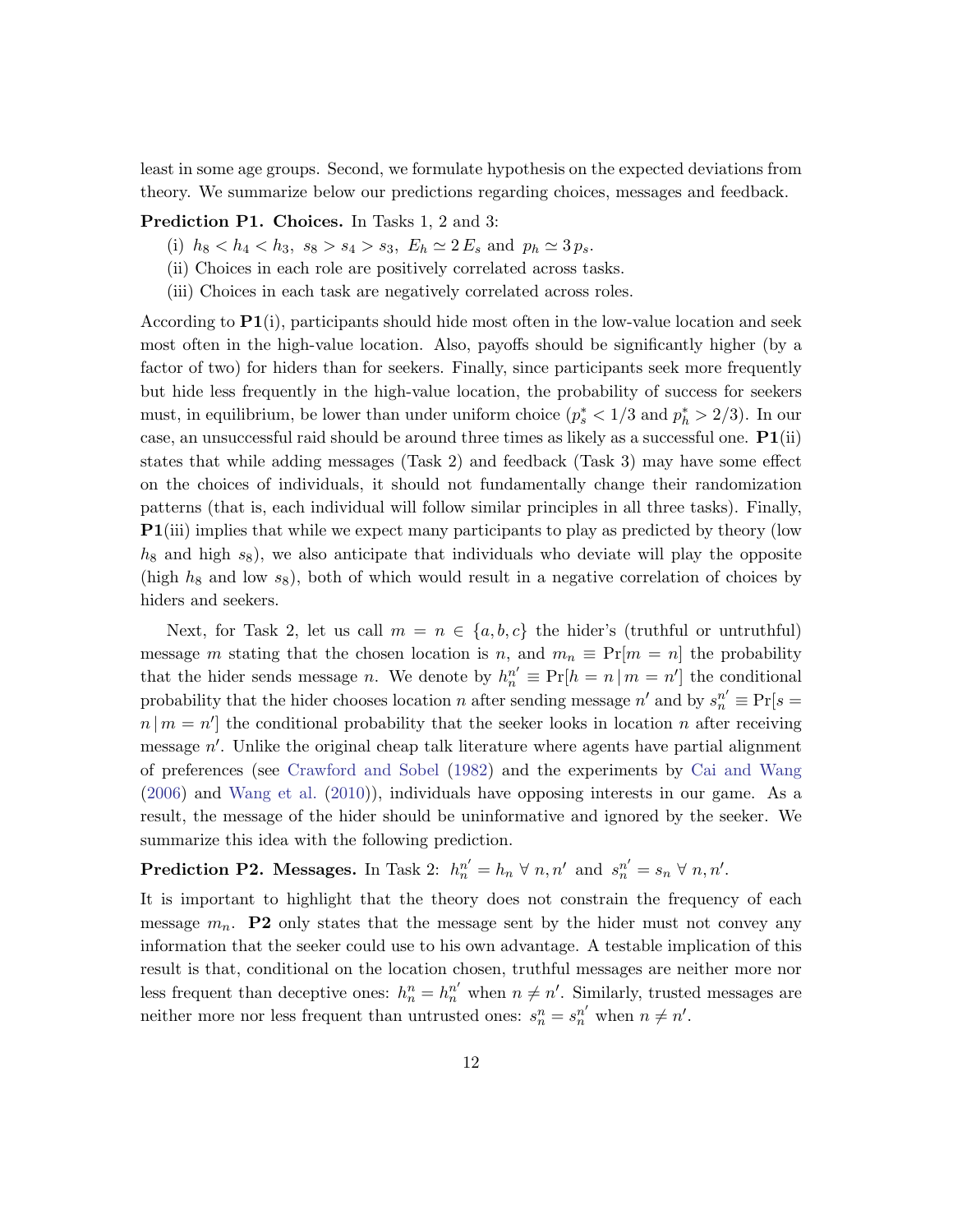The second pillar of the theory states that choices should be serially uncorrelated. This prediction cannot be tested in Tasks 1 and 2. Since participants do not observe the past choices of their rival, the entire behavior reduces to the choice of a mixed strategy profile. In Task 3, participants observe past choices and outcomes so a test of dynamic behavior is possible. Generally speaking, the theory predicts that location choices in round  $t'$  should not give any relevant information to participants regarding location choices in round  $t > t'$ , since it could be used to the other party's advantage. Similarly, the outcome in round t' (which, for each role, can be summarized as "win at  $t''$ " or  $w^{t'}$  and "lose at  $t^{\prime\prime}$  or  $l^{t'}$ ), should not be indicative of the behavior in  $t$  (>  $t'$ ). There are many ways in which individuals can fail to be dynamically unpredictable. Given our limited dataset (12 observations per role for each individual), we cannot reliably test for all possible forms of serial correlation. We therefore decided to focus on two salient properties of choices and outcomes. Denote by  $h_{n,n'}^t \equiv \Pr[h^t = n | h^{t-1} = n']$  the conditional probability that the hider chooses location n in round t after choosing location  $n'$  in the immediately preceding round (and the same for seekers with  $s_{n,n'}^t$ ). Denote also  $h_{n,n'}^t(w) \equiv Pr[h^t = n | h^{t-1} =$  $n', w^{t-1}$  and  $h_{n,n'}^t(l) \equiv \Pr[h^t = n | h^{t-1} = n', l^{t-1}]$  the same probabilities, except that we also condition on whether the hider won or lost in round  $t - 1$  (and, again, the same for seekers with  $s_{n,n'}^t(w)$  and  $s_{n,n'}^t(l)$ ). We have the following predictions.

### Prediction P3. Feedback. In Task 3:

- (i)  $h_{n,n}^t = h_{n,n'}^t$  and  $s_{n,n}^t = s_{n,n'}^t \forall t, n, n'.$
- (ii)  $h_{n,n}^t(w) = h_{n,n}^t(l)$  and  $s_{n,n}^t(w) = s_{n,n}^t(l) \forall t, n$ .

According to P3(i), choices in a given round should not be indicative of choices in the following one. Existing findings suggest that individuals alternate excessively between options when they try to be unpredictable both in individual decision making problems [\(Bar-Hillel and Wagenaar,](#page-31-8) [1991;](#page-31-8) [Camerer,](#page-31-9) [1995\)](#page-31-9) and in mixed strategy games [\(Brown](#page-31-1) [and Rosenthal,](#page-31-1) [1990;](#page-31-1) [Camerer,](#page-31-0) [2003\)](#page-31-0). If that bias is also present in our setting, it will translate into insufficient repetition of locations both as hiders  $(h_{n,n}^t < h_{n,n'}^t)$  and as seekers  $(s_{n,n}^t < s_{n,n'}^t)$ . Such departures, if correctly interpreted, could be exploited by a rival. Similarly, P3(ii) indicates that *outcomes* should not affect the choices made immediately after. In our setting, and to focus the discussion, we consider choice repetition, and predict that it should not depend on whether the last choice resulted in success or failure.

Overall and despite the discussed data limitations, our experimental setup provides a rich set of testable predictions in terms of choices, messages and feedback. In section [4,](#page-14-0) we study and compare the choices and payoffs of participants in both roles, across ages and across tasks  $(P1)$ . We then analyze in section [5](#page-23-0) the marginal effect of message provision (hider) and message interpretation (seeker) on choices and payoffs  $(P2)$ . We finally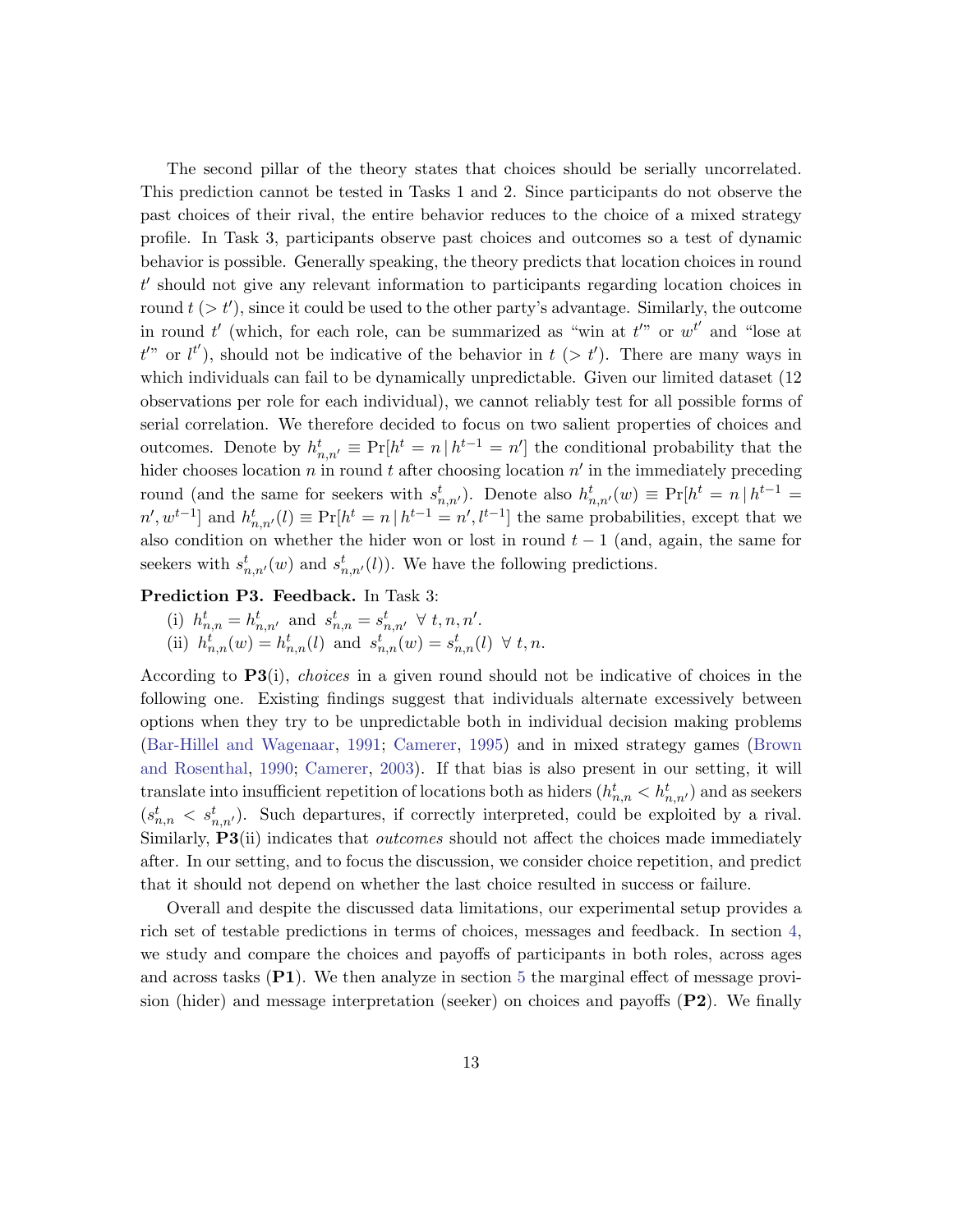investigate in section [6](#page-25-0) how feedback affects the dynamic ability to remain unpredictable and/or exploit the predictability of the rival  $(P3)$ . Each of these predictions is studied in the context of age, the main variable of interest in our experiment.

# <span id="page-14-0"></span>4 Choices

### <span id="page-14-2"></span>4.1 Decisions to hide and seek: aggregate behavior

From now on, we adopt the terminology used in the experiment, namely "Farmer" and "Pirate", to refer to the roles of hider and seeker, respectively. The first step in our analysis consists in determining aggregate hide and seek choice frequencies. Figure [4](#page-14-1) describes for each school-age group the average choices of Farmers  $(h_n)$  and Pirates  $(s_n)$  in Tasks 1, 2 and 3. For comparison, we include the behavior of the control adult population (A), as well as the theoretical predictions  $h_n^*$  and  $s_n^*$  (Th).

<span id="page-14-1"></span>

Figure 4: Distribution of decisions as Farmer (top) and Pirate (bottom) in Tasks 1, 2 and 3 by age group.

For the analysis below, we focus the comparison on the choice of location  $n = 8$ , the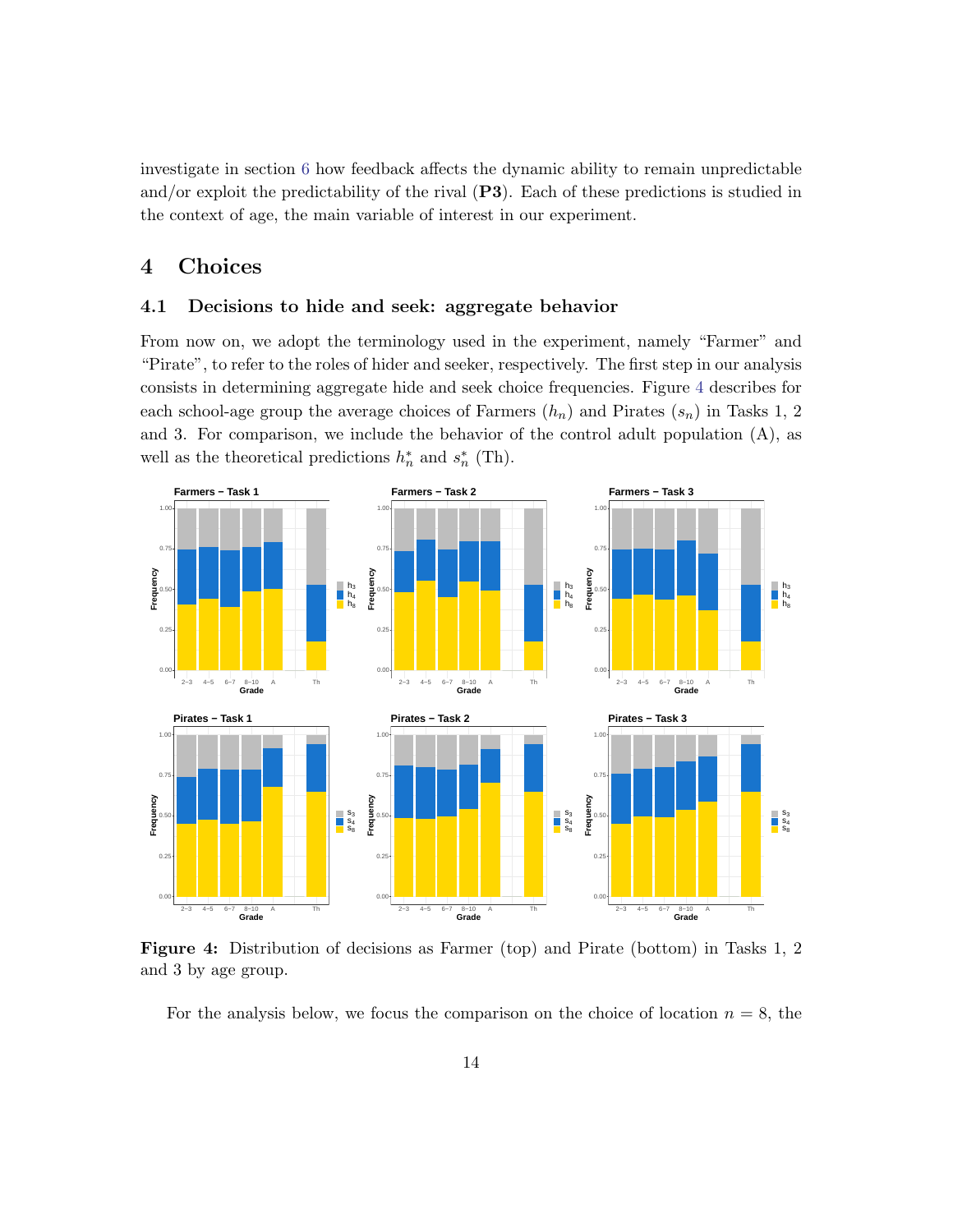most salient one. Behavior as Farmers is similar across all school-age groups in all three tasks. Their behavior is also very similar to that of adults with some minor exceptions (higher choice of  $h_8$  by 4-5 and 8-10 age groups in Task 3, p = 0.016 and p = 0.016). The likelihood that participants choose  $n = 8$  is consistently higher than if they behaved randomly  $(h_8 > 1/3, p < 0.05)$  and consequently also significantly higher than predicted by theory  $(h_8 > h_8^* = 3/17, p < 0.001)$  in all tasks and all age groups, including adults.

Behavior as Pirates is also very similar across all school-age groups in all tasks (only 8-10 choose  $s_8$  more than 2-3 in Task 3,  $p = 0.016$ ). However,  $s_8$  is significantly lower in all school-age groups than in the adult population in all tasks ( $p < 0.02$ ), with the exception of 8-10 in Task 3. All school-age participants choose  $n = 8$  in all tasks more often than if they behaved randomly  $(s_8 > 1/3, p < 0.001)$  but less than predicted by theory  $(s_8 < s_8^* = 11/17, p < 0.001)$ . Adults choose  $n = 8$  as predicted by theory in Tasks 1 and 2 and less than predicted by theory in Task 3.

Comparing the behavior of participants across tasks, we notice very small and nonsystematic differences in the school-age population both as Farmers (higher choice of  $h_8$ in Task 2 for  $4/5$  and  $8/10$ ) and as Pirates (lower choice of  $s_8$  in Task 1 for  $8/10$ ). Adults behave similarly in Tasks 1 and 2 and differently in Task 3 under both roles (closer to theory as Farmers and farther away as Pirates,  $p < 0.02$ .

To sum up, although school-age children respond to the payoff asymmetries  $(h_n \text{ and } s_n)$ are different from  $1/3$ ,  $\mathbf{P1}$ (i) is not supported by the data: subjects respond *incorrectly* as Farmers  $(h_8^* < 1/3 < h_8)$  and *correctly but insufficiently* as Pirates  $(1/3 < s_8 < s_8^*)$ . We found no differences across school-age subjects in either role and small differences when compared to adults (only in the Pirate role). Behavior of the school-age population is very similar across tasks, suggesting that adding messages and feedback does not affect their choices substantially. Feedback affects marginally and unsystematically the behavior of adults. Overall, there is a robust heuristic tendency to favor the high yield location ( $n = 8$ ) in both roles. At the same time, even our youngest participants realize the importance of unpredictability, as reflected by the absence of an overwhelmingly favored option.

### 4.2 Payoffs

It is important to determine whether the documented deviations have significant payoff consequences. Table [3](#page-16-0) (left) presents the average per-round payoffs by task (and combining all three) in each age group. Table [3](#page-16-0) (right) describes the payoffs of an individual who would best respond to the empirical distribution of choices in his age group. We include the location  $[h_n]$  and  $[s_n]$  pertaining to the optimal best response strategy. The final column reports the predictions of the theory, as developed in section [3.](#page-10-0)

From section [4.1](#page-14-2) we know that Pirates play relatively close to equilibrium in all school-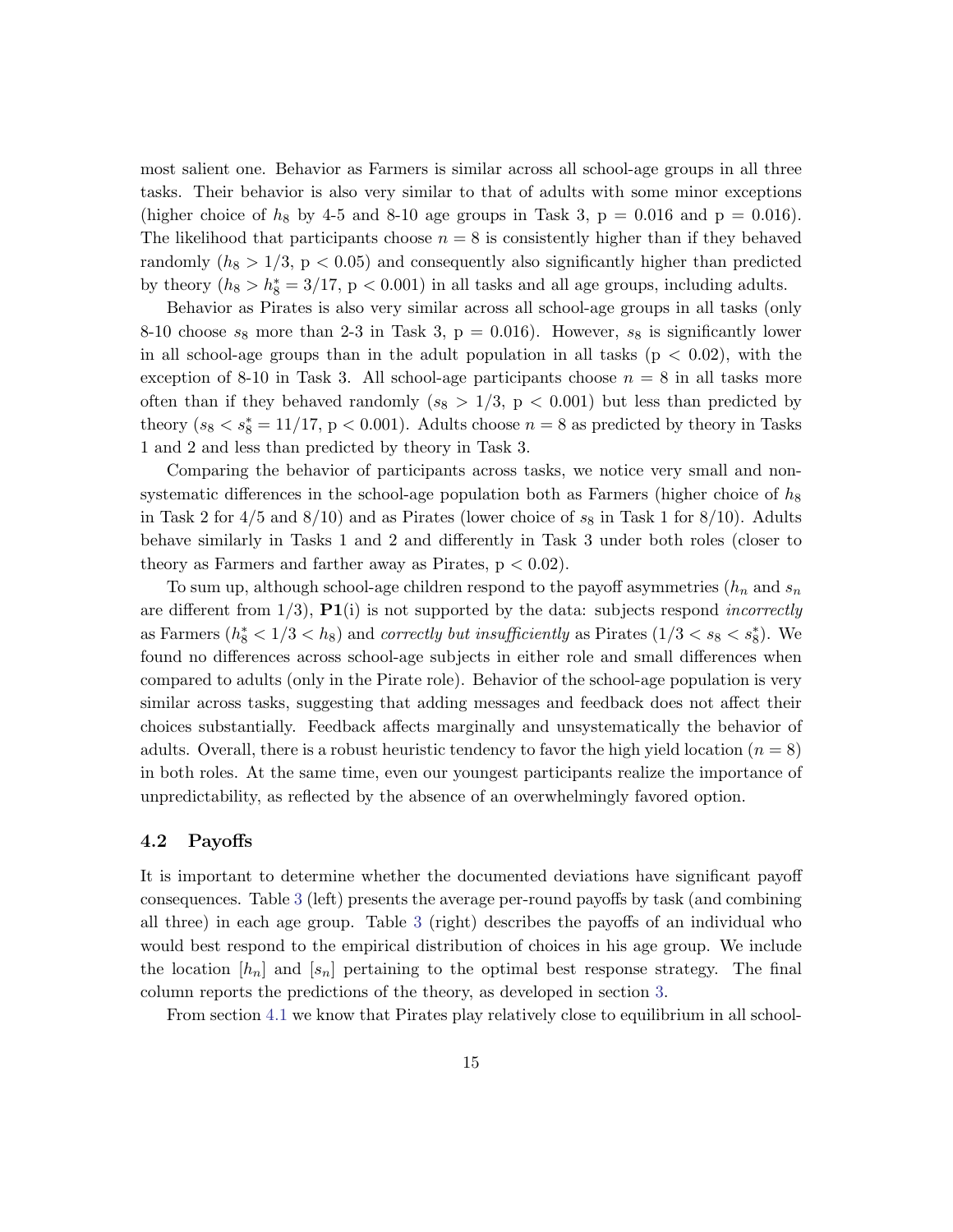<span id="page-16-0"></span>

|        | $Empirical^{\dagger}$ |         |         |          |              | Best Response <sup>§</sup> |                      |         |           | Theory       |      |
|--------|-----------------------|---------|---------|----------|--------------|----------------------------|----------------------|---------|-----------|--------------|------|
|        | $\overline{2-3}$      | $4 - 5$ | $6 - 7$ | $8 - 10$ | $\mathsf{A}$ | $2-3$                      | $4-5$                | $6 - 7$ | $8 - 10$  | $\mathsf{A}$ |      |
| Task 1 |                       |         |         |          |              |                            |                      |         |           |              |      |
| Farmer | 3.15                  | 3.13    | 3.03    | 3.18     | 2.76         | 4.41                       | 4.21                 | 4.40    | 4.26      | 3.04         | 2.82 |
|        | (0.17)                | (0.16)  | (0.18)  | (0.19)   | (0.27)       | $[h_8]$                    | $\left[ h_8 \right]$ | $[h_8]$ | $[h_8]$   | $[h_4]$      |      |
| Pirate | 2.11                  | 2.49    | 2.24    | 2.57     | 3.02         | 3.24                       | 3.53                 | 3.13    | 3.91      | 4.00         | 1.41 |
|        | (0.19)                | (0.17)  | (0.17)  | (.020)   | (0.33)       | $[s_8]$                    | $[s_8]$              | $[s_8]$ | $ s_8 $   | $[s_8]$      |      |
| Task 2 |                       |         |         |          |              |                            |                      |         |           |              |      |
| Farmer | 3.06                  | 3.53    | 3.41    | 3.08     | 2.54         | 4.11                       | 4.16                 | 4.04    | 3.66      | 3.18         | 2.82 |
|        | (0.20)                | (0.16)  | (0.18)  | (0.19)   | (0.26)       | $[h_8]$                    | $\left[ h_8 \right]$ | $[h_8]$ | $[h_8]$   | $[h_4]$      |      |
| Pirate | 2.61                  | 2.49    | 2.21    | 2.84     | 3.21         | 3.86                       | 4.42                 | 3.60    | 4.37      | 3.92         | 1.41 |
|        | (0.20)                | (0.18)  | (0.19)  | (0.19)   | (0.35)       | $[s_8]$                    | $[s_8]$              | $[s_8]$ | $[s_8]$   | $[s_8]$      |      |
| Task 3 |                       |         |         |          |              |                            |                      |         |           |              |      |
| Farmer | 3.43                  | 3.26    | 3.18    | 3.21     | 3.09         | 4.41                       | 4.05                 | 4.06    | 3.70      | 3.31         | 2.82 |
|        | (0.12)                | (0.12)  | (0.10)  | (0.12)   | (0.12)       | $[h_8]$                    | $[h_8]$              | $[h_8]$ | $[h_8]$   | $[h_8]$      |      |
| Pirate | 2.10                  | 2.36    | 2.33    | 2.42     | 2.12         | 3.54                       | 3.74                 | 3.51    | 3.70      | 2.96         | 1.41 |
|        | (0.11)                | (0.13)  | (0.12)  | (0.12)   | (0.16)       | $[s_8]$                    | $ s_8 $              | $[s_8]$ | $[s_8]$   | $[s_8]$      |      |
| All    |                       |         |         |          |              |                            |                      |         |           |              |      |
| Farmer | 3.27                  | 3.29    | 3.20    | 3.17     | 2.87         | 4.34                       | 4.12                 |         | 4.14 3.83 | 3.21         | 2.82 |
|        | (0.10)                | (0.08)  | (0.09)  | (0.09)   | (0.14)       |                            |                      |         |           |              |      |
| Pirate | 2.23                  | 2.42    | 2.28    | 2.56     | 2.62         | 3.55                       | 3.86                 |         | 3.44 3.92 | 3.46         | 1.41 |
|        | (0.09)                | (0.09)  | (0.09)  | (0.10)   | (0.18)       |                            |                      |         |           |              |      |

<sup> $\dagger$ </sup> (standard errors in parenthesis);  $\frac{8}{3}$  $§$ [best response location in brackets]

Table 3: Empirical and best response per-round payoff of Farmers and Pirates

age groups. This means that payoffs of Farmers will be close to theoretical predictions, independently of their behavior. This is precisely what we observe in Table [3.](#page-16-0) Participants, however, leave some money on the table: Farmers *would* have earned significantly higher gains (up to 56.4% more,  $p < 0.001$ ) if they had best responded by setting  $h_8 = 1$ .

Outcomes are very different for Pirates. We know that Farmers play the opposite of the theoretical predictions, with excessive number of choices of the high-value location. Participants benefit from such departures when playing as Pirates with very significant gains (between  $48.9\%$  and  $101.4\%$  payoff increases relative to theory,  $p < 0.001$ ). Such gains would be even higher (up to 213\% increase) had they always chosen location  $n = 8$ .<sup>[19](#page-16-1)</sup>

To sum up, the behavior of Farmers determines the size of the pie whereas the behavior

<span id="page-16-1"></span> $19$ It is interesting that our adults make the least money: their higher winnings as Pirates due to their better exploitation of Farmers does not compensate for their smaller gains as Farmers. Those differences are not statistically significant after FDR corrections.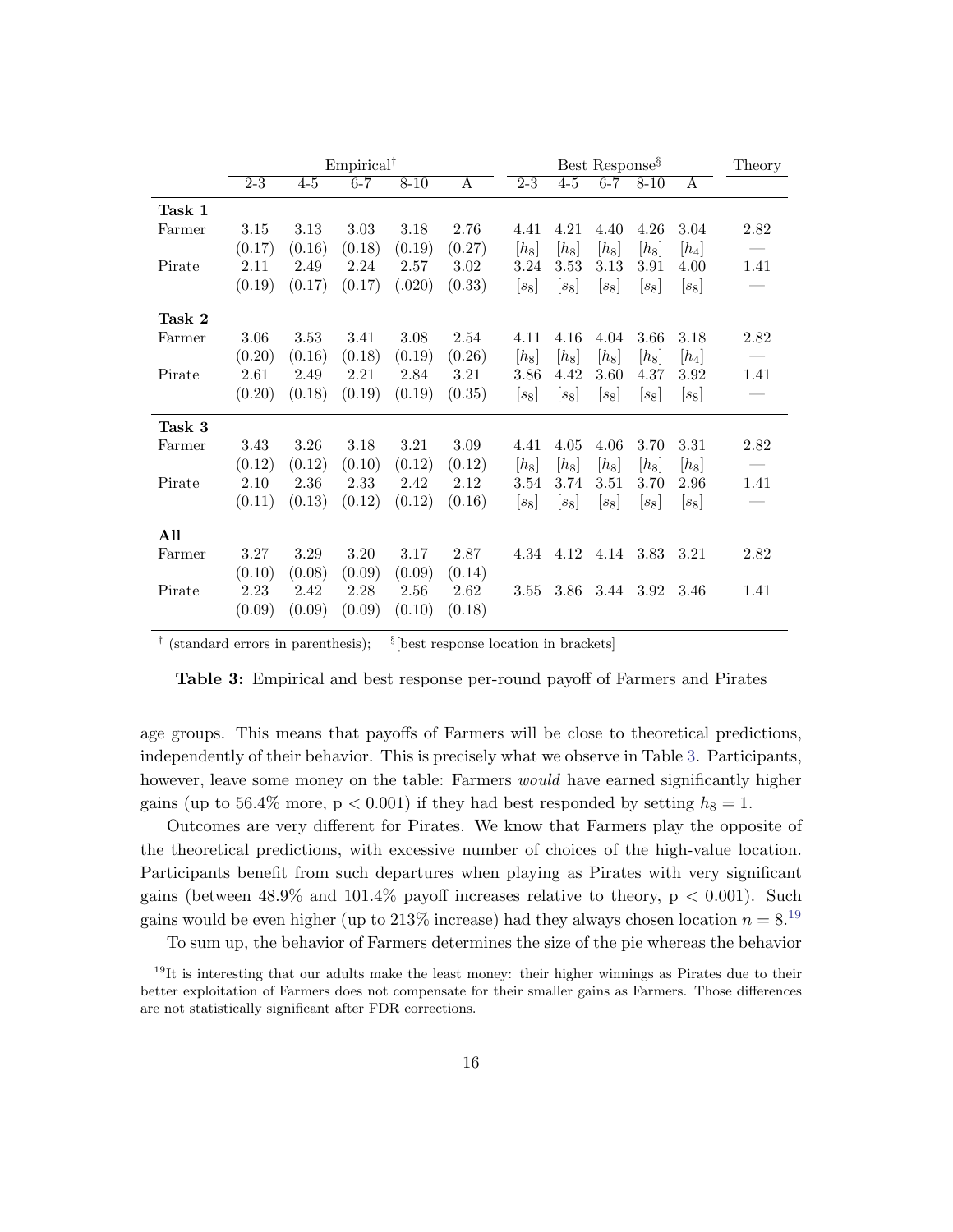of Pirates determines the relative gains of players. The excessive proportion  $h_8$  by Farmers implies that total gains are very significantly above equilibrium. The close to correct proportion  $s_8$  by Pirates means that the latter recoup a large fraction of those benefits. Overall and against  $P1(i)$ , Pirates obtain not only a larger amount but also a larger share of profits than predicted by theory (38.0% to 55.8% instead of 33%). In Appendix A1, we discuss the proportion of rounds that individuals win in each role. We show that, also against  $P1(i)$ , Pirates win significantly more often than predicted by theory.

#### 4.3 Individual behavior across tasks and roles

While the results in section [4.1](#page-14-2) suggest that aggregate choices are similar across tasks, it is possible that different individuals treat tasks differently. We therefore explore behavior at a more disaggregate level. For each individual  $i$ , we determine the proportion of choices in location  $n = 8$  as Farmers  $(h_8^i)$  and as Pirates  $(s_8^i)$  in each task. We then compute the Pearson Correlation Coefficient (PCC) between each pair of tasks within each age group. The results are presented in Table [4.](#page-17-0)

<span id="page-17-0"></span>

|              | $2 - 3$     |         |                                                           | $4 - 5$ | $6 - 7$     |         |         | $8 - 10$  |             | A       |
|--------------|-------------|---------|-----------------------------------------------------------|---------|-------------|---------|---------|-----------|-------------|---------|
| <b>Tasks</b> | $h_{8}^{i}$ | $s^i_8$ | $h^i_{\mathcal{R}}$                                       | $s_8^i$ | $h_{8}^{i}$ | $s_8^i$ | $h^i_8$ | $s^i_{8}$ | $h_{8}^{i}$ | $s_8^i$ |
| $1 \& 2$     | 0.40        | 0.39    | 0.50                                                      | 0.39    | 0.49        | 0.34    | 0.52    | 0.57      | 0.61        | 0.26    |
|              | (.004)      | (.006)  | (.001)                                                    | (.003)  | (.001)      | (.008)  | (.001)  | (.001)    | (.001)      | (.139)  |
| $1 \& 3$     | 0.43        | 0.05    | 0.38                                                      | 0.28    | 0.29        | 0.58    | 0.32    | 0.35      | 0.29        | 0.40    |
|              | (.002)      | (.741)  | (.003)                                                    | (.034)  | (.023)      | (.001)  | (.011)  | (.006)    | (.096)      | (.018)  |
| 2 & 3        | 0.33        | 0.28    | 0.32                                                      | 0.41    | 0.36        | 0.45    | 0.37    | 0.52      | 0.42        | 0.47    |
|              | (.019)      | (.056)  | (.017)                                                    | (.001)  | (.009)      | (.001)  | (.004)  | (.001)    | (.014)      | (.005)  |
|              |             |         | $\left( \begin{array}{ccc} 1 & 1 & 1 \end{array} \right)$ |         |             |         |         |           |             |         |

(p-values in parenthesis)

Table 4: Correlation of choices across tasks by age group

In support of  $P1(i)$ , Table [4](#page-17-0) shows a high and statistically significant correlation of individual behavior across tasks in both roles for participants in age groups 4-5, 6-7 and 8-10 and, to a lesser extent, in our youngest and control groups. Overall, messages and feedback have only a small impact on choices.

We next study the correlation across roles. Indeed, while we have shown mistakes in both roles, we do not know if they are committed by the same or different individuals. The former would result in a negative correlation across roles while the latter would result in a positive one. We present in Figure [5](#page-18-0) (left) a heatmap with the choices of our participants. We combine all tasks and represent each individual i by  $(h_8^i, s_8^i)$ , the proportion of choices in location  $n = 8$  (out of the 24) as a Farmer (horizontal axis) and as a Pirate (vertical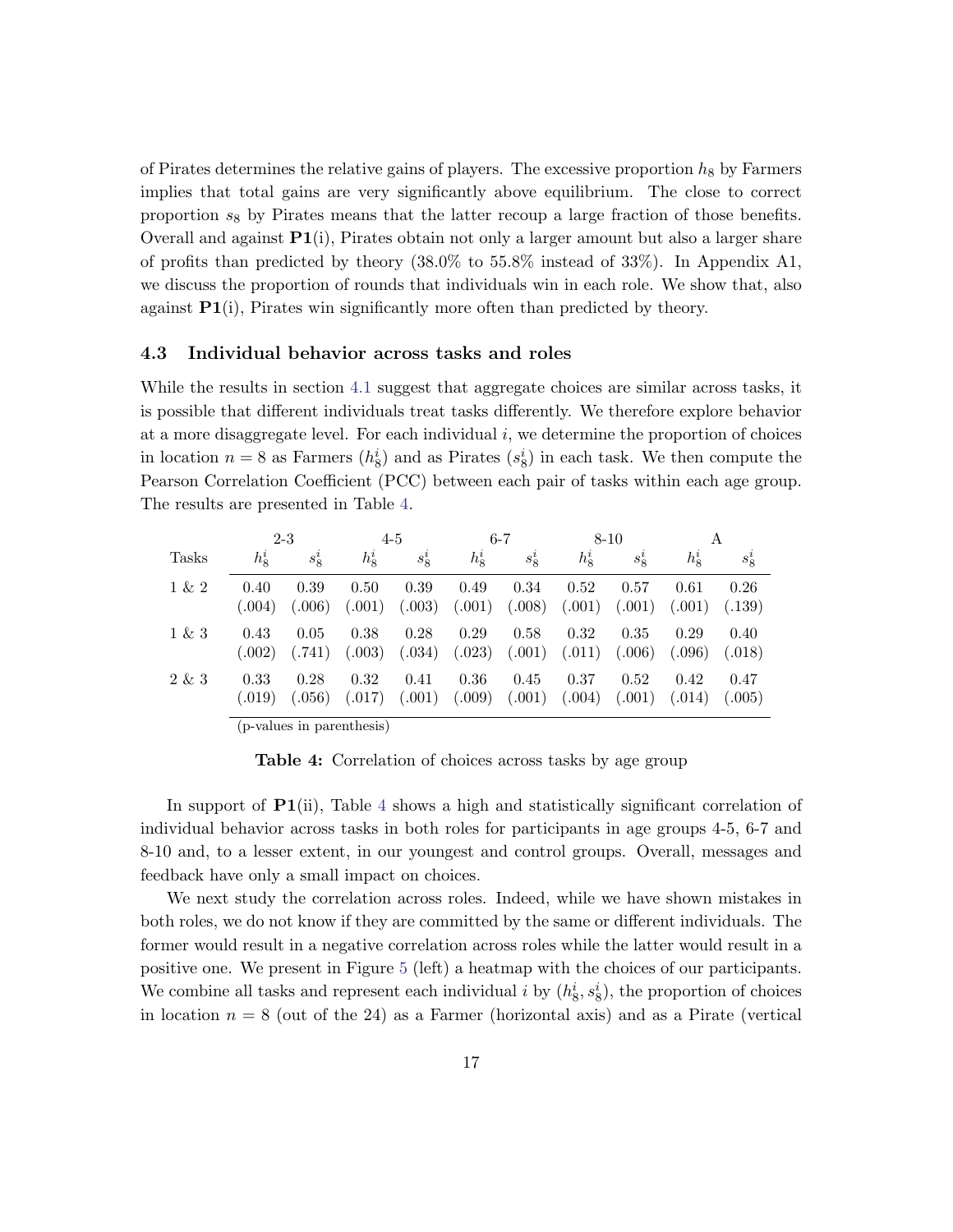axis). The theoretical prediction  $(h_8^*, s_8^*)$  is represented by **X**. Figure [5](#page-18-0) (right) depicts the cumulative distribution functions as Farmers and Pirates.

<span id="page-18-0"></span>

**Figure 5:** Individual fractions of  $h_8^i$  and  $s_8^i$  across tasks: heatmap (left) and c.d.f. (right)

In contradiction to  $P1(iii)$ , we notice a positive  $(0.47)$  and statistically significant  $(p < 0.0001)$  correlation across roles. This is best illustrated in Figure [5](#page-18-0) (left), where we observe a concentration of choices around the 45◦ line. No subject behaves as predicted by theory: they all miss at least one dimension, and more often both dimensions of the equilibrium randomization. At the same time, all individuals try to be unpredictable and frequently change locations. This is best reflected in Figure [5](#page-18-0) (right), where almost no individual chooses  $n = 8$  less than 25% or more than 75% of the time in either role (despite the fact that  $h_8^* = 0.18$ ). We performed a Wilcoxon signed-rank test for matched pairs and found that the c.d.f. of  $h_8^i$  and  $s_8^i$  are significantly different from each other (p = 0.022), with Pirates seeking in  $n = 8$  more often than Farmers hiding in that location.

Finally, we performed an analysis of choices, payoffs and behavior across roles in a shortened version of the experiment (Task 1 exclusively) with younger children from Kindergarten (5-6 years old) and first grade (6-7 years old). The results are extremely similar to those obtained in the 2-3 age group. Details can be found in Appendix A2.

### 4.4 Determinants of behavior

We finally run OLS regressions at the individual level to identify the determinants of choice in each role, and to assess their overall contribution to behavior. As in Figure [5,](#page-18-0) we consider the proportion of choices by an individual in location  $n = 8$  across all three tasks (out of 24 decisions), and study separately their behavior as a Pirate  $(s_8^i)$  and as a Farmer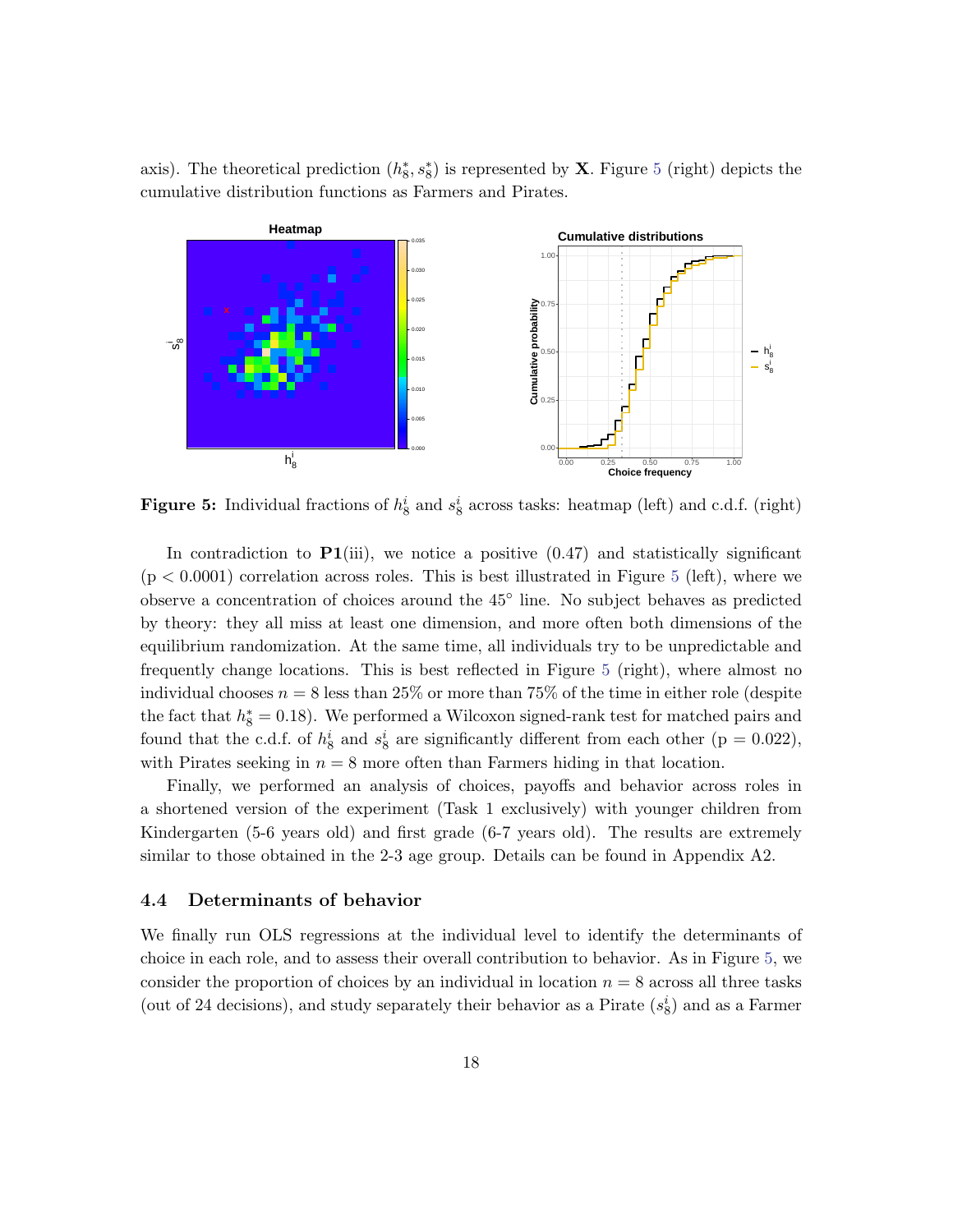|                     |         | Pirate   | Farmer   |                  |  |  |
|---------------------|---------|----------|----------|------------------|--|--|
|                     | $s^i_8$ | $s^i_8$  | $h_8^i$  | $h_8^i$          |  |  |
| $h^i_{\mathbf{8}}$  |         | 0.212    |          |                  |  |  |
| $s^i_8$             |         | (0.045)  |          | 0.244<br>(0.052) |  |  |
| $4 - 5$             | 0.007   | $-0.001$ | 0.036    | 0.034            |  |  |
|                     | (0.025) | (0.024)  | (0.028)  | (0.027)          |  |  |
| $6 - 7$             | 0.005   | 0.010    | $-0.024$ | $-0.025$         |  |  |
|                     | (0.024) | (0.024)  | (0.027)  | (0.025)          |  |  |
| $8 - 10$            | 0.055   | 0.043    | 0.056    | 0.042            |  |  |
|                     | (0.028) | (0.026)  | (0.028)  | (0.026)          |  |  |
| $\overline{A}$      | 0.191   | 0.189    | 0.008    | $-0.038$         |  |  |
|                     | (0.034) | (0.034)  | (0.039)  | (0.040)          |  |  |
| Task <sub>2</sub>   | 0.040   | 0.026    | 0.064    | 0.054            |  |  |
|                     | (0.015) | (0.016)  | (0.015)  | (0.015)          |  |  |
| Task 3              | 0.019   | 0.019    | 0.001    | $-0.004$         |  |  |
|                     | (0.014) | (0.014)  | (0.015)  | (0.014)          |  |  |
| Male                | 0.110   | 0.097    | 0.062    | 0.035            |  |  |
|                     | (0.018) | (0.017)  | (0.020)  | (0.020)          |  |  |
| Const.              | 0.390   | 0.307    | 0.393    | 0.297            |  |  |
|                     | (0.020) | (0.028)  | (0.022)  | (0.028)          |  |  |
| Adj. $\mathbb{R}^2$ | 0.146   | 0.188    | 0.049    | 0.097            |  |  |
| $\#$ obs.           | 786     | 786      | 786      | 786              |  |  |
| $#$ clusters        | 262     | 262      | 262      | 262              |  |  |

<span id="page-19-0"></span> $(h_8^i)$ . We include as explanatory variables the age-group (2-3 is the omitted variable), Task (Task 1 is the omitted variable) and gender  $(Male = 1)$ . In a second step, we also include the subject's behavior in the other role. The results are presented in Table [5.](#page-19-0)

(clustered bootstrap standard errors in parenthesis)

Table 5: OLS regressions of choice as Pirate and Farmer

The regressions confirm previous results. Behavior in both roles is constant in our school-age population, except for a small increase in  $s_8^i$  and  $h_8^i$  in the older school group 8-10. The adult population plays closer to theory as Pirates and no different from children as Farmers. The strong correlation of choices in both roles is also reflected in the regressions, although the exercise does not allow us to establish causality. Interestingly, males choose  $n = 8$  significantly more often than females in both roles, thereby playing closer to theory as Pirates but farther away as Farmers. This could reflect the documented tendency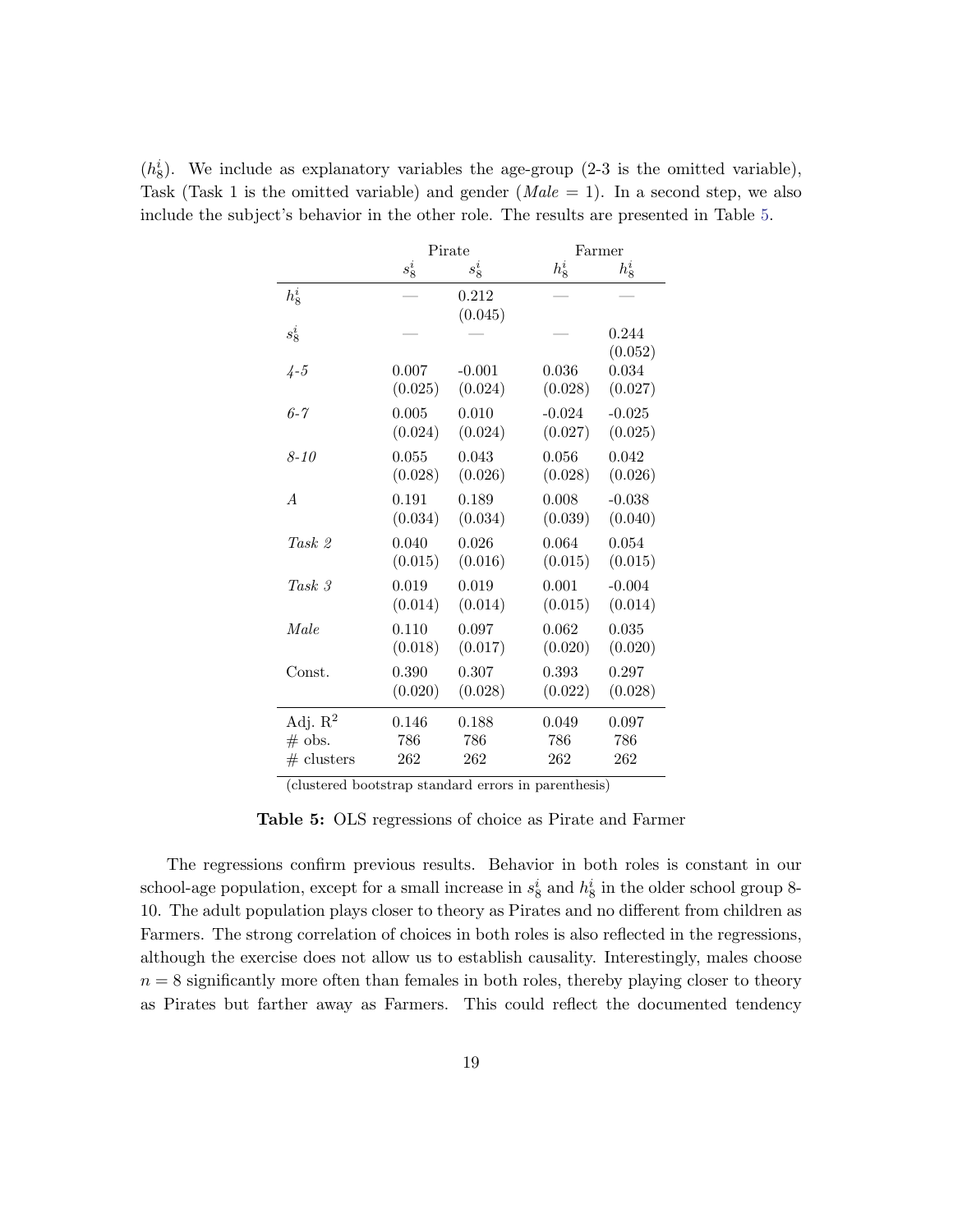of males to be attracted to socially-efficient outcomes more than females [\(Andreoni and](#page-31-10) [Vesterlund,](#page-31-10) [2001\)](#page-31-10) although, as discussed in section [4.5,](#page-20-0) few participants can be described as social efficiency maximizers. The high-value location is also more prevalent in Task 2, a significant difference that was not apparent in the analysis of section [4.1.](#page-14-2)

### <span id="page-20-0"></span>4.5 The underpinnings of suboptimal randomization

As previously mentioned, significant departures from optimal randomization have been discussed since the early experimental literature [\(O'Neill,](#page-33-3) [1987;](#page-33-3) [Rapoport and Boebel,](#page-34-0) [1992;](#page-34-0) [Ochs,](#page-33-1) [1995\)](#page-33-1). [Goeree and Holt](#page-32-3) [\(2001\)](#page-32-3) already pointed out the difference between mixing in an "intuitive" and a "counterintuitive" role. However, they argue that subjects in the intuitive role understand and exploit the difficulties faced by their rivals. This conclusion is not supported in our experiment, whether we consider the adult control or any school-age group. Indeed, our participants gain experience in both roles. Therefore, if they realized and actively exploited as Pirates the severe shortcomings of Farmers, they would not incur in such deficient behavior the next time they adopted the role of Farmers. Instead, we observe no significant differences at the aggregate level in behavior across tasks in each role, as well as strong positive correlation of behavior at the individual level across tasks also in each role. The result suggests that the outcome may be based on a powerful heuristic. Such incorrect shortcut reasoning is developed early in life and it is hard to overcome with age, despite the natural development of cognitive abilities. Intuitive presentation, repetition, messages and feedback are also insufficient drivers of optimal behavior. Next, we briefly review two behavioral theories that may account for the observed deviations.

Social efficiency. Since payoffs are substantially above the Nash equilibrium predictions, a natural possibility is that individuals implicitly coordinate on the fair and socially efficient outcome of the dynamic game. This amounts to Farmers always hiding in  $n = 8$ and Pirates seeking in that location only one-half of the time.<sup>[20](#page-20-1)</sup> Such behavior necessitates a significant forward looking and self-restraint ability, since the temptation to seek in the high location knowing the hider's behavior is overwhelming. And yet, alternating behavior leading to long run fair and Pareto optimal outcomes is feasible, as it has been documented in related games on adults such as the repeated battle-of-the-sexes [\(Ioannou and Romero,](#page-33-8) [2014\)](#page-33-8). On the other hand, individuals in our game do not observe past outcomes within

<span id="page-20-1"></span><sup>&</sup>lt;sup>20</sup>As standard in the experimental economics literature, we only take into account the payoffs of participants when determining the socially-efficient outcome. If we include the cost for the experimenter, the game becomes a zero-sum game and every outcome is socially efficient. Naturally, one could adopt an intermediary approach where the cost for the experimenter is positive but smaller than the gain for participants.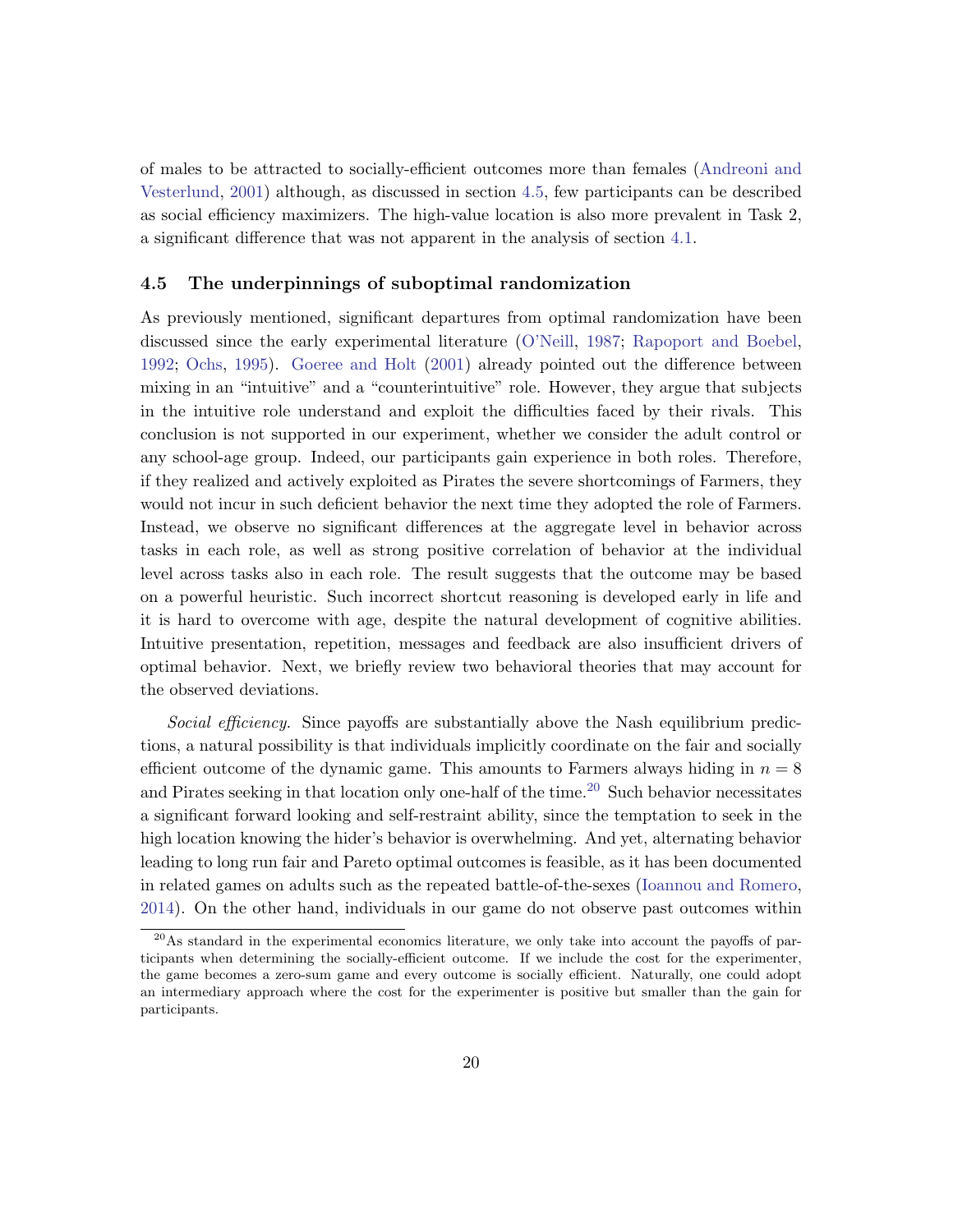each task, which makes trust and coordination significantly more difficult. Also, social preferences in children are known to evolve from selfish to altruistic [\(Fehr et al.,](#page-32-9) [2008\)](#page-32-9) and dynamic behavior from myopic to strategic forward looking [\(Brocas et al.,](#page-31-11) [2017\)](#page-31-11). This would indicate important changes in our window of observation.

To test this theory, we studied whether the behavior of our participants was consistent with always hiding in  $n = 8$  and seeking one-half of the time in  $n = 8$ . Given the small number of observations at the individual level, we ran binomial tests, which require specifying a probability under the null hypothesis. We set  $s_8^0 = 0.5$  and varied  $h_8^0$  between 1 and 0.8. We categorized a participant as socially-efficient in a given role when we did not reject the null hypothesis in that role. However, an individual concerned with social efficiency should presumably play according to this hypothesis in both roles. We therefore categorized a participant as an overall socially-efficient individual if we did not reject the null hypothesis in either role. Table [6](#page-21-0) reports the proportion of socially-efficient participants in each age group (by role and overall) when  $s_8^0 = 0.5$  and  $h_8^0 = 0.8$ .

<span id="page-21-0"></span>

|                                  |  | $2-3$ $4-5$ $6-7$ $8-10$ A |  |
|----------------------------------|--|----------------------------|--|
| Pirates 1.00 0.93 0.92 0.84 0.59 |  |                            |  |
| Farmers 0.04 0.14 0.08 0.16 0.08 |  |                            |  |
| Overall 0.04 0.12 0.07 0.08 0.03 |  |                            |  |

Table 6: Proportion of socially-efficient individuals

While there is strong support for the social efficiency hypothesis in Pirates, there is much less support for social efficiency in Farmers, and little evidence that participants target social efficiency in both roles (in particular, there is not a single overall sociallyefficient individual when  $h_8^0 = 1$ ). The result suggests that the number of individuals purely driven by social efficiency is small. On the other hand, a large fraction of individuals hide in the high-value location more often than predicted by theory and seek in the high-value location less often than predicted by theory  $(h_8^i > h_8^*$  and  $s_8^i \in (0.5, h_8^*)$ , see Figure [5\)](#page-18-0). It is therefore possible that some individuals are mainly concerned with their own payoff but they still put some weight on social efficiency.

Quantal Response Equilibrium  $(QRE)$ . Noisy introspection has received support in the literature as a possible explanation for the observed deviations in games with a unique mixed strategy equilibrium [\(McKelvey and Palfrey,](#page-33-2) [1995\)](#page-33-2). However, subsequent research has also pointed out some problems in other mixed strategy games [\(McKelvey et al.,](#page-33-9) [2000\)](#page-33-9). We therefore decided to bring this stochastic best response theory to the data.

QRE is a one-parameter model that encompasses both random choice and Nash equi-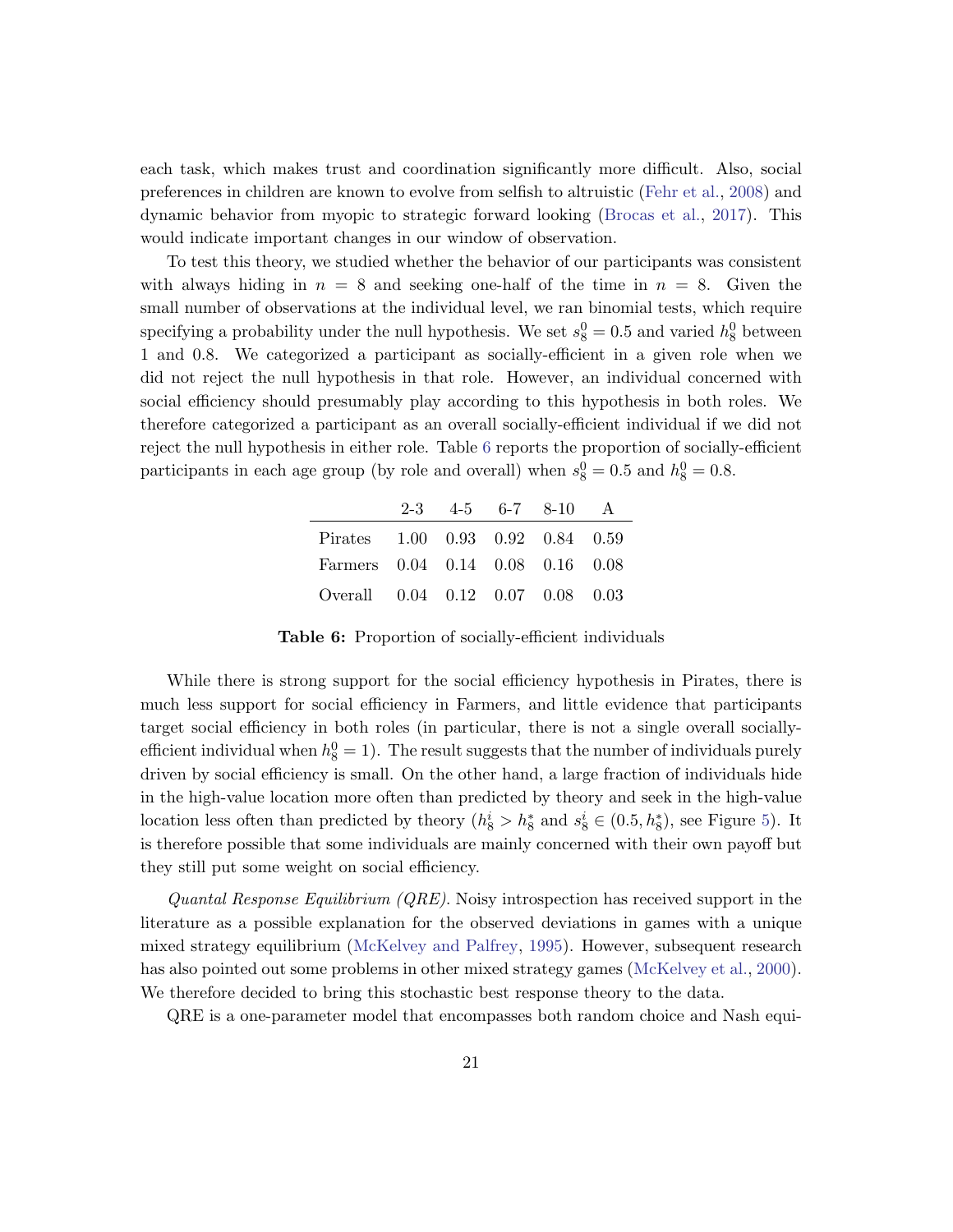<span id="page-22-0"></span>librium as extreme cases. The econometric strategy consists in running an algorithm that computes a likelihood for each noise parameter and selects the value for which the highest likelihood is returned. A best fit away from no noise signifies that a noisy model of strategic choice outperforms Nash. Table [7](#page-22-0) presents the MLE estimated parameter for each age group. Details of the procedure are relegated to Appendix A3.

|                              |  | $2-3$ 4-5 6-7 8-10 A |  |
|------------------------------|--|----------------------|--|
| MLE 0.23 0.28 0.28 0.34 0.65 |  |                      |  |

Table 7: Maximum Likelihood estimation of noise by age group

Given that QRE offers additional options to fit the data, it is bound to perform better than Nash. Still, there are some objective reasons why QRE is a candidate to explain behavior in our case. First, the set of possible equilibria generated by the QRE model is quite restricted. Observing that the data lie close to predictions provides support for the model. Second, it is possible to quantify the relative likelihood of the best fit compared to Nash, and to run post-hoc inferential tests to assess whether the best fit is consistent with the data in general. Appendix A3 discusses the benefits and limits of the QRE model in light of our estimates.

To sum up, social efficiency has a difficult time fitting the behavior of individuals, mainly because no participant hides in the high value location all the time. As for QRE, it is hard to interpret the meaning of stochastic mistakes when the best response is already stochastic. A third possibility is that participants do not think in terms of social preferences or best response behavior. Instead, they use a very simple heuristic reasoning: they randomize but add an extra weight in the most attractive location, so that when they win, they win "big." More generally, the problem might lie in the unrealistic expectation of finding one theory that explains the deviations of all participants. More likely, different individuals deviate for different reasons, all contributing to the observed discrepancies.

Finally, small variants could help discriminate between theories. For example, it would be interesting to modify this experiment by allowing Pirates to seek in two locations out of three rather than only one. Although, theory predicts the exact same equilibrium behavior for Farmers as in our current game  $(h_8^{**} = h_8^*)$  and a qualitatively similar behavior for Pirates  $(s_8^{**} > s_4^{**} > s_3^{**})$ , our conjecture is that behavior in both roles would move closer to theory or even reverse the bias  $(h_8 < h_8^{**}$  and  $s_8 > s_8^{**}$ ). Indeed, Farmers may expect Pirates to always search in the high value location and to randomize between the other two locations, in which case they could respond by rarely hiding in  $n = 8$ . If this conjecture holds, it would also run against the theories discussed above, thereby opening the door to new interpretations.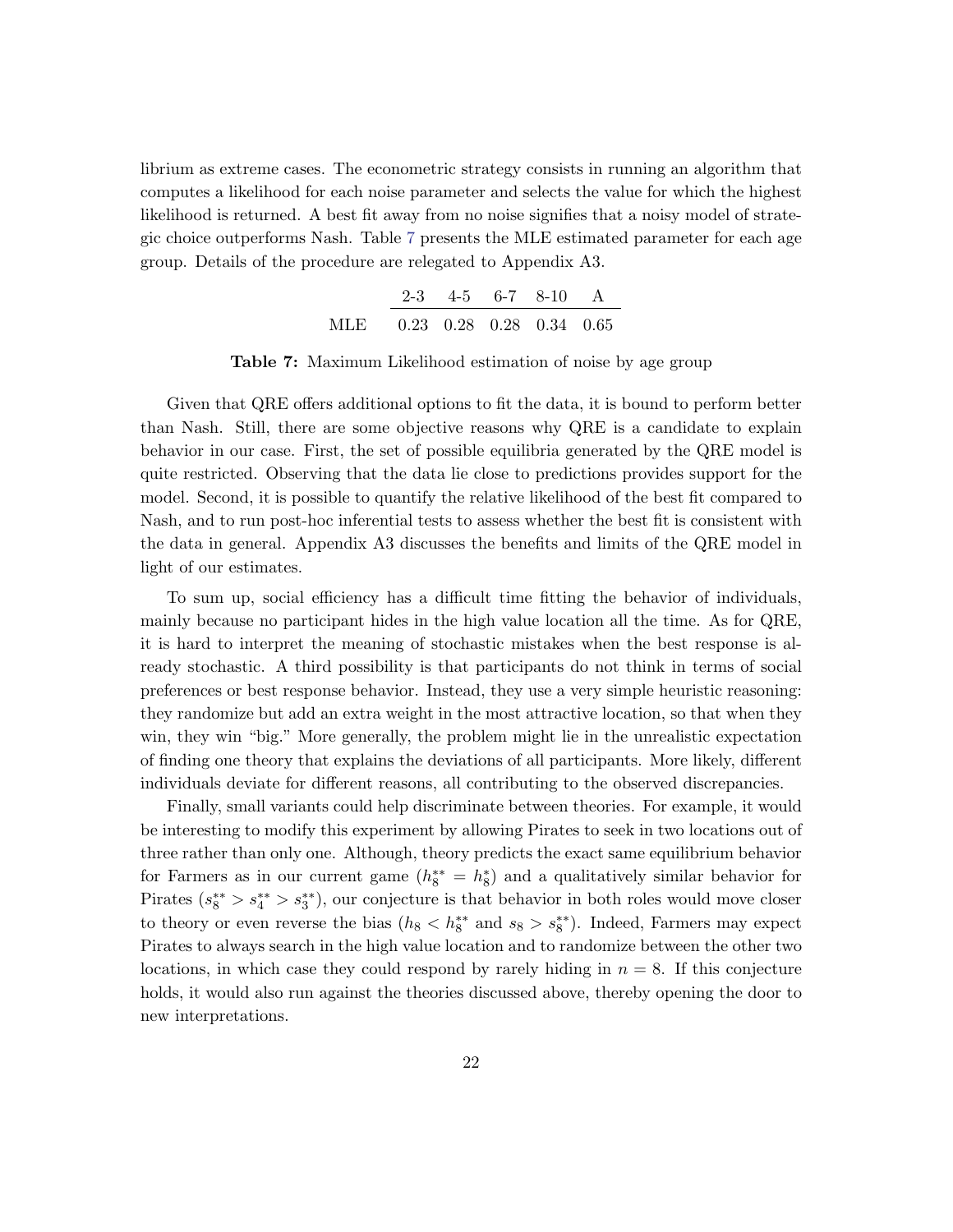### <span id="page-23-0"></span>5 Messages

#### 5.1 The message game

<span id="page-23-1"></span>In Task 2, Farmers send a cheap talk message to Pirates regarding the hiding location, and Pirates observe the message before choosing where to seek. Theory predicts that rational individuals should anticipate the conflict of preferences: Farmers should randomize messages in a way that the hiding location remains unpredictable and Pirates should consequently disregard the messages, making this option irrelevant. This argument is only correct if they both play at equilibrium. In this section, we study in more detail the marginal implications of the message game. We first document in Figure [6](#page-23-1) the frequency of messages sent by Farmers in the different age groups.



Figure 6: Messages sent by Farmers in each age group.

Subjects in all age groups choose  $m_8$  more frequently than other messages ( $p < 0.05$ ), with no significant differences between  $m_3$  and  $m_4$ . While this difference is interesting, it is important to realize that theory is silent on the relative frequencies of messages.

### 5.2 Truthfulness and credence

As developed in section [3,](#page-10-0) the key variable is the message informativeness (or lack of). Recall that we have defined  $h_n \equiv \Pr[h = n]$  and  $h_n^{n'} \equiv \Pr[h = n | m = n']$  (and analogously for  $s_n$  and  $s_n^{n'}$ ). For each individual, we call  $t_n \equiv h_n^n - h_n$  the "truthfulness" of the Farmer's message *n*. To be unpredictable,  $t_n$  should be 0. A positive number  $(h_n^n > h_n)$ reflects excessive truthfulness in location n, whereas a negative number  $(h_n^n < h_n)$  reflects insufficient truthfulness in location  $n$ . Either out-of-equilibrium deviation, would result in a decreased payoff if correctly interpreted by the other party and an increased payoff if misinterpreted. Finally, we summarize by  $t = \sum_n m_n t_n$ , the Farmer's overall truthfulness.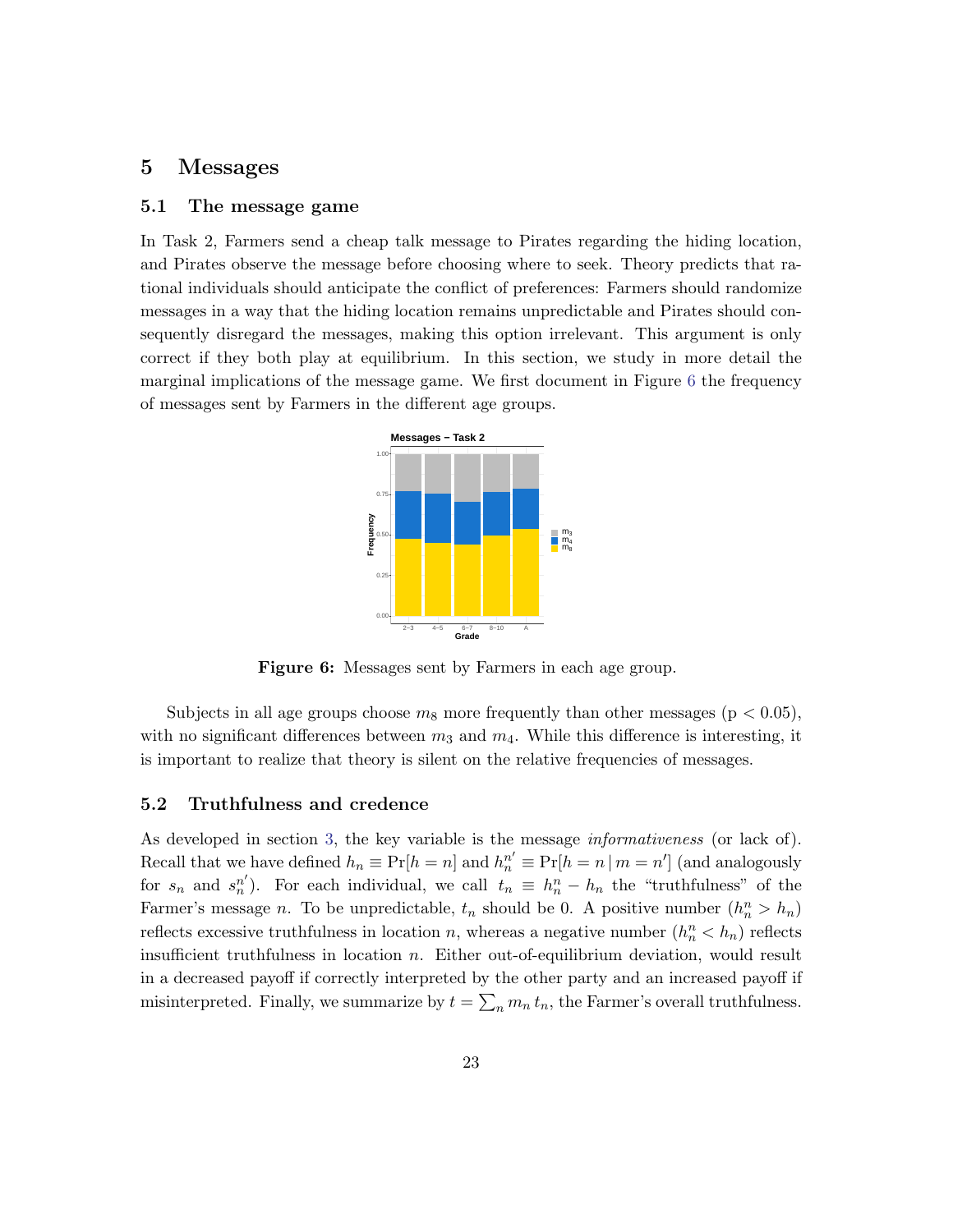Analogously, for each individual we call  $c_n \equiv s_n^n - s_n$  the "credence" of the interpretation of the message received as a Pirate. In equilibrium,  $c_n$  should also be 0. A positive number  $(s_n^n > s_n)$  reflects gullibility, whereas a negative number  $(s_n^n < s_n)$  reflects skepticism. Again, either deviation could be exploited by the other party. We also summarize by  $c = \sum_n m_n c_n$  the Pirate's overall credence.

Figure [7](#page-24-0) reports the average truthfulness of the messages sent by Farmers (left) and the average credence of the messages interpreted by Pirates (right) within each age group, computed separately for each location  $(t_n$  and  $c_n$ ) as well as in aggregate  $(t \text{ and } c)$ .<sup>[21](#page-24-1)</sup>

<span id="page-24-0"></span>

Figure 7: Truthfulness of Farmers (left) and credence of Pirates (right).

Our participants are excessively truthful Farmers in all age groups and for all messages, although given the small number of observations, the effect is significant only for school-age subjects 2-3 to 8-10 in the high-value location  $t_8$  (p < 0.05). The aggregate truthfulness is significant in age groups 2-3, 4-5 and 6-7. Credence is typically positive too, although there are some exceptions. On aggregate, there is significant gullibility only in 6-7 and 8-10. Overall, messages are mildly informative so  $P2$  is not supported by the data. There are also interesting differences in the use and interpretation of messages across school age-groups: 2-3 and 4-5 are excessively truthful, 8-10 are excessively gullible and 6-7 are both truthful and gullible. Finally, there is a positive correlation between truthfulness and credence in the combined school population (PCC = 0.18,  $p < 0.01$ ). When we look at each age group separately, the significance persists only in 8-10 (PCC = 0.29,  $p < 0.05$ ).

To sum up, the asymmetry between Farmers and Pirates in messages is similar to that of location choices: message interpretation by Pirates best responds to the announcements

<span id="page-24-1"></span><sup>&</sup>lt;sup>21</sup>Notice that we cannot compute  $t_n$  for an individual who never sends message n and  $c_n$  for an individual who never receives message  $n$ . We therefore omit those individuals from the average of the age group.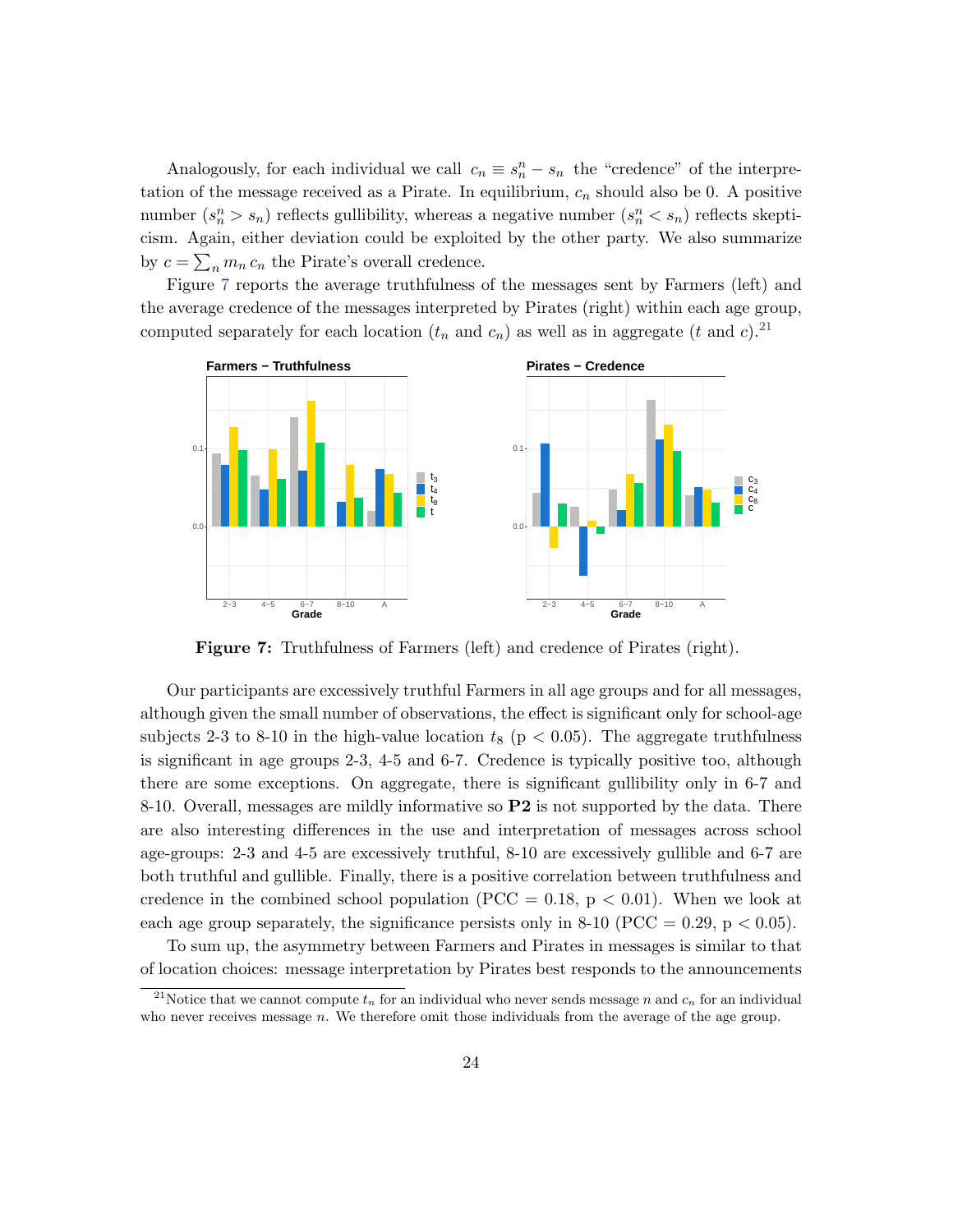of Farmers (correctly believing them) while these announcements do not best respond to the Pirates' interpretation (incorrectly reporting truthfully). Again, the asymmetry is all the more surprising that individuals alternate between roles and therefore gain significant experience on both sides.

In Appendix A4, we compute the monetary consequences of the message game and show that effects are small. Indeed, Pirates are somewhat gullible but Farmers fail to exploit this bias, as they tend to send a truthful message. On the other hand, Farmers are mostly truthful but so incorrect in their hiding behavior that their bias in messages is, in comparison, largely irrelevant.

### 5.3 Determinants of behavior

Finally, we run OLS regressions at the individual level to identify the determinants of message choice and message interpretation. We focus on the aggregate truthfulness  $(t)$ and credence  $(c)$  of messages, respectively. The explanatory variables are age-group  $(2-3)$ is the omitted variable), gender  $(Male = 1)$  and the behavior of the individual in the message game when playing in the other role. We present the results in Table [8.](#page-26-0)

The previous results are confirmed in these regressions. Truthfulness and credence are strongly correlated across individuals, although causality cannot be established. Truthfulness is higher and credence is lower in our youngest school-age students (2-3) than in our oldest ones (8-10), suggesting a different use and interpretation of deception across ages. However, such differences have only minor payoff consequences. Finally, there is an interesting gender effect: males are significantly less truthful than females. This result is reminiscent of studies reporting that males lie more than females in the context of black lies [\(Dreber and Johannesson,](#page-32-10) [2008\)](#page-32-10) or when lies benefit both the liar and another person [\(Erat and Gneezy,](#page-32-11) [2012\)](#page-32-11). Still, other studies did not replicate those findings in adults [\(Childs,](#page-32-12) [2012;](#page-32-12) [Cappelen et al.,](#page-31-12) [2013\)](#page-31-12) or in children and teenagers [\(Bucciol and Piovesan,](#page-31-13)  $2011$ ; Glätzle-Rützler and Lergetporer,  $2015$ ), indicating that small differences in design may affect these particular results.

### <span id="page-25-0"></span>6 Feedback

There are three main changes in Task 3 relative to Task 1: (i) participants play twice as many rounds (24); (ii) they change roles only once after the first half of the task; and (iii) they observe their rival's decision at the end of each round, thereby allowing them to adapt the strategy to observed choices and outcomes.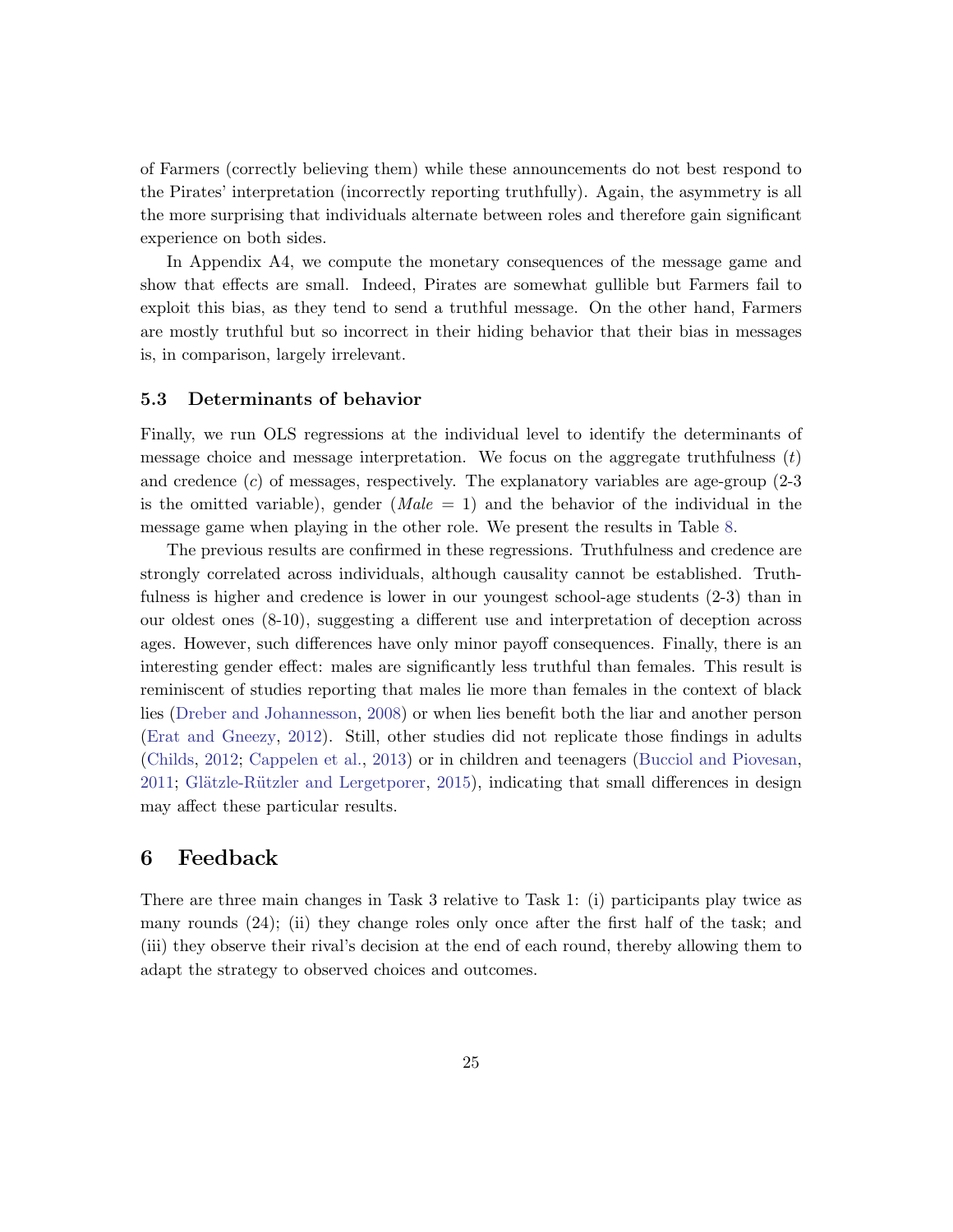<span id="page-26-0"></span>

|                     | Farmer   | Pirate         |
|---------------------|----------|----------------|
|                     | t.       | $\overline{c}$ |
| $\overline{c}$      | 0.229    |                |
|                     | (0.072)  |                |
| t.                  |          | 0.168          |
|                     |          | (0.053)        |
| $\frac{1}{4} - 5$   | $-0.022$ | $-0.034$       |
|                     | (0.037)  | (0.032)        |
| 6-7                 | 0.009    | 0.024          |
|                     | (0.037)  | (0.032)        |
| 8-10                | $-0.077$ | 0.078          |
|                     | (0.037)  | (0.031)        |
| $\overline{A}$      | $-0.054$ | 0.011          |
|                     | (0.043)  | (0.037)        |
| Male                | $-0.050$ | 0.007          |
|                     | (0.024)  | (0.021)        |
| Const.              | 0.115    | 0.010          |
|                     | (0.030)  | (0.026)        |
| Adj. $\mathbb{R}^2$ | 0.053    | 0.064          |
| $\#$ obs.           | 262      | 262            |

(standard errors in parenthesis)

Table 8: OLS regressions of truthfulness and credence by Farmers and Pirates

### <span id="page-26-1"></span>6.1 Feedback from choices

While the theory predicts no significant changes in the randomization strategies when past choices are observable (P3), there are numerous reasons why we may expect this prediction not to hold. First, unpredictable randomization is difficult to achieve, even when probabilities are known [\(Bar-Hillel and Wagenaar,](#page-31-8) [1991;](#page-31-8) [Camerer,](#page-31-9) [1995\)](#page-31-9). Also, a subject may deviate assuming that the opponent will misinterpret the deviation and react in the subject's advantage. This is akin to the behavior in the message game, where it is possible that Farmers were excessively truthful (incorrectly) expecting the skepticism of Pirates while Pirates were gullible (correctly) expecting the truthfulness of Farmers. Finally, some of our subjects are relatively young and inexperienced. We may, therefore, observe differences across age groups due to a disparity in their ability to process past information. Unfortunately, our limited dataset prevents us from conducting a full analysis of serial correlation. We will therefore look for the presence (or not) of specific patterns.

Figure [8](#page-27-0) reports the likelihood that a given individual chooses location n at date t as a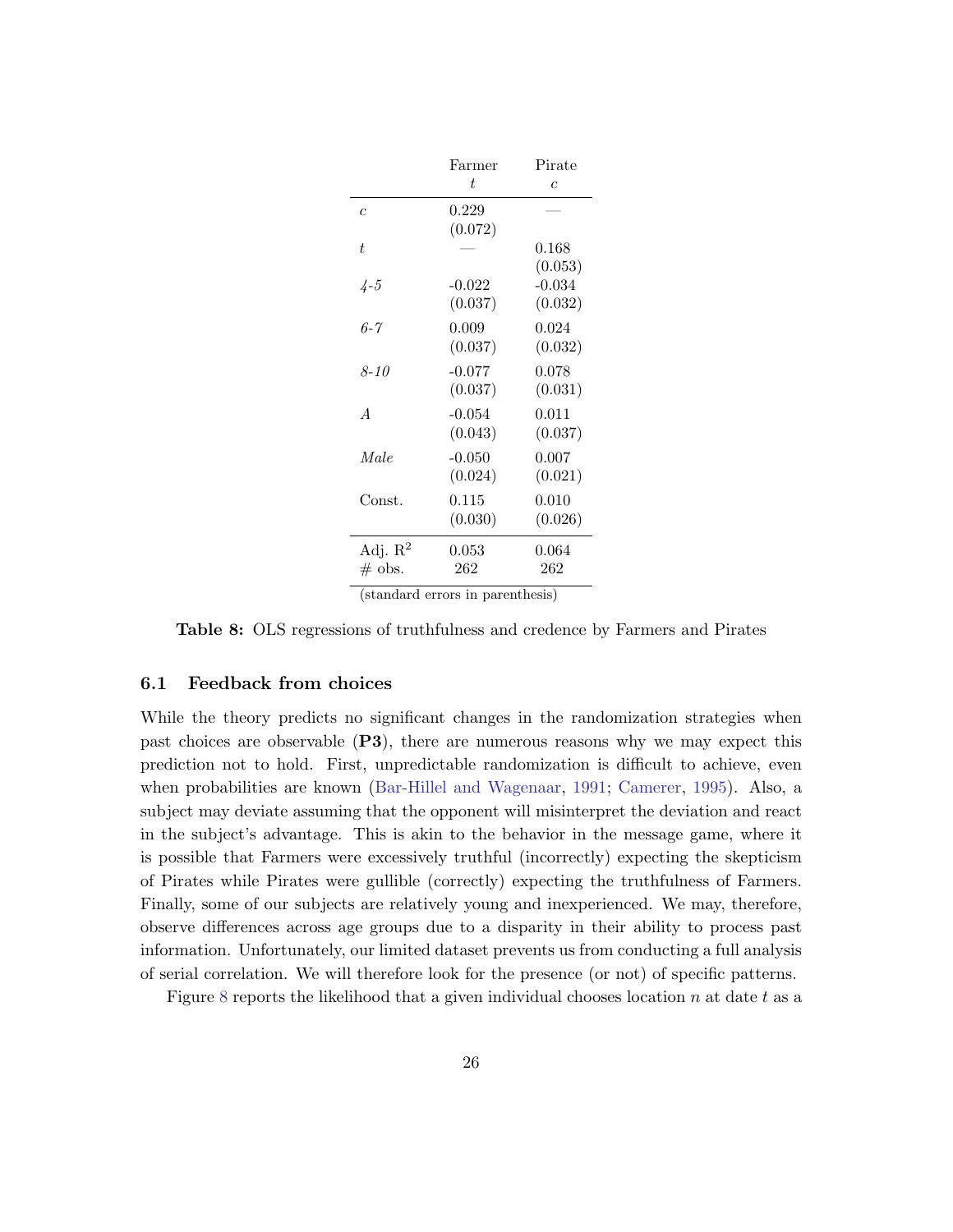function of their location  $n'$  at  $t - 1$ , averaged over rounds 2 to 12 and over all individuals in that age group. The information is presented separately for Farmers  $(h_{n,n}^t, \text{ left})$  and Pirates  $(s_{n,n'}^t)$ , right). To help the visualization, we group together locations 3 and 4 under the label "-8".

<span id="page-27-0"></span>

Figure 8: Persistence in location choice of Farmers (left) and Pirates (right) by age group.

Participants in age-groups 2-3, 4-5 and 6-7 are more likely to change the hiding location as Farmers than to repeat the previous one. Formally,  $h_{8,8}^t < h_{8,-8}^t$  (which automatically implies  $h_{-8,-8}^t < h_{-8,8}^t$ ). The difference is large (up to 17.0 p.p) and highly significant (p  $< 0.002$ ). We do not observe the same effect in 8-10 or A. The conclusion is similar–if anything stronger–for Pirates. Our participants in age-groups 2-3, 4-5 and 6-7 are more likely to alternate than to repeat seeking locations  $(s_{8,8}^t < s_{8,-8}^t)$  with a large (up to 28.0) p.p) and highly significant (p < 0.004) difference. No effect is observed in 8-10 or A. As with some previous results, this non-equilibrium behavior as Pirates is a best response to their behavior as Farmers, while the behavior as Farmers is not a best response to their choice as Pirates. Summing up, against  $\mathbf{P3}(i)$ , our young participants alternate excessively between options in their attempt to be unpredictable.<sup>[22](#page-27-1)</sup>

In Appendix A5, we analyze the reaction to outcomes and show that success or failure in a given round has a negligible impact on the subsequent choice of the individual.

<span id="page-27-1"></span> $^{22}$ When we consider all three locations separately, we obtain similar effects, although the significance is reduced due to the smaller number of observations in each category.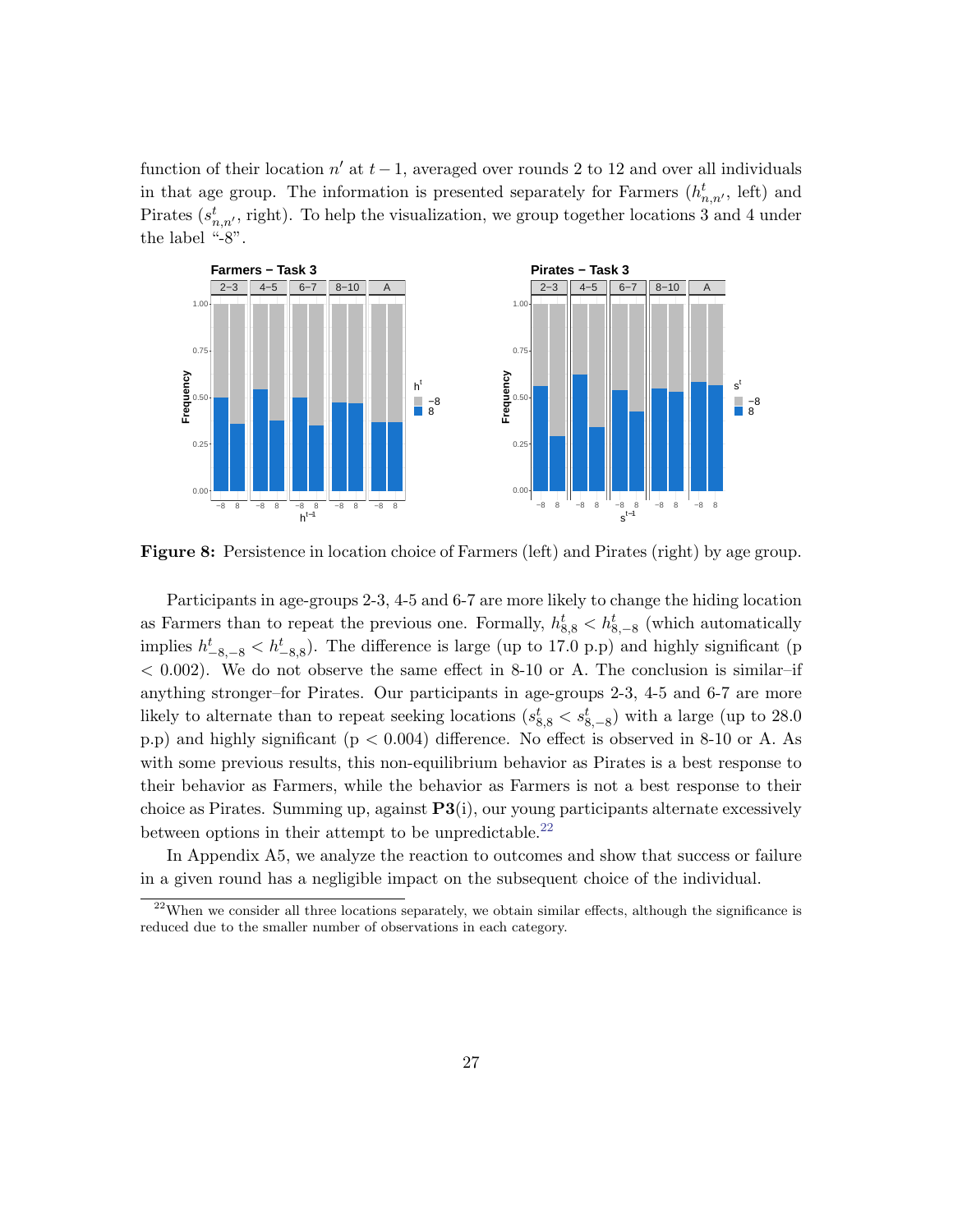### 6.2 Regression analysis of location changes across rounds

<span id="page-28-0"></span>We also ran Probit regressions of the change in location between two consecutive rounds  $t-1$  and t. For the regressors, we included a dummy to capture the outcome in round  $t-1$ (Win = 1), as well as dummies for location, with  $n = 3$  being the omitted variable (Loc.4) and  $Loc.8$ ). We also included a dummy  $FirstRole$  to control for order effects (whether the individual started as a Farmer or as a Pirate) and a Period variable that takes values 2 to 12 to capture trend effects. Finally, we added the familiar age and gender dummies. The results for Farmers  $(h_{n,n'}^t)$  and Pirates  $(s_{n,n'}^t)$  are reported in Table [9.](#page-28-0)

|                | Farmer                   | Pirate       |  |
|----------------|--------------------------|--------------|--|
|                | $h_{n,\underline{n}'}^t$ | $s_{n,n'}^t$ |  |
| Win            | 0.070                    | 0.016        |  |
|                | (0.053)                  | (0.075)      |  |
| Loc.4          | $-0.136$                 | $-0.155$     |  |
|                | (0.080)                  | (0.094)      |  |
| Loc.8          | $-0.455$                 | $-0.822$     |  |
|                | (0.077)                  | (0.088)      |  |
| FirstRole      | 0.029                    | 0.050        |  |
|                | (0.063)                  | (0.068)      |  |
| Period         | 0.016                    | 0.004        |  |
|                | (0.008)                  | (0.008)      |  |
| $4 - 5$        | $-0.125$                 | $-0.036$     |  |
|                | (0.102)                  | (0.099)      |  |
| $6 - 7$        | $-0.131$                 | $-0.305$     |  |
|                | (0.102)                  | (0.105)      |  |
| $8 - 10$       | $-0.367$                 | $-0.472$     |  |
|                | (0.095)                  | (0.107)      |  |
| $\overline{A}$ | $-0.370$                 | $-0.524$     |  |
|                | (0.102)                  | (0.098)      |  |
| Male           | 0.077                    | $-0.105$     |  |
|                | (0.064)                  | (0.064)      |  |
|                |                          |              |  |
| Const.         | 0.730                    | 1.269        |  |
|                | (0.104)                  | (0.134)      |  |
| AIC            | 3478                     | 3252         |  |
| $\#$ obs.      | 2876                     | 2876         |  |
| $#$ clusters   | 262                      | 262          |  |
|                |                          |              |  |

|  |  |  | (clustered bootstrap st. errors in parenthesis) |  |
|--|--|--|-------------------------------------------------|--|
|  |  |  |                                                 |  |

Table 9: Probit regressions of location changes by Farmers and Pirates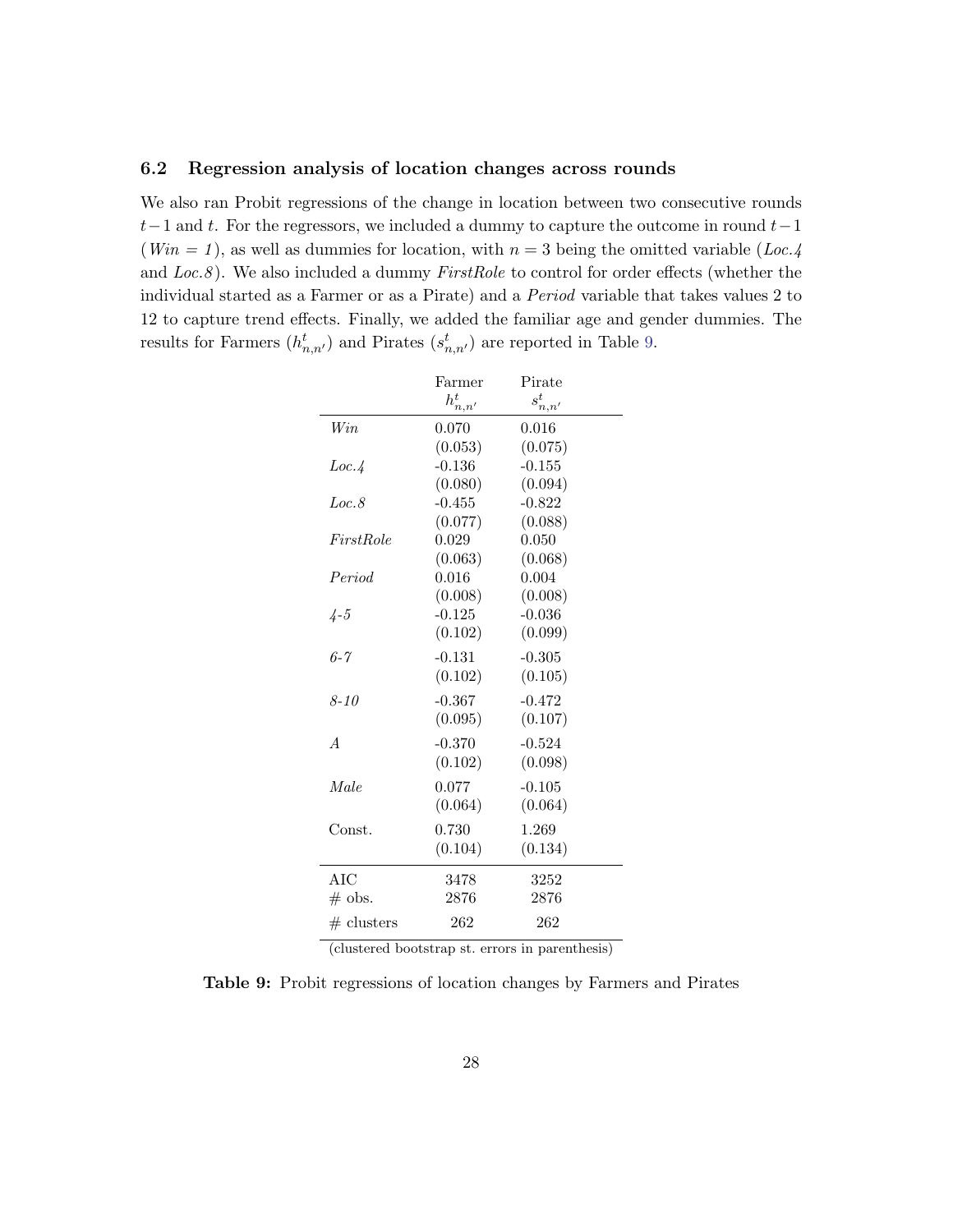According to these regressions, and in support of the analysis in Appendix A5, participants do not change their behavior as a function of the payoff obtained in the preceding round. In other words, strategies of the type "win-stay, lose-switch" or "win-switch, losestay" are not prevalent in our experiment. We do observe, however, a lower tendency to alternate in location  $n = 8$  and by older participants (grade 8 and above as Farmers and grade 6 and above as Pirates). Overall, the results confirm previous findings regarding dynamic behavior: no effect of outcome and a tendency to alternate excessively in the younger population.

### <span id="page-29-0"></span>7 Conclusion

We have reported the results of a hide-and-seek experiment with children and adolescents. Given the opposite interests, equilibrium behavior requires players to be unpredictable and impervious both to cheap talk messages and feedback. Our graphical paradigm and developmental approach allows us to study foundational aspects of these predictions by testing the evolution of choices from childhood to adulthood. The game features locations with known but different values, which creates a natural way to study the relationship between potential failures of unpredictability and payoff-saliency effects. We found that the vast majority of participants favor the high-value location not only as seekers (as predicted by theory) but also as hiders (in contradiction with theory). Strikingly, we found little to no differences in behavior across age-groups, despite the very significant changes in cognitive capacities in our window of observation.

The lack of improvement contrasts with existing games in the developmental literature and could be explained by a powerful and intuitive (yet erroneous) heuristic thinking. It also sharply contrasts with the close to equilibrium behavior documented in the choices of "expert randomizers", such as professional sport players [\(Walker and Wooders,](#page-34-1) [2001;](#page-34-1) [Chiappori et al.,](#page-32-2) [2002;](#page-32-2) [Palacios-Huerta,](#page-34-2) [2003\)](#page-34-2). It is possible that these activities attract individuals with a better practical understanding of the subtleties behind the mixed strategy Nash equilibrium. Perhaps more likely, their continual exposure to the negative effects of suboptimal randomization with very significant payoff consequences promotes the (conscious or unconscious) development of equilibrium strategies. Finally, it also departs from behavioral studies reporting Nash compliance in chimpanzees playing symmetric and asymmetric matching pennies games [\(Martin et al.,](#page-33-10) [2014\)](#page-33-10). Contrary to non-human primates, we may have lost or not developed this ability because our environment does not select for unpredictability [\(Miller,](#page-33-11) [1997\)](#page-33-11), making us ill-adapted to these games.

We added a cheap talk stage to the original design, and addressed the potential for deception. Even though hiders in our game are excessively truthful and seekers have a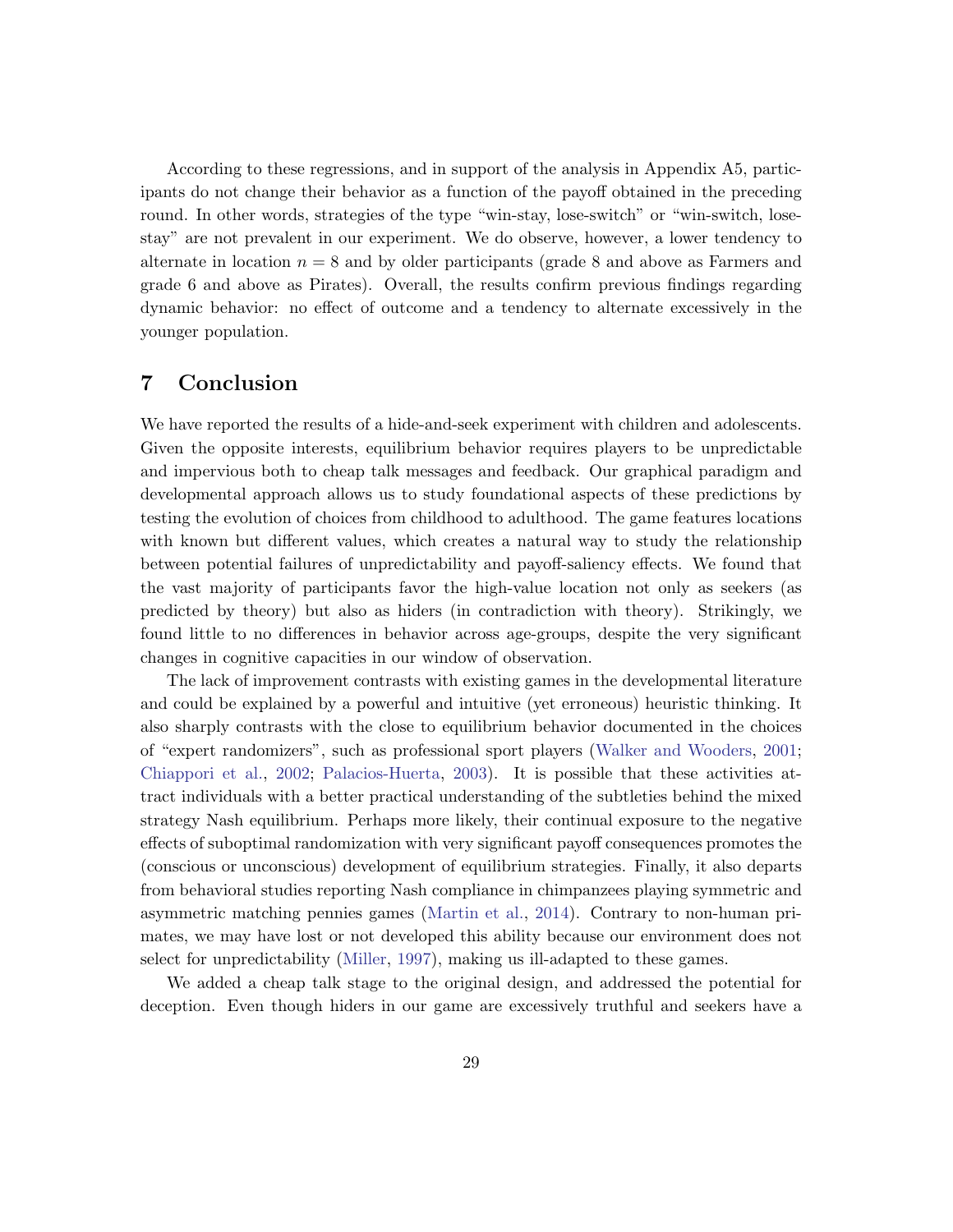slight tendency to believe them, messages do not impact outcomes significantly. Also, the version with feedback addresses learning patterns. In general, both hiders and seekers alternate excessively between locations, especially in the younger population, but once again the impact on outcomes remains small.

Playing a mixed strategy requires putting our decisions in the hands of a mental randomization device. The problem is related to the generation of random numbers, a well-studied issue. Experiments show that sequences exhibit too few repetitions and serially correlated responses [\(Rabinowitz et al.,](#page-34-3) [1989;](#page-34-3) [Falk and Konold,](#page-32-14) [1997\)](#page-32-14), with only modest developmental improvements [\(Towse and Mclachlan,](#page-34-4) [1999\)](#page-34-4). These limitations have been traced to executive functions [\(Jahanshahi et al.,](#page-33-12) [2000\)](#page-33-12). Overall, the inability of our participants to mix strategies in the correct proportions is consistent with these individual decision making results. It suggests that *succeeding* at being unpredictable in game theoretical settings relies on an inhibitory mechanism that never fully develops. At the same time, even our youngest participants realize the importance of trying to be unpredictable. Indeed, no subject in the entire sample overwhelmingly favors one option over the others.

Neuroscientific research reports that saliency detection is a key attentional process that allows organisms to focus their limited perceptual and attentional resources on what is pertinent [\(Itti and Koch,](#page-33-13) [2001;](#page-33-13) [Friston,](#page-32-15) [2010\)](#page-32-15). However, the process is subject to a bias. Attention should be focused on the features relevant for the behavioral goal (e.g., to select the correct strategy) and salient elements sometimes act as distractors, creating a conflict that must be resolved. Biasing selection towards or away from salient stimuli is implemented by different competing brain areas [\(Mevorach et al.,](#page-33-14) [2006\)](#page-33-14). Lack of coordination may result in a behavioral bias, which provides a unique and unifying explanation for experimental results where salient options are favored. In our case, payoff-salience is an added difficulty. Not only do the participants not produce responses independent of previous responses but they are attracted by high rewards which, in the case of hiders, lure them away from equilibrium choices.

There is still much to learn about the foundations of suboptimal behavior in mixed strategy games. New experimental variants could help disentangle the reasons for the observed deviations. For example, it would be useful to run both the asymmetric (as in the current paper) and the symmetric hide-and-seek game (the traditional rock-paperscissors) with the same population. In the symmetric version, we expect that participants from a young age will intuitively understand the optimality of playing each action with probability 1/3 (thereby eliminating the bias due to payoff salience). However, we would still expect deviations due to the difficulty to implement an unpredictable strategy as well as the prospect of exploiting the predictability of the rival.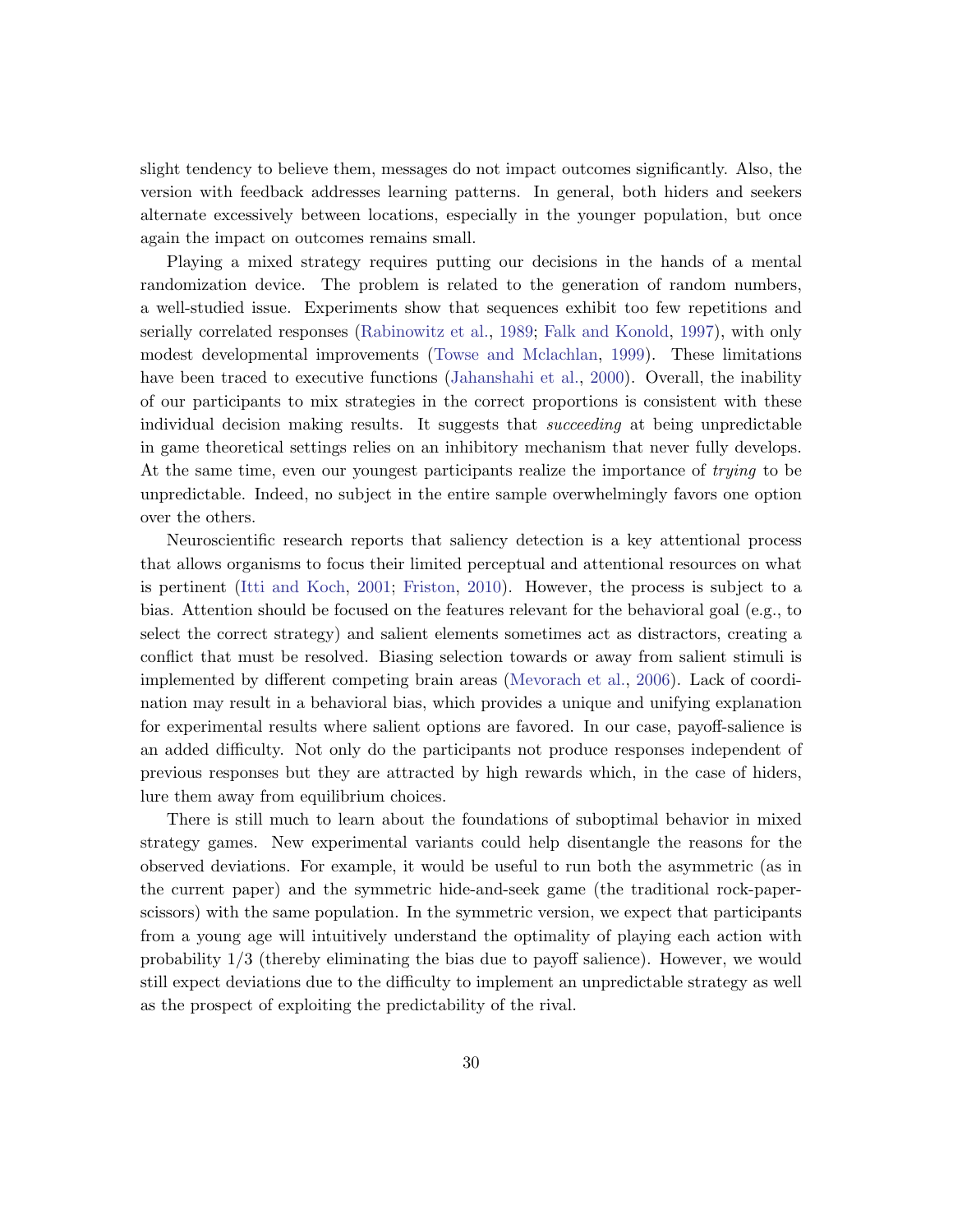# References

- <span id="page-31-10"></span>James Andreoni and Lise Vesterlund. Which is the fair sex? gender differences in altruism. The Quarterly Journal of Economics, 116(1):293–312, 2001.
- <span id="page-31-8"></span>Maya Bar-Hillel and Willem A Wagenaar. The perception of randomness. Advances in applied mathematics, 12(4):428–454, 1991.
- <span id="page-31-14"></span>Elizabeth Bonawitz, Stephanie Denison, Alison Gopnik, and Thomas L Griffiths. Win-stay, losesample: A simple sequential algorithm for approximating bayesian inference. Cognitive psychology, 74:35–65, 2014.
- <span id="page-31-5"></span>Isabelle Brocas and Juan D Carrillo. Introduction to special issue "understanding cognition and decision-making by children." studying decision-making in children: challenges and opportunities. Journal of Economic Behavior & Organization, 179:777–783, 2020a.
- <span id="page-31-3"></span>Isabelle Brocas and Juan D Carrillo. The evolution of choice and learning in the two-person beauty contest game from kindergarten to adulthood. Games and Economic Behavior, 120:132–143, 2020b.
- <span id="page-31-4"></span>Isabelle Brocas and Juan D Carrillo. Steps of reasoning in children and adolescents. Journal of Political Economy, 129(7):2067–2111, 2021.
- <span id="page-31-11"></span>Isabelle Brocas, Juan D Carrillo, and Niree Kodaverdian. Altruism and strategic giving in children and adolescents. CEPR DP12288, 2017.
- <span id="page-31-1"></span>James N Brown and Robert W Rosenthal. Testing the minimax hypothesis: a re-examination of o'neill's game experiment. Econometrica, pages 1065–1081, 1990.
- <span id="page-31-13"></span>Alessandro Bucciol and Marco Piovesan. Luck or cheating? a field experiment on honesty with children. Journal of Economic Psychology, 32(1):73–78, 2011.
- <span id="page-31-7"></span>Hongbin Cai and Joseph Tao-Yi Wang. Overcommunication in strategic information transmission games. Games and Economic Behavior, 56(1):7–36, 2006.
- <span id="page-31-9"></span>Colin Camerer. Individual decision making. Handbook of experimental economics, 1995.
- <span id="page-31-0"></span>Colin Camerer. Behavioral game theory: Experiments in strategic interaction. Princeton University Press, 2003.
- <span id="page-31-12"></span>Alexander W Cappelen, Erik Ø Sørensen, and Bertil Tungodden. When do we lie? Journal of Economic Behavior & Organization, 93:258–265, 2013.
- <span id="page-31-6"></span>Gary Charness, John A List, Aldo Rustichini, Anya Samek, and Jeroen Van De Ven. Theory of mind among disadvantaged children: Evidence from a field experiment. Journal of Economic Behavior & Organization, 166:174–194, 2019.
- <span id="page-31-2"></span>Jingnan Chen, Daniel Houser, Natalia Montinari, and Marco Piovesan. Beware of popular kids bearing gifts: A framed field experiment. Journal of Economic Behavior & Organization, 132: 104–120, 2016.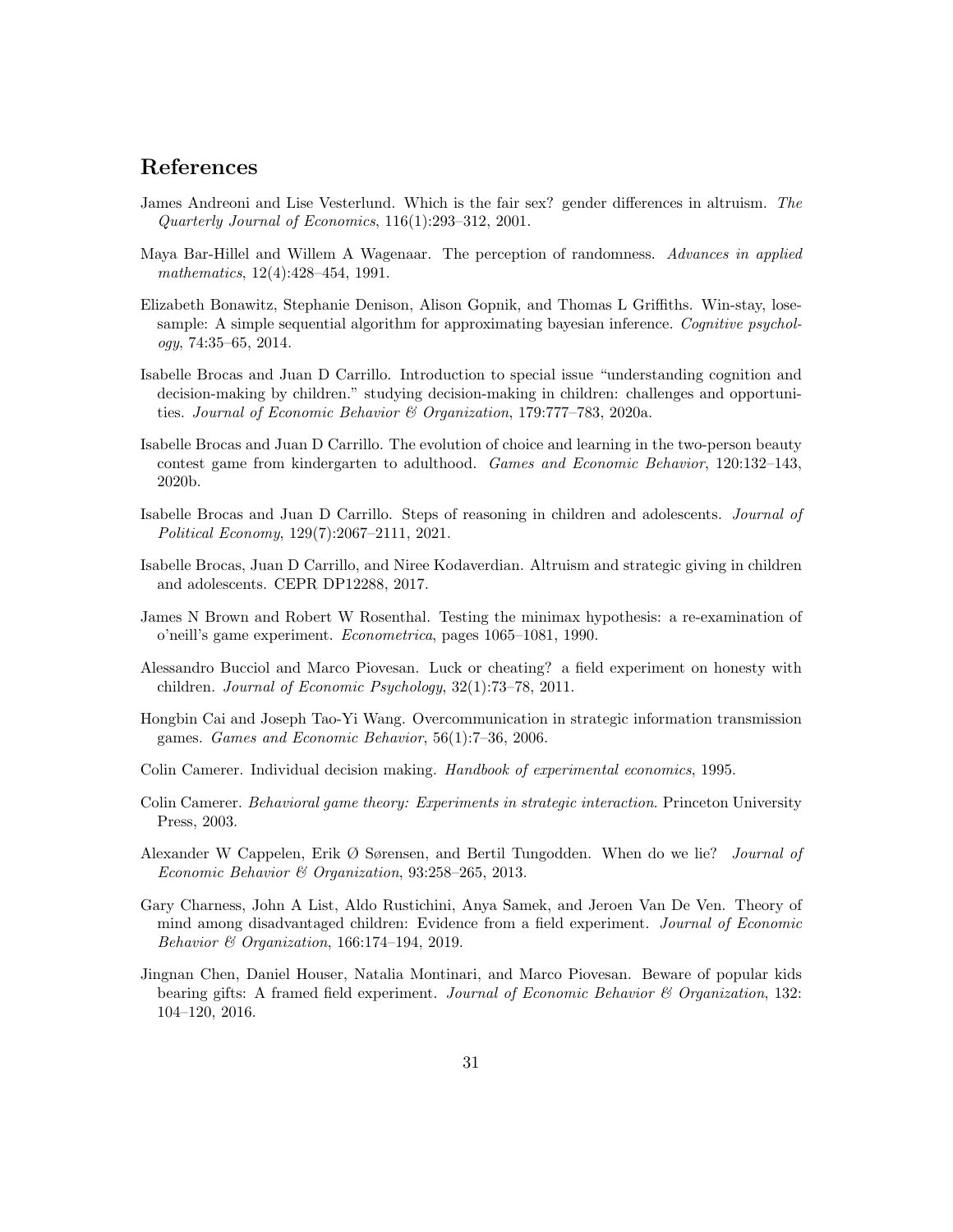- <span id="page-32-2"></span>P-A Chiappori, Steven Levitt, and Timothy Groseclose. Testing mixed-strategy equilibria when players are heterogeneous: The case of penalty kicks in soccer. American Economic Review, 92 (4):1138–1151, 2002.
- <span id="page-32-12"></span>Jason Childs. Gender differences in lying. Economics Letters, 114(2):147–149, 2012.
- <span id="page-32-1"></span>Vincent P Crawford and Nagore Iriberri. Fatal attraction: Salience, naivete, and sophistication in experimental" hide-and-seek" games. American Economic Review, 97(5):1731–1750, 2007.
- <span id="page-32-8"></span>Vincent P Crawford and Joel Sobel. Strategic information transmission. Econometrica, pages 1431–1451, 1982.
- <span id="page-32-4"></span>Simon Czermak, Francesco Feri, Daniela Glätzle-Rützler, and Matthias Sutter. How strategic are children and adolescents? experimental evidence from normal-form games. Journal of Economic Behavior & Organization, 2016.
- <span id="page-32-10"></span>Anna Dreber and Magnus Johannesson. Gender differences in deception. Economics Letters, 99 (1):197–199, 2008.
- <span id="page-32-11"></span>Sanjiv Erat and Uri Gneezy. White lies. Management Science, 58(4):723–733, 2012.
- <span id="page-32-16"></span>Ido Erev and Alvin E Roth. Predicting how people play games: Reinforcement learning in experimental games with unique, mixed strategy equilibria. American economic review, pages 848–881, 1998.
- <span id="page-32-14"></span>Ruma Falk and Clifford Konold. Making sense of randomness: Implicit encoding as a basis for judgment. Psychological Review, 104(2):301, 1997.
- <span id="page-32-5"></span>Eduardo Fe, David Gill, and Victoria Prowse. Cognitive skills, strategic sophistication, and life outcomes. Working Paper, 2020.
- <span id="page-32-9"></span>Ernst Fehr, Helen Bernhard, and Bettina Rockenbach. Egalatarianism in young children. Nature, 454(28):1079–1084, 2008.
- <span id="page-32-7"></span>Daniel Fragiadakis, Ada Kovaliukaite, and David Rojo Arjona. The belief elicitation by superimposition approach. Working Paper, 2019.
- <span id="page-32-15"></span>Karl Friston. The free-energy principle: a unified brain theory? Nature reviews neuroscience, 11 (2):127–138, 2010.
- <span id="page-32-6"></span>Jay N Giedd. The teen brain: insights from neuroimaging. *Journal of adolescent health*,  $42(4)$ : 335–343, 2008.
- <span id="page-32-13"></span>Daniela Glätzle-Rützler and Philipp Lergetporer. Lying and age: An experimental study. Journal of Economic Psychology, 46:12–25, 2015.
- <span id="page-32-3"></span>Jacob K Goeree and Charles A Holt. Ten little treasures of game theory and ten intuitive contradictions. American Economic Review, 91(5):1402–1422, 2001.
- <span id="page-32-0"></span>Jacob K Goeree, Charles A Holt, and Thomas R Palfrey. Risk averse behavior in generalized matching pennies games. Games and Economic Behavior, 45(1):97–113, 2003.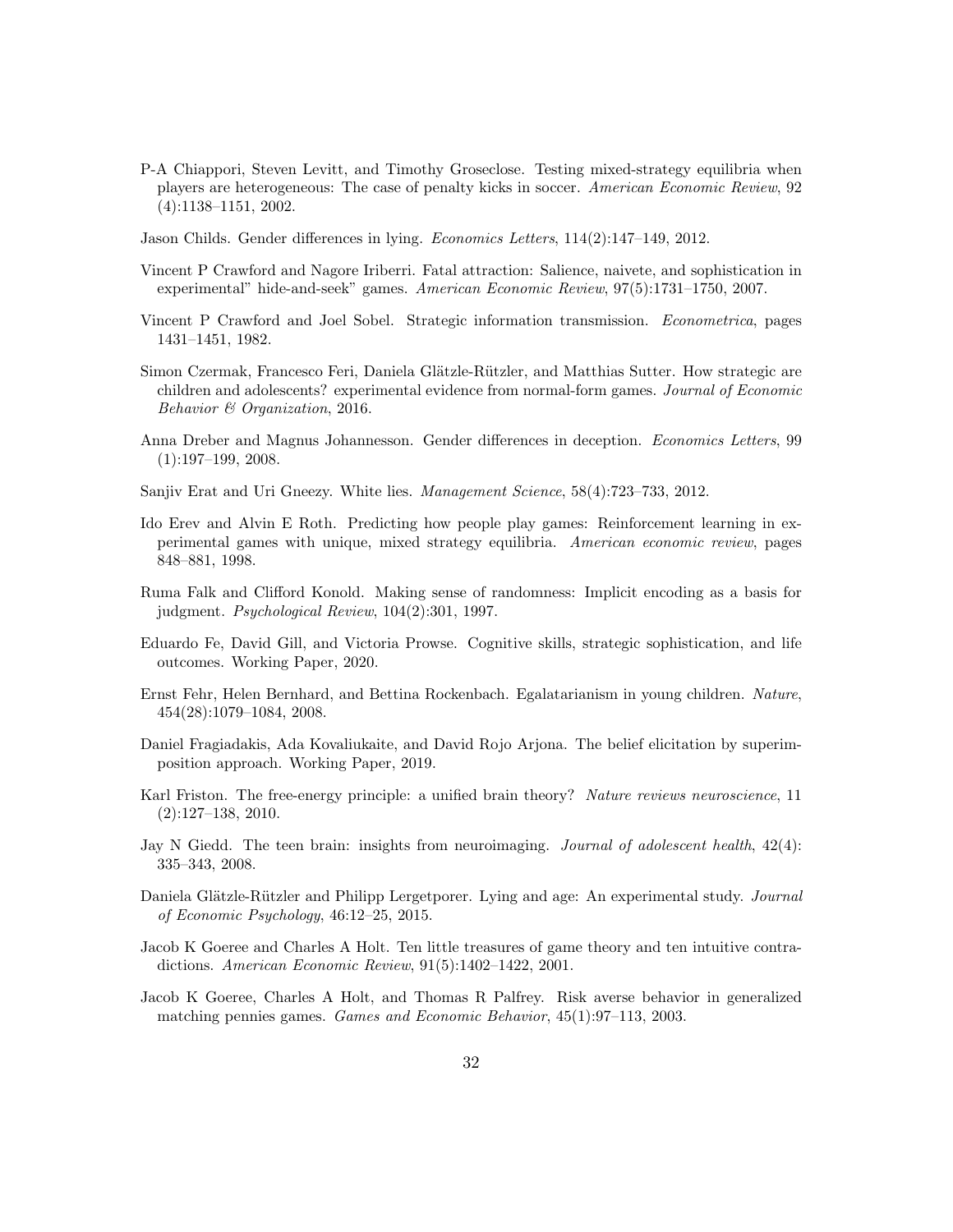- <span id="page-33-7"></span>William T Harbaugh and Kate Krause. Children's altruism in public good and dictator experiments. Economic Inquiry, 38(1):95–109, 2000.
- <span id="page-33-8"></span>Christos A Ioannou and Julian Romero. A generalized approach to belief learning in repeated games. Games and Economic Behavior, 87:178–203, 2014.
- <span id="page-33-13"></span>Laurent Itti and Christof Koch. Computational modelling of visual attention. Nature reviews neuroscience, 2(3):194–203, 2001.
- <span id="page-33-12"></span>Marjan Jahanshahi, Georg Dirnberger, Rebecca Fuller, and Chris D Frith. The role of the dorsolateral prefrontal cortex in random number generation: a study with positron emission tomography. Neuroimage, 12(6):713–725, 2000.
- <span id="page-33-5"></span>JA List, R Petrie, and A Samek. How experiments with children can inform economics. Working paper, 2018.
- <span id="page-33-10"></span>Christopher Flynn Martin, Rahul Bhui, Peter Bossaerts, Tetsuro Matsuzawa, Colin Camerer, and Colin Camerer. Experienced chimpanzees behave more game–theoretically than humans in simple competitive interactions. Sci Rep, 4:5182, 2014.
- <span id="page-33-4"></span>Kevin A McCabe, Arijit Mukherji, and David E Runkle. An experimental study of information and mixed-strategy play in the three-person matching-pennies game. Economic Theory, 15(2): 421–462, 2000.
- <span id="page-33-2"></span>Richard D McKelvey and Thomas R Palfrey. Quantal response equilibria for normal form games. Games and economic behavior, 10(1):6–38, 1995.
- <span id="page-33-9"></span>Richard D McKelvey, Thomas R Palfrey, and Roberto A Weber. The effects of payoff magnitude and heterogeneity on behavior in  $2 \times 2$  games with unique mixed strategy equilibria. Journal of Economic Behavior & Organization, 42(4):523–548, 2000.
- <span id="page-33-14"></span>Carmel Mevorach, Glyn W Humphreys, and Lilach Shalev. Opposite biases in salience-based selection for the left and right posterior parietal cortex. Nature neuroscience,  $9(6)$ :740–742, 2006.
- <span id="page-33-11"></span>Geoffrey F Miller. 12 protean primates: The evolution of adaptive unpredictability in competition and courtship. Machiavellian intelligence II: Extensions and evaluations, page 312, 1997.
- <span id="page-33-0"></span>Dilip Mookherjee and Barry Sopher. Learning behavior in an experimental matching pennies game. Games and Economic Behavior, 7(1):62–91, 1994.
- <span id="page-33-6"></span>J Keith Murnighan and Michael Scott Saxon. Ultimatum bargaining by children and adults. Journal of Economic Psychology, 19(4):415–445, 1998.
- <span id="page-33-1"></span>Jack Ochs. Games with unique, mixed strategy equilibria: An experimental study. Games and Economic Behavior, 10(1):202–217, 1995.
- <span id="page-33-3"></span>Barry O'Neill. Nonmetric test of the minimax theory of two-person zerosum games. Proceedings of the national academy of sciences, 84(7):2106–2109, 1987.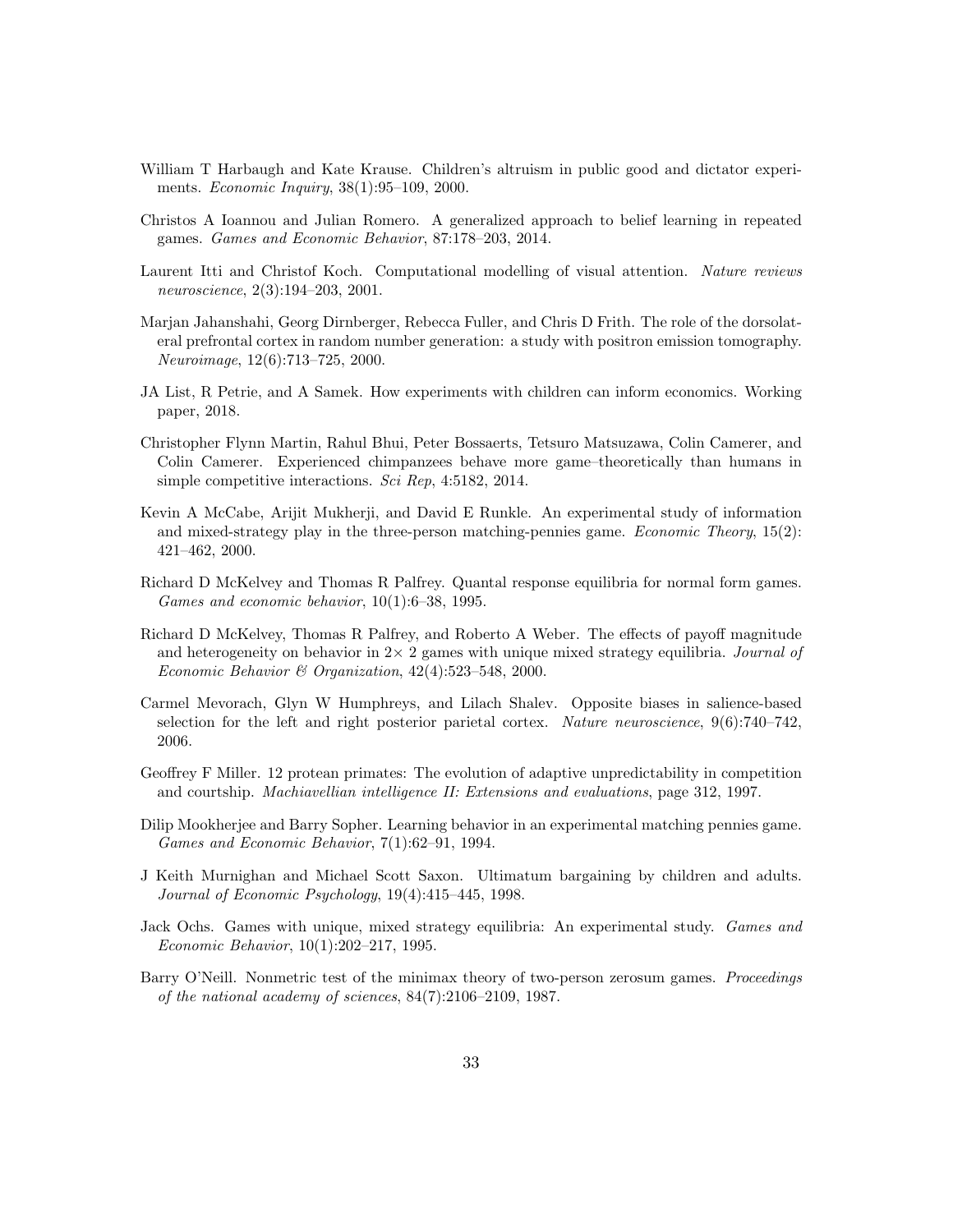- <span id="page-34-2"></span>Ignacio Palacios-Huerta. Professionals play minimax. The Review of Economic Studies, 70(2): 395–415, 2003.
- <span id="page-34-3"></span>F Michael Rabinowitz, William P Dunlap, Malcolm J Grant, and Joseph C Campione. The rules used by children and adults in attempting to generate random numbers. Journal of Mathematical Psychology, 33(3):227–287, 1989.
- <span id="page-34-0"></span>Amnon Rapoport and Richard B Boebel. Mixed strategies in strictly competitive games: A further test of the minimax hypothesis. Games and Economic Behavior, 4(2):261–283, 1992.
- <span id="page-34-7"></span>Ariel Rubinstein, Amos Tversky, and Dana Heller. Naive strategies in competitive games. In Understanding strategic interaction, pages 394–402. Springer, 1997.
- <span id="page-34-6"></span>Itai Sher, Melissa Koenig, and Aldo Rustichini. Children's strategic theory of mind. Proceedings of the National Academy of Sciences, 111(37):13307–13312, 2014.
- <span id="page-34-9"></span>Mark Steyvers, Michael D Lee, and Eric-Jan Wagenmakers. A bayesian analysis of human decisionmaking on bandit problems. Journal of Mathematical Psychology, 53(3):168–179, 2009.
- <span id="page-34-5"></span>Matthias Sutter, Claudia Zoller, and Daniela Glätzle-Rützler. Economic behavior of children and adolescents–a first survey of experimental economics results. European Economic Review, 111: 98–121, 2019.
- <span id="page-34-4"></span>John N Towse and Amy Mclachlan. An exploration of random generation among children. British Journal of Developmental Psychology, 17(3):363–380, 1999.
- <span id="page-34-1"></span>Mark Walker and John Wooders. Minimax play at wimbledon. American Economic Review, 91 (5):1521–1538, 2001.
- <span id="page-34-8"></span>Joseph Tao-yi Wang, Michael Spezio, and Colin F Camerer. Pinocchio's pupil: using eyetracking and pupil dilation to understand truth telling and deception in sender-receiver games. American Economic Review, 100(3):984–1007, 2010.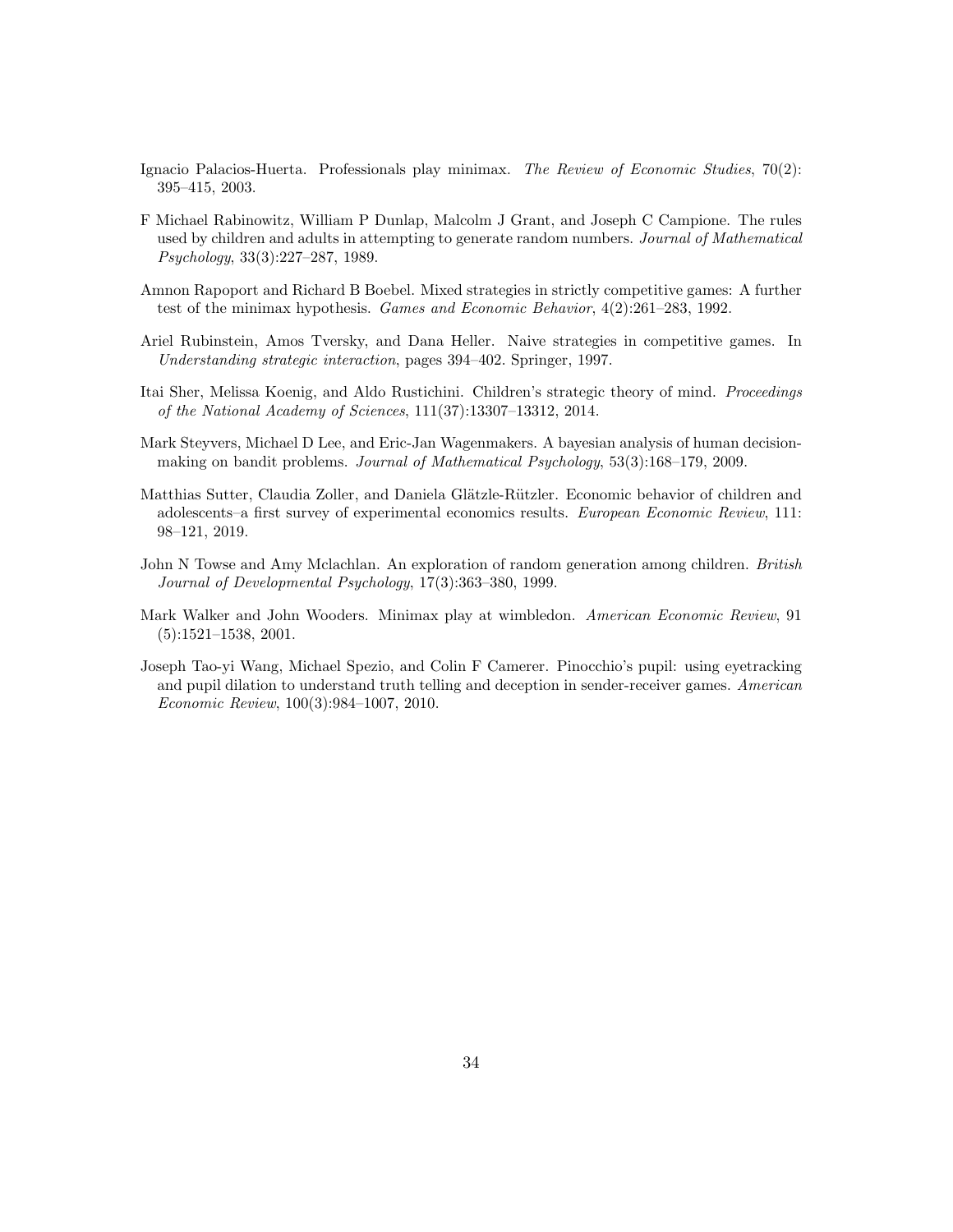# Appendix. Additional analyses

### A1. Probability of success in each role

As emphasized in section [3,](#page-10-0) since Farmers should hide predominantly in the low-payoff locations and Pirates should seek predominantly in the high-payoff ones, the former should in equilibrium be successful more often than under uniform random behavior (which would correspond to 2/3) and the latter less often (which would correspond to  $1/3$ ). Table [10](#page-35-0) reports the empirical probabilities of successful hides and successful raids. We also add the theoretical prediction for comparison.

<span id="page-35-0"></span>

|        |                                                                         |                                                                                 | $Empirical^{\dagger}$ |          |        | Theory      |
|--------|-------------------------------------------------------------------------|---------------------------------------------------------------------------------|-----------------------|----------|--------|-------------|
|        | $2 - 3$                                                                 | $4-5$                                                                           | $6 - 7$               | $8 - 10$ | A      |             |
| Task 1 | $0.62 / 0.38$ 0.60 / 0.40 0.60 / 0.40 0.60 / 0.40 0.57 / 0.43<br>(0.03) | (0.03)                                                                          | (0.03)                | (0.03)   | (0.04) | 0.75 / 0.25 |
| Task 2 | (0.03)                                                                  | $0.59 / 0.42$ $0.62 / 0.38$ $0.65 / 0.35$ $0.58 / 0.42$ $0.55 / 0.45$<br>(0.02) | (0.03)                | (0.03)   | (0.04) | 0.75 / 0.25 |
| Task 3 | (0.02)                                                                  | $0.65 / 0.35$ $0.62 / 0.38$ $0.62 / 0.38$ $0.62 / 0.38$ $0.67 / 0.33$<br>(0.02) | (0.02)                | (0.02)   | (0.02) | 0.75 / 0.25 |

† (standard errors in parenthesis)

Table 10: Probability of success of Farmer / Pirate by task and age group

We have already emphasized that when Pirates engage in a successful raid they obtain higher payoffs than predicted by theory because Farmers hide excessively often in the high yield locations. According to Table [10,](#page-35-0) they also win significantly more often than predicted by theory: between 35% and 42% compared to the predicted 25% ( $p < 0.001$ ). The effect is magnified in the adult population. Overall, it is the combination of both excessively high probability of success and excessive payoff whenever the raid is successful that accounts for the large payoff increase of Pirates relative to the prediction of our game.

#### A2. Younger children

We had the opportunity to run a shortened version of the experiment with 42 children from Kindergarten (5-6 years old) and 34 children from 1st grade (6-7 years old) from the same school (LILA), called K-1 age group. Given their (very) young age, their attention span is limited. Since the game is quite simple and intuitive, we decided to follow the same experimental procedures but run only Task 1. Table [11](#page-36-0) presents a summary of their choices and payoffs obtained as Farmers and Pirates. For ease of comparison we also include the data from age group 2-3, already studied in the paper.

From this table, we notice a remarkable similarity in all aspects of the game between K-1 and 2-3 (who, as we have already extensively discussed, are also similar to the older participants). Indeed, as in the other age groups, Farmers play the opposite of the theory prediction with an excessive choice of  $h_8$ . The choice of Pirates matches qualitatively the theoretical predictions, although  $s_8$  is, once again, too low. Since actions of K-1 are not different from 2-3, payoffs are also very similar. The slightly higher choice of  $h_8$  by K-1 implies more gains to distribute whereas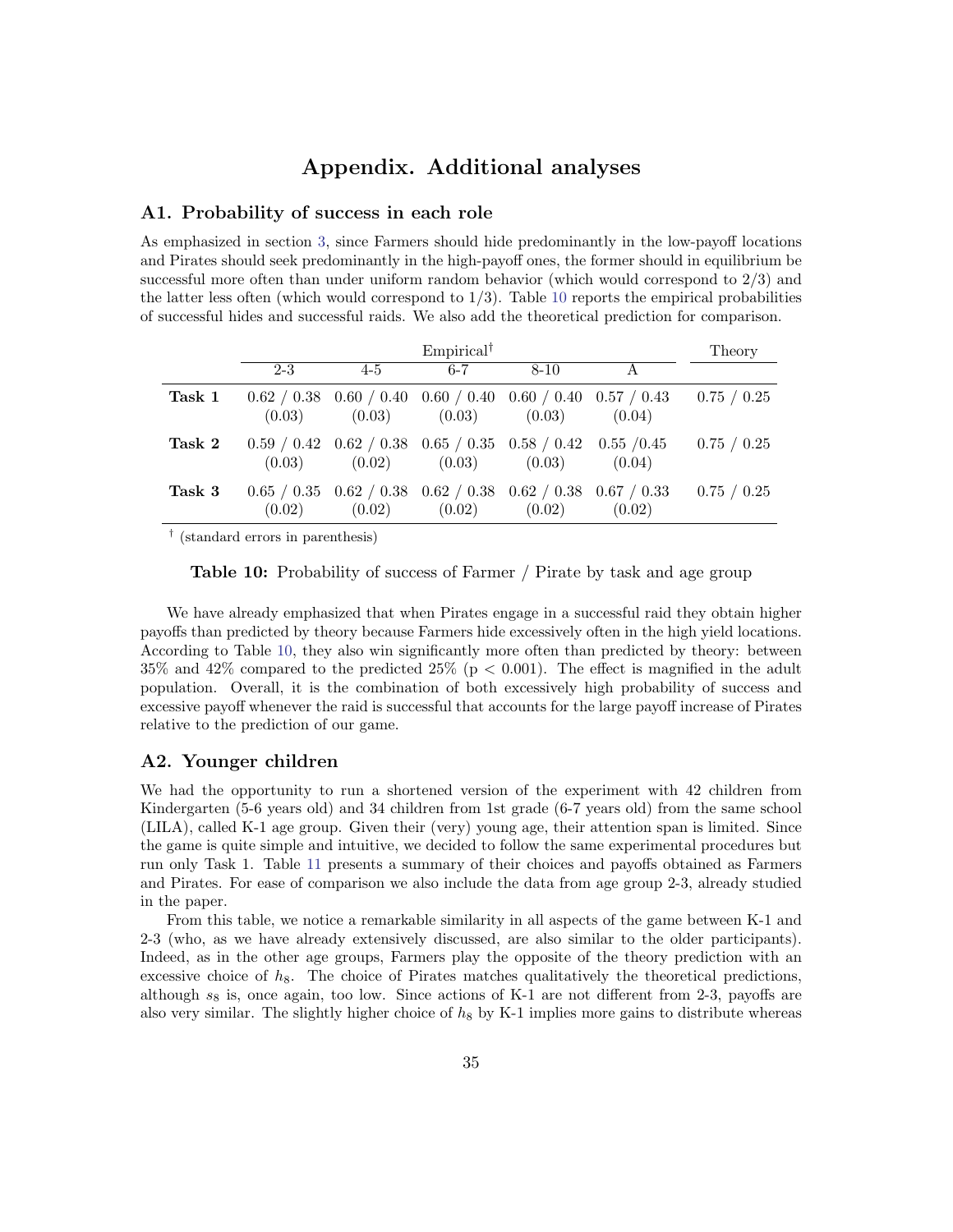<span id="page-36-0"></span>

|         | Farmers                                                                             |         |         |         | Pirates       |         |         |  |  |  |
|---------|-------------------------------------------------------------------------------------|---------|---------|---------|---------------|---------|---------|--|--|--|
|         |                                                                                     | $K-1$   | $2 - 3$ |         |               | $K-1$   | $2 - 3$ |  |  |  |
| Choices | $h_8$                                                                               | 0.47    | 0.41    | Choices | $s_{8}$       | 0.42    | 0.45    |  |  |  |
|         | $h_4$                                                                               | 0.28    | 0.34    |         | $S_4$         | 0.31    | 0.29    |  |  |  |
|         | $h_3$                                                                               | 0.25    | 0.25    |         | $s_3$         | 0.27    | 0.26    |  |  |  |
| Payoffs | empirical                                                                           | 3.57    | 3.15    | Payoffs | empirical     | 2.04    | 2.11    |  |  |  |
|         | best response                                                                       | 4.68    | 4.41    |         | best response | 3.73    | 3.24    |  |  |  |
|         | BR strat.                                                                           | $[h_8]$ | $ h_8 $ |         | BR strat.     | $ s_8 $ | $ s_8 $ |  |  |  |
|         | PCC $(h_8, s_8) = 0.27$ (p = 0.017) [K-1]; PCC $(h_8, s_8) = 0.05$ (p = 0.72) [2-3] |         |         |         |               |         |         |  |  |  |

Table 11: Behavior of young children (K and 1st) in Task 1.

the slightly lower choice of  $s_8$  results in a higher share for Farmers than in 2-3. Nevertheless, differences are marginal and best response strategies are identical to all other age groups  $(h_8$  and  $s_8$ ). Finally, there is also a noticeable positive correlation in the choice of location  $n = 8$  in both roles so that, once again, Pirates best respond to their own behavior as Farmers but Farmers do not best respond to their behavior as Pirates. In conclusion, there are clear systematic patterns in the randomization choices of school age individuals and, at the same time, a very remarkable lack of change from 5 to 16 years old.

### A3. Quantal Response Equilibrium

In a QRE, best response functions are stochastic. Actions with higher expected payoffs are selected more often, but the best option is not chosen with probability one. For the sake of parsimony and simplicity, we consider the version where players are symmetric, that is, they are all subject to the same stochasticity. Denote by  $h_{(n,\lambda)}$  and  $s_{(n,\lambda)}$  the probability that a Farmer and a Pirate choose location n in a QRE with error parameter  $\lambda$ . We adopt the standard Logit parametrization, so the mixed strategy QRE  $(h_{(n,\lambda)}, s_{(n,\lambda)})$  solves the following system of equations:

<span id="page-36-1"></span>
$$
h_{(n,\lambda)} = \frac{e^{\lambda(1 - s_{(n,\lambda)})n}}{\sum_n e^{\lambda(1 - s_{(n,\lambda)})n}} \quad \text{and} \quad s_{(n,\lambda)} = \frac{e^{\lambda h_{(n,\lambda)}n}}{\sum_n e^{\lambda h_{(n,\lambda)}n}} \qquad n \in \{3, 4, 8\}
$$
 (3)

with the familiar limit results of uniform random choice when  $\lambda = 0$  ( $h_{(n,0)} = s_{(n,0)} = 1/3$ ) and convergence to Nash equilibrium when  $\lambda = \infty$   $(h_{(n,\infty)} = h_n^*$  and  $s_{(n,\infty)} = s_n^*$ ). Figure [9](#page-37-0) depicts with a green curve all the possible QRE predictions as a function of  $\lambda$  in locations  $n = 8$  (left),  $n = 4$ (center) and  $n = 3$  (right). The endpoints of the curve correspond to Nash equilibrium  $(h_n^*, s_n^*)$ and random behavior  $(1/3, 1/3)$ . The dots represent the average choices in each age group.

Note that the set of equilibria predicted by the QRE model across all possible parameters is relatively small. The fact that the data lie close to the green curve in all three locations (yet far away from either extreme) is suggestive evidence that the model is capturing some aspects of the observed choices (Figure [9\)](#page-37-0). Notice also that behavior would not be captured well by a simpler model where the decision is a convex combination of Nash equilibrium and random choice (without the fixed point element of stochastic best response inherent to QRE). Predicted choice in such model could only lie on the line that connects the endpoints of the green curve.

To provide a measure of fit of the QRE model, we compute an estimate of the noise parameter that best represents the aggregate choice. We implement maximum likelihood estimation (MLE)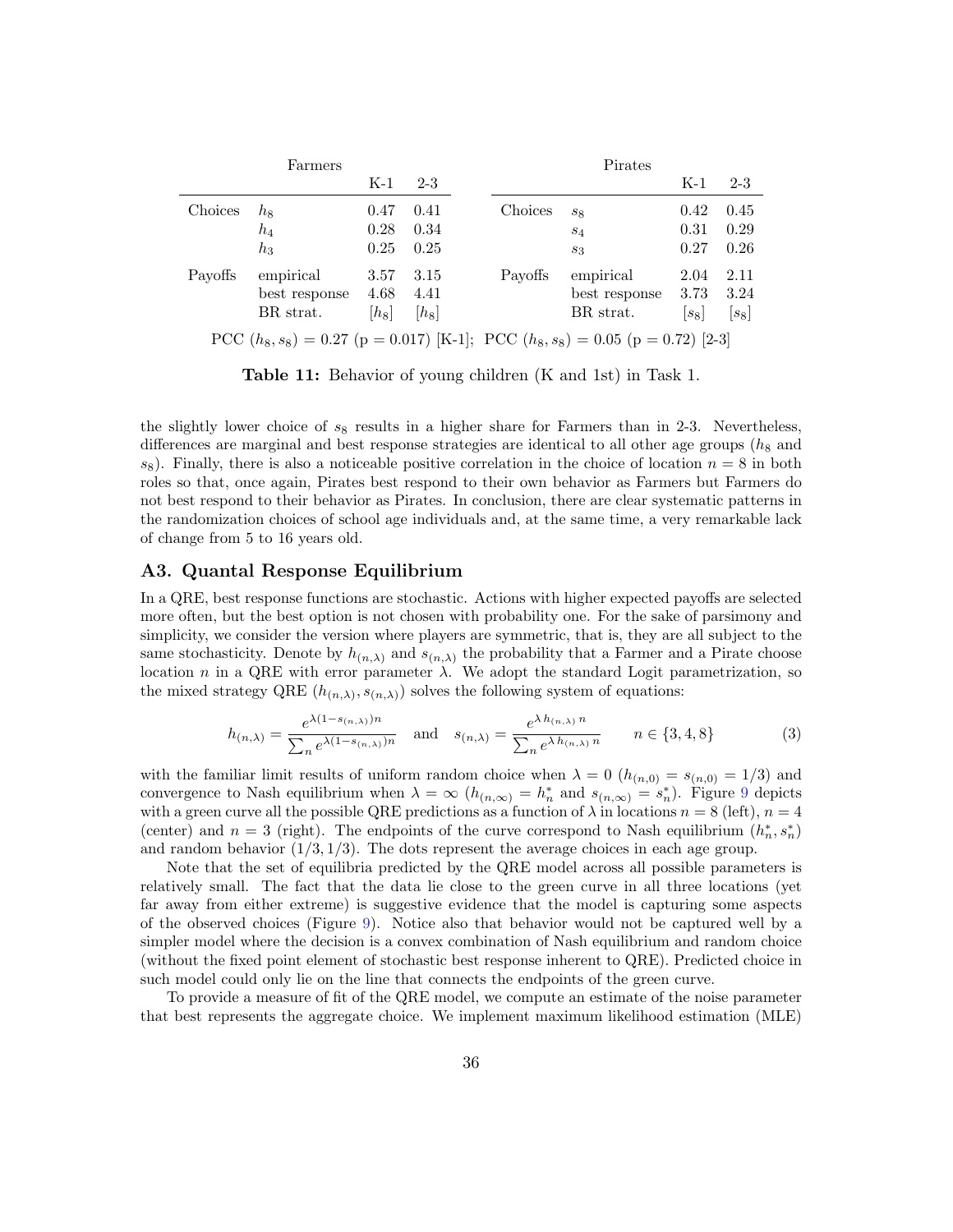<span id="page-37-0"></span>

Figure 9: Quantal Response Equilibrium.

of the system of equations that characterizes the QRE equilibrium (Eq. [3\)](#page-36-1). For each age group, the algorithm computes a likelihood (based on the trial-by-trial choices) for each possible noise parameter and selects the parameter obtaining the highest likelihood. Since the procedure estimates the parameter on the choices both as Farmers and as Pirates, it is blind to potential "role" effects. The results are reported in Table [7.](#page-22-0) To assess whether choices are similarly noisy across roles, we use a minimum-distance estimation (MDE) technique. Formally, we compute the euclidian distance between the aggregate distribution of play and the distribution of play predicted by QRE for each possible noise parameter in each role. Our algorithm returns the parameter yielding the smallest distance. We also provide MDE estimates across roles. Table [12](#page-37-1) reports the MDE estimates for each age group. For comparison, we also include the MLE estimates previously reported.

<span id="page-37-1"></span>

|                                         |  | $2-3$ 4-5 6-7 8-10 A                               |  |
|-----------------------------------------|--|----------------------------------------------------|--|
| MDE Farmers                             |  | $0.25$ $0.26$ $0.33$ $0.28$ $0.36$                 |  |
| <b>MDE</b> Pirates                      |  | $0.23 \quad 0.28 \quad 0.26 \quad 0.34 \quad 1.01$ |  |
| MDE Both roles                          |  | $0.23$ $0.27$ $0.27$ $0.32$ $0.60$                 |  |
| MLE Both roles 0.23 0.28 0.28 0.34 0.65 |  |                                                    |  |

Table 12: Best noise estimate  $\lambda^*$  by age group and role.

Importantly, Table [12](#page-37-1) highlights the congruency of MDE estimates across roles in all the children age groups. This contrasts with the adult population, for which we need significantly different parameters to fit the behavior in each role. Since the same set of subjects play in both roles, the result suggests that, if anything, a model of noisy introspection captures better the behavior of children than that of adults in our population.

A common way to evaluate QRE is to compare the likelihoods attached to Nash equilibrium  $(\lambda = \infty)$  and to the best fit  $(\lambda = \lambda^*)$ . This requires using our MLE estimates. Simple likelihood ratio computations show that the data favor the best fit by a factor ranging from 64 for the adult group to 6250 for the 2-3 age group. A complementary approach consists in testing the hypothesis that the prediction of the best fit is consistent with the data. To do this, we ran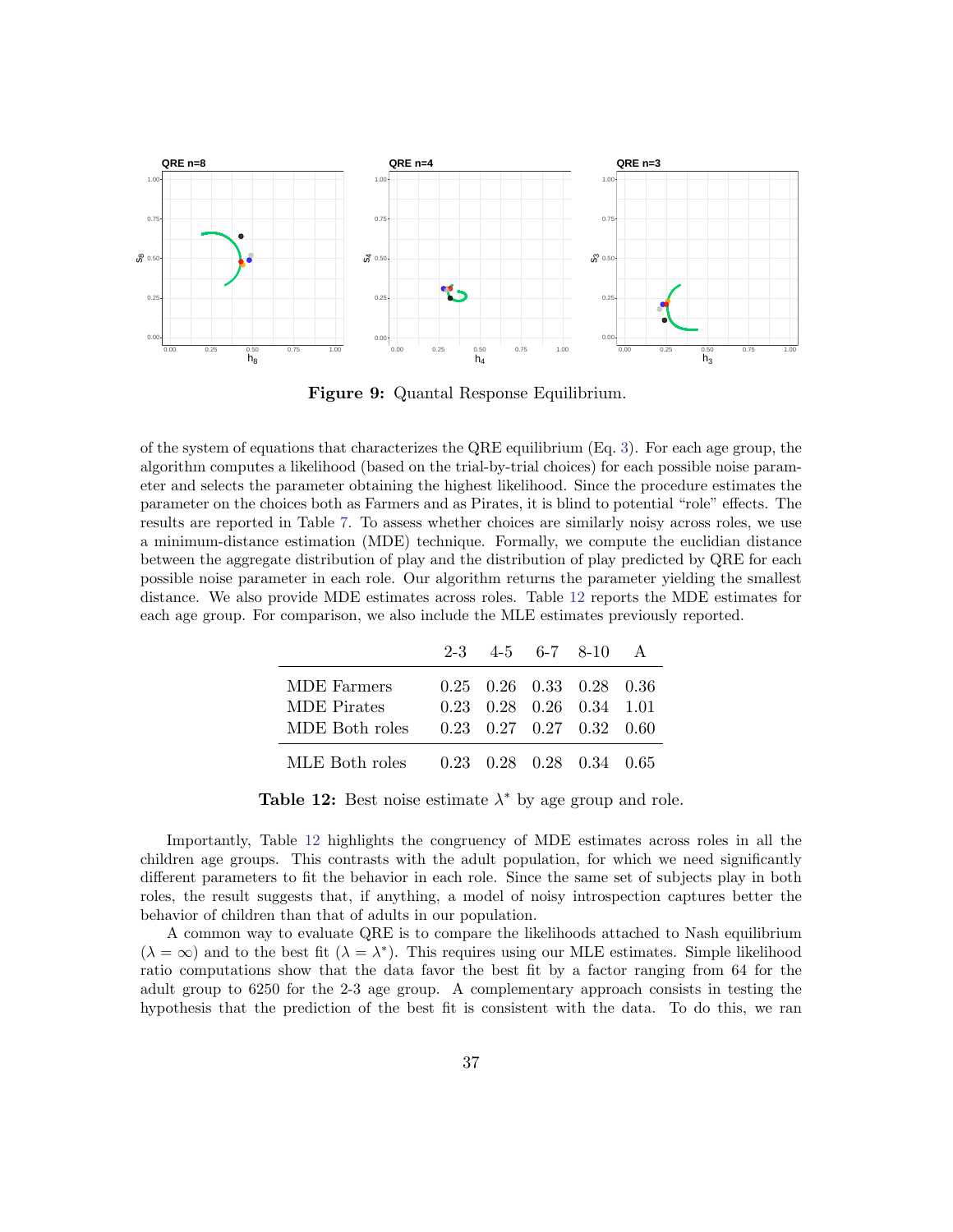Hotelling's T-squared test, the multivariate counterpart of the t-test, on the distribution of the individual distributions of choices. We tested the hypothesis that the mean distribution was equal to the distribution of choices corresponding to the estimated noise parameter (under both MLE and MDE). The equality hypothesis was not rejected in groups 2-3 and A for both Farmers and Pirates and in group 6-7 for Farmers, under either estimation method. For completeness, we also tested the hypothesis that the mean of this distribution was equal to the choices dictated by Nash theory. It was rejected in all roles and all age groups (all  $p < 0.003$ ). Taken together, the results indicate that QRE performs better than Nash. On the other hand, and as discussed earlier, QRE does not account for all relevant sources of behavioral variations.

### A4. Payoffs in Task 2

For Task 2, we can compute the best response of individuals to the empirical behavior of subjects in their age group. It is the same exercise as we did in Task 1 (right columns of Table [3\)](#page-16-0), except that we enlarge it by incorporating the message game. Table [13](#page-38-0) summarizes the information. For Farmers, it includes the per-round payoff under best response (BR payoff), the best response hiding and message strategy  $[h_n, m_{n'}]$  (BR strat.) and, for comparison, the empirical payoff obtained by individuals in that age group (emp. payoff). For Pirates, it includes the per-round payoff under best response and the best response seeking strategy  $[s_n]$  as a function of the message observed  $m_{n'}$ . Again for comparison, we also compute the payoff if the Pirate always believed the Farmer's message, separated by message (na¨ıve payoff) as well as the overall value (na¨ıve average). Finally, we include the empirical payoff by message (emp. payoff) and overall (emp. average).

<span id="page-38-0"></span>

|                               |                                       |                        |                      |                |                      |                |                      | Farmers                |                      |                                 |                          |                |                |                   |                |
|-------------------------------|---------------------------------------|------------------------|----------------------|----------------|----------------------|----------------|----------------------|------------------------|----------------------|---------------------------------|--------------------------|----------------|----------------|-------------------|----------------|
|                               |                                       |                        |                      | $2 - 3$        |                      | $4-5$          |                      | $6 - 7$                |                      | $8 - 10$                        |                          | А              |                |                   |                |
|                               | BR payoff<br>BR strat.<br>emp. payoff |                        | 4.36<br>$[h_8, m_8]$ |                | 4.19<br>$ h_8, m_3 $ |                | 4.81<br>$ h_8, m_3 $ |                        | 5.04<br>$ h_8, m_3 $ |                                 | 3.61<br>$ h_8, m_4 $     |                |                |                   |                |
|                               |                                       |                        | 3.06<br>3.53         |                | 3.41                 |                | 3.08<br>2.54         |                        |                      |                                 |                          |                |                |                   |                |
|                               |                                       |                        |                      |                |                      |                |                      | Pirates                |                      |                                 |                          |                |                |                   |                |
|                               | $2 - 3$                               |                        | $4 - 5$              |                | $6 - 7$              |                | 8-10                 |                        | A                    |                                 |                          |                |                |                   |                |
|                               | m <sub>3</sub>                        | $m_4$                  | m <sub>8</sub>       | m <sub>3</sub> | $m_4$                | m <sub>8</sub> | m <sub>3</sub>       | $m_4$                  | m <sub>8</sub>       | m <sub>3</sub>                  | $m_4$                    | m <sub>8</sub> | m <sub>3</sub> | $m_4$             | m <sub>8</sub> |
| BR payoff                     |                                       | 2.74 3.12              | 4.86                 |                |                      | 3.90 3.69 5.19 |                      | 2.39 2.80              | 4.88                 | 3.18                            | 4.04 5.10                |                | 2.91           | 3.45              | 4.55           |
| BR strat.                     | $ s_8 $                               | $ s_8 $                | $ s_8 $              | $ s_8 $        | $ s_8 $              | $[s_8]$        | $ s_8 $              | $ s_8 $                | $ s_8 $              | $\left\lfloor s_8\right\rfloor$ | $ s_8 $                  | $ s_8 $        | $ s_8 $        | $ s_8 $           | $[s_8]$        |
| naïve pavoff<br>naïve average |                                       | 1.16 1.33 4.86<br>2.98 |                      | 0.68           | 2.87                 | 1.23 5.19      |                      | 1.15 1.57 4.88<br>2.98 |                      |                                 | $0.72$ 1.13 5.10<br>2.93 |                | 0.95           | 1.33 4.55<br>2.97 |                |
| emp. payoff<br>emp. average   |                                       | 2.05 2.16 2.70<br>2.61 |                      |                | 2.49                 | 2.28 2.18 3.01 |                      | 1.65 1.37 3.11<br>2.21 |                      |                                 | 1.59 2.32 3.64<br>2.84   |                | 2.01           | 3.10 3.92<br>3.21 |                |

Table 13: Empirical and best response payoff of Farmer and Pirate by task and age group

Even when we include the option of sending a message, it is still in the Farmers' best interest to hide in location  $n = 8$  in all school age groups. Interestingly, the (small) gullibility of Pirates implies that Farmers should lie about it (with the curious exception of our youngest group 2-3 who are the only ones to be skeptical about  $m_8$ ). Comparing the best response payoffs in Tables [3](#page-16-0) and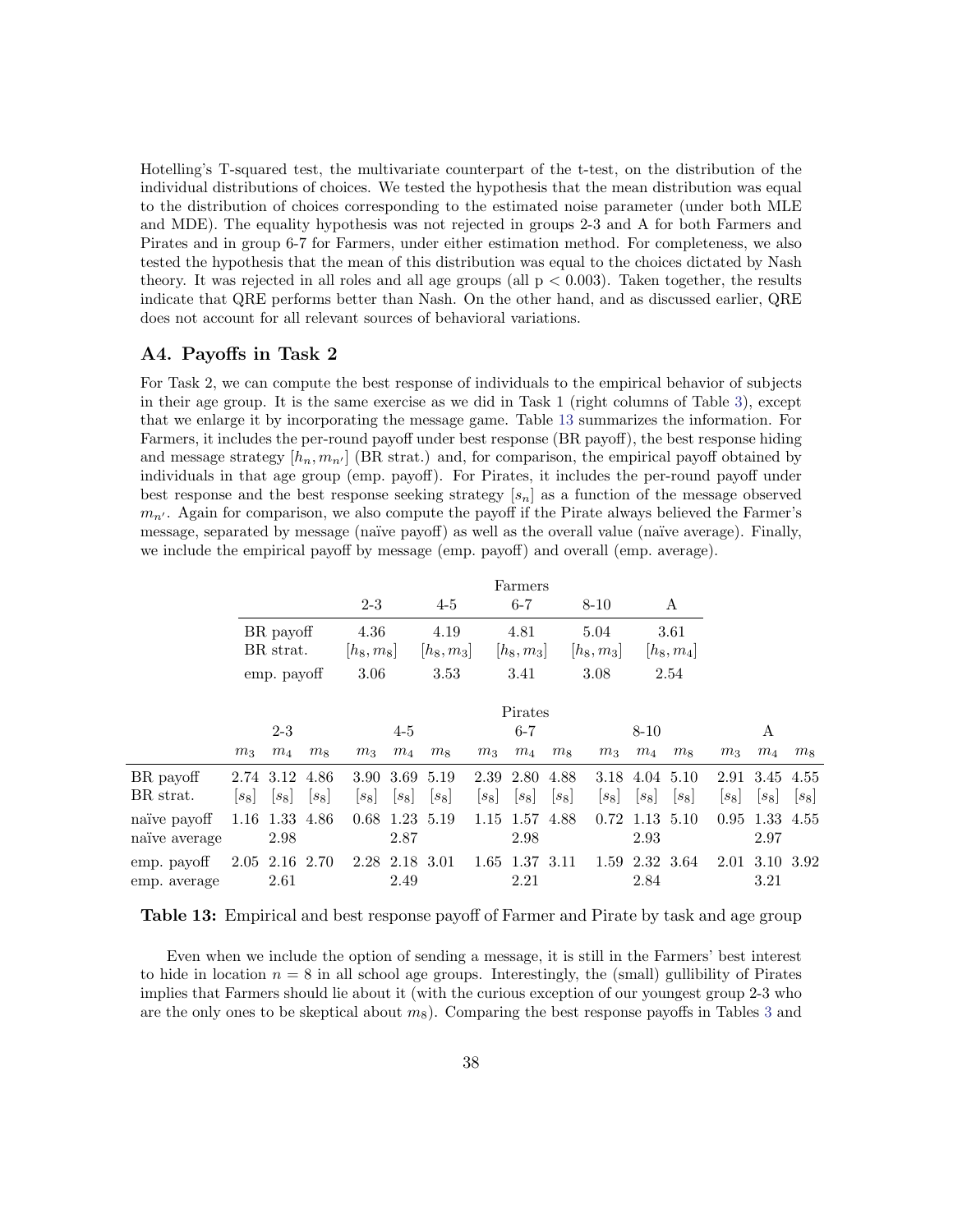[13,](#page-38-0) we notice that the message adds only a small value to Farmers in all age groups except 8-10: the best response payoff is only increased marginally when we include this possibility. Since gullibility is high among 8-10 participants, by misleading with message  $m_3$ , payoffs in that group could be increased by 37.7% compared to best responding without taking the message into consideration and by 63.6% compared to the payoff empirically obtained.

Pirates, on the other hand, should optimally ignore the message and seek always in the high yield location. Indeed, despite the significant truthfulness of Farmers (as reported in Figure [7\)](#page-24-0), their hiding behavior is so systematically biased towards  $h_8$  that Pirates should exploit this tendency at the expense of any other information conveyed by the message. Notice also that Pirates would lose a non-negligible fraction of earnings if they blindly followed the message of Farmers in locations 3 and 4 (naïve payoff). However, the naïve average in the school-age groups would still be 4.9% to 34.8% higher than their actual gains. Only adults would lose 7.4% of payoffs by following the Farmers' suggestion every time in every location.

### A5. Feedback from outcomes

Although choices are informative, our participants may also react to outcomes. Indeed, researchers have documented that payoff-based strategies of the type "win-stay, lose-switch" and other reinforcement learning algorithms are common [\(Erev and Roth,](#page-32-16) [1998;](#page-32-16) [Steyvers et al.,](#page-34-9) [2009;](#page-34-9) [Bonawitz](#page-31-14) [et al.,](#page-31-14) [2014\)](#page-31-14). To study a basic version of this possibility, we analyze the differences in the choice immediately after a success or a failure. Formally, we look at the variables  $(h_{n,n'}^t(w), h_{n,n'}^t(l))$  for Farmers and  $(s_{n,n'}^t(w), s_{n,n'}^t(l))$  for Pirates. There are numerous ways to look at these changes. To avoid an excessively fine partition with few observations in each case, we focus on the frequency that choices are repeated vs. changed, aggregated across all locations. Figure [10](#page-39-0) reports the likelihood that a given individual repeats (stay) or changes (switch) location between two consecutive rounds as a function of whether his last choice was a success  $(w)$  or a failure  $(l)$ , averaged over rounds 2 to 12 and over all individuals in that age group. The information is separated between Farmers (left) and Pirates (right).

<span id="page-39-0"></span>

Figure 10: Choice persistence after success and failure.

There are some differences in the likelihood of a location change as a function of the outcome.